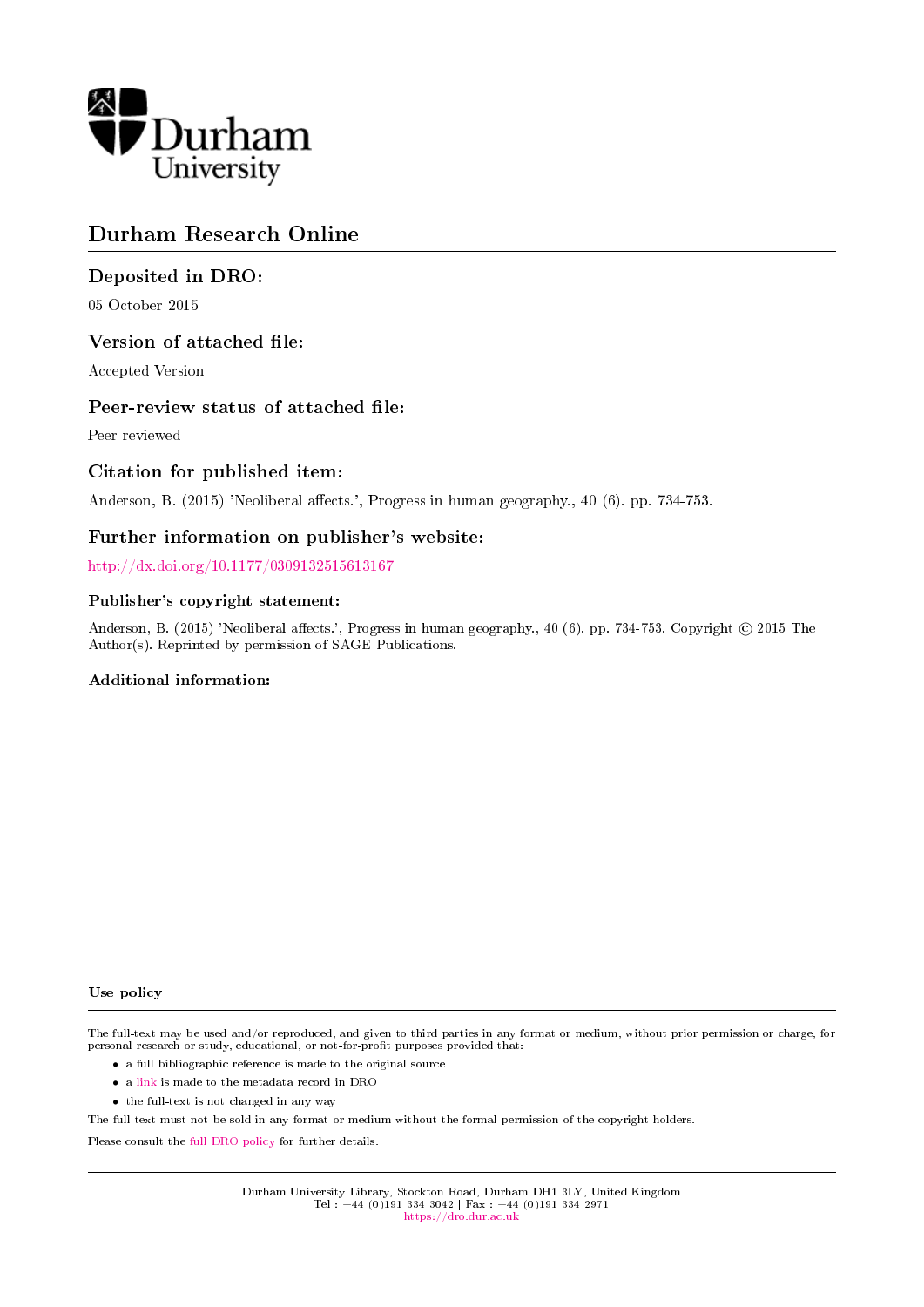#### **Neoliberal Affects**

#### **Abstract**

Claims about neoliberalism and its geographies frequently involve assumptions about the affective life of neoliberalism and/or neoliberal societies. However, existing cultural approaches to neoliberalism as a discursive formation, an ideology or governmentality collapse a concern with affect into a focus on the operation of signifying-subjectfying processes that make 'neoliberal subjects'. Political economy approaches only make implicit claims about the 'mood' of neoliberal societies. In this paper, I argue that collective affects are part of the conditions of formation for particular neoliberalisms and therefore understanding the affective life of neoliberalism is critical to explaining how it emerges, forms and changes. Through examples including The Mont Pelerin Society, the Chicago School of Economics and Thatcherism, I propose a vocabulary that supplements existing approaches by focusing on the *affective conditions* for neoliberalism, specifically the *atmospheres* that are part of the formation of neoliberal reason and the *structures of feeling* that condition how particular neoliberalisms actualise in the midst of other things. The result is a way of discerning neoliberalisms as both conditioned by affects and 'actually existing' affectively – as dispersed affective 'qualities' or 'senses'.

**Keywords**: Affect, Neoliberal, Foucault, Structures of Feeling, Atmospheres, Neoliberalism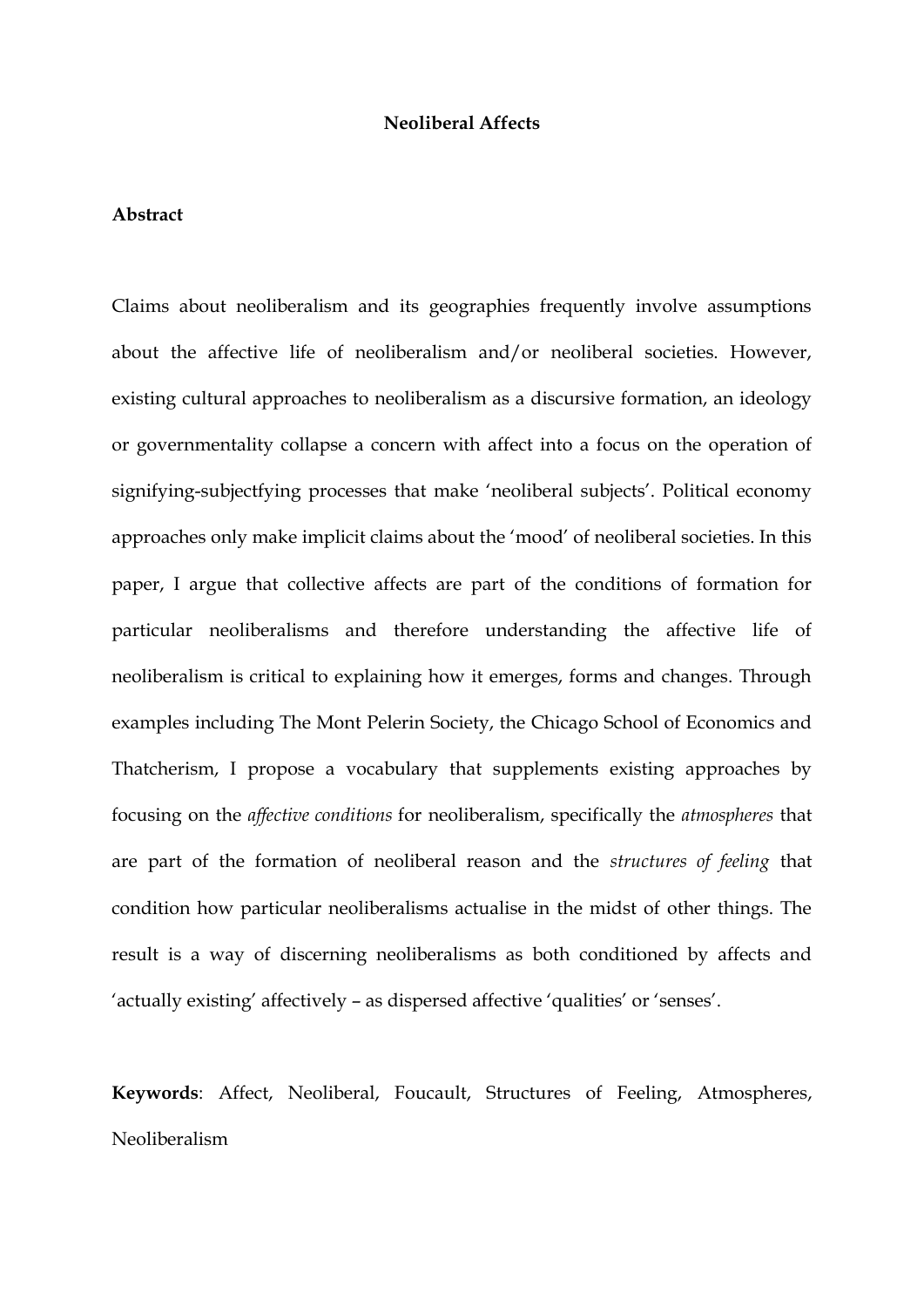#### **Neoliberal Affects**

#### **I: Introduction: 'A climate**'

After returning from the fiftieth anniversary celebrations of the founding of the Mont Pelerin Society, Milton Friedman reflects on 'victory' in the war of ideas. Whilst the "regulatory and welfare state" remained a "threat to freedom" (Friedman and Friedman 1998: 582), Friedman notes a change in the 'climate of opinion' between 1997 and the founding of the Society in 1947. He writes:

"To judge from the climate of opinion, we have won the war of ideas. Everyone – left or right – talks about the virtues of markets, private property, competition, and limited government. No doubt the Mont Pelerin Society and its many associates around the world deserve some credit for that change in the climate of opinion, but it derives much more from the sheer force of reality: the fall of the Berlin wall: the tremendous success of the Far eastern tigers … and, more recently, Chile".

(Friedman and Friedman 1998: 582/583)

Writing ten years earlier a very different writer, with a very different tone, and for very different purposes, hesitated before naming a similar change in 'climate'. In his influential 1978 analysis of the UK's 'swing to the right', Stuart Hall points to a vague, indefinite, change in 'climate' that, for him, accompanies the incorporation of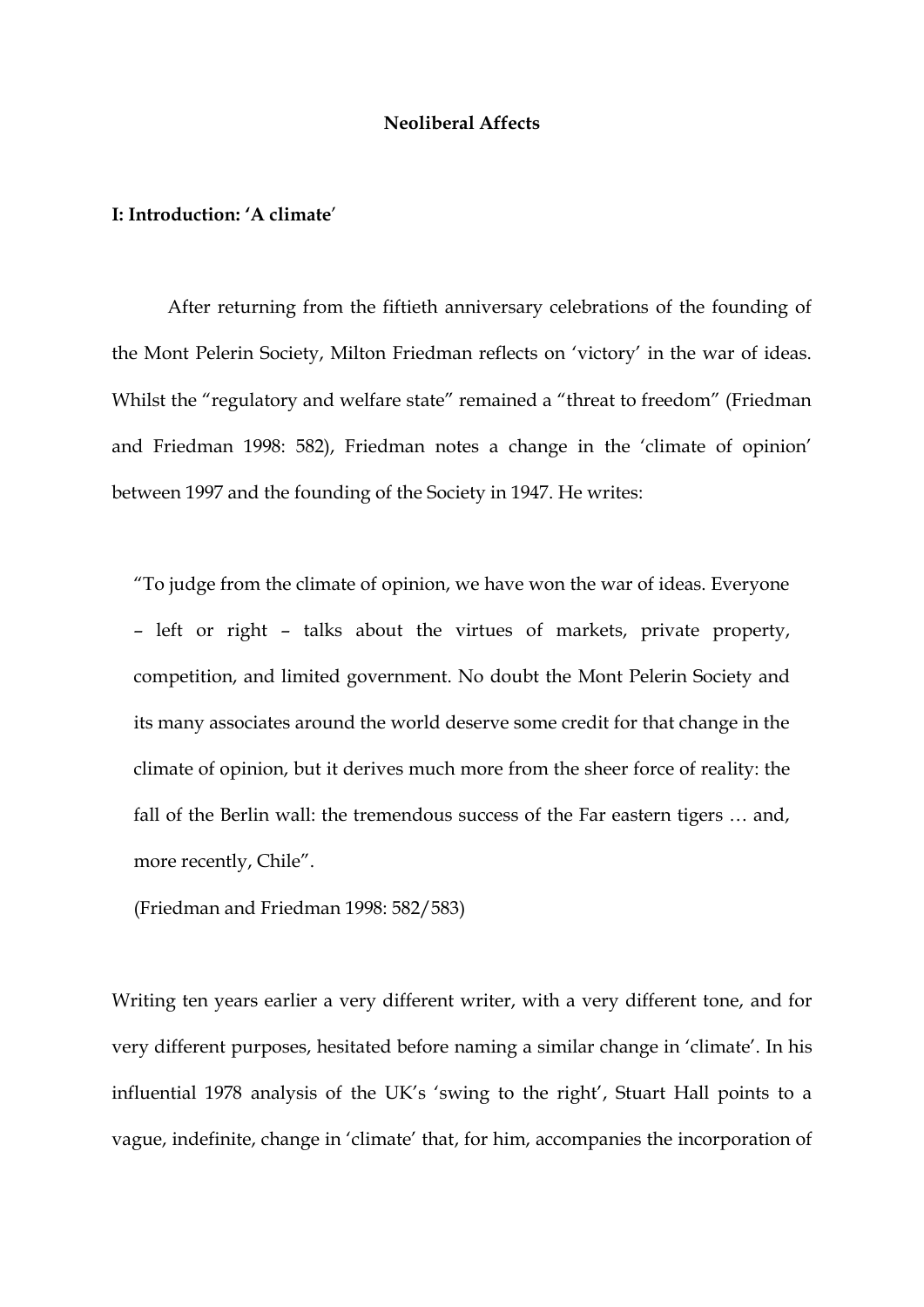neoliberal themes of anti-collectivism and anti-statism into Thatcherism. 'In' this climate monetarist economic thought grows in acceptability:

"Gradually, in the more hospitable climate of the 1970s, these seeds began to bear fruit. First in the learned journals, then in the senior common rooms, and finally in informal exchanges between the `new academics` and the more `sensitive` senior civil servants, a monetarist version of neo-classical economics came to provide the accepted frame for economic debate". (Hall 1988: 47)

Friedman and Hall are but two examples of occasions in which collective affects are taken to be part of neoliberalisms – ambiguous affects named vaguely as a gradual 'change in the climate of opinion' or a more 'hospitable climate' for ideas. Affects that are also and at the same time part of other partially connected formations (the series of geo-political shocks and transformations named by Friedman, for example). In this paper I develop this intuition that affects matter to neoliberalism. I argue that collective affects are part of the sites, networks, and flows of neoliberalism. And that, consequently, any attempt to understand 'actually existing neoliberalism' (Brenner & Theordore 2002: 353) must learn to sense neoliberalism's affective spaces. For what is at stake is discerning the *real conditions of emergence* for particular neoliberalisms and the continual *(re)conditioning* of emerged but still in formation neoliberalisms. Neoliberalisms are, then, at once conditioned by multiple collective affects and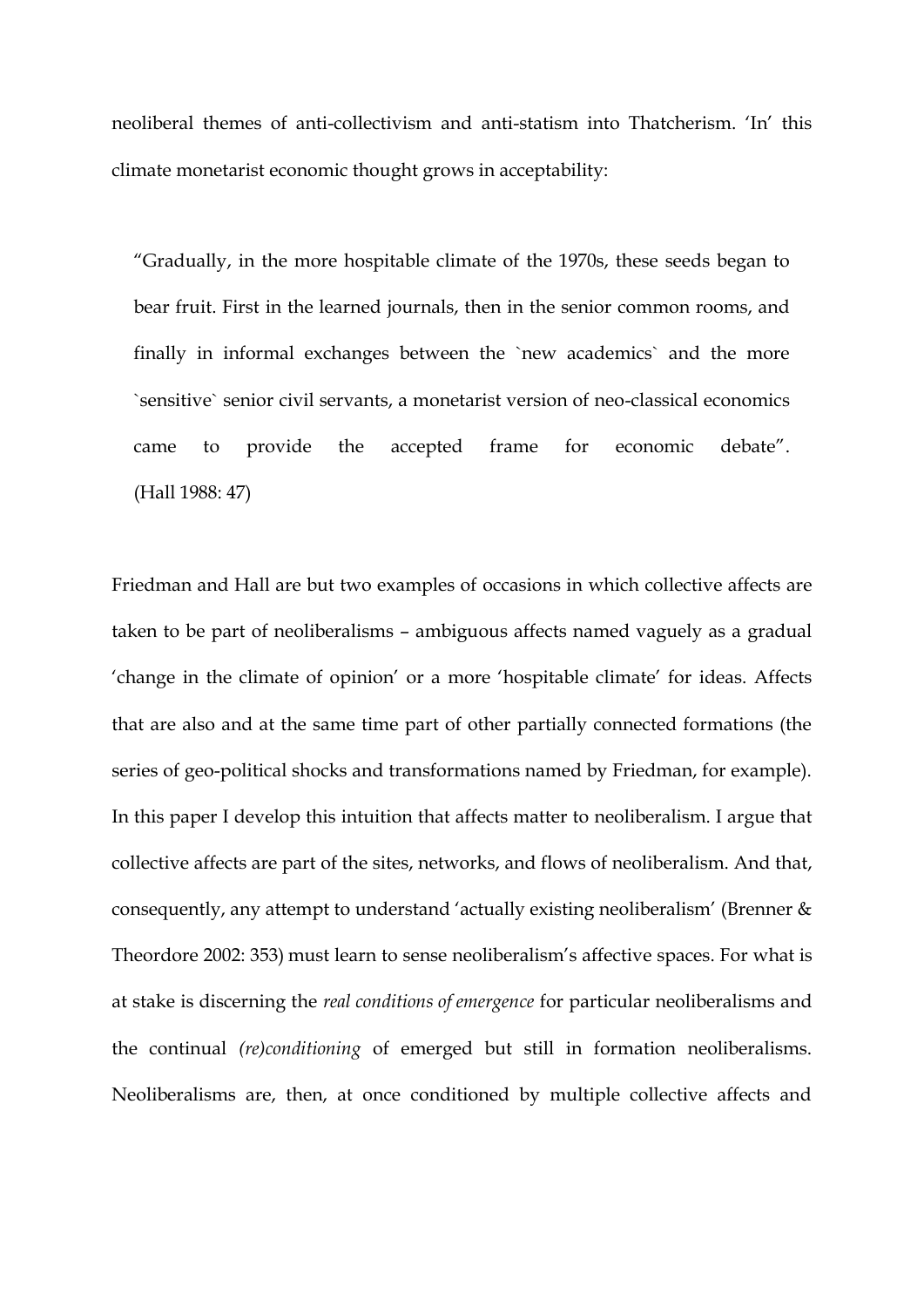'actually exist' affectively – they are present as dispersed affective 'qualities' or 'senses' such as a 'climate of opinion' or a 'more hospitable climate'.

Attending to neoliberalism's affective life is one way, then, of tracing how neoliberal reason is attached to and invested in as it travels and is (re)formed. Where we can use the term 'affect', to begin with, as a generic descriptor for the 'feeling of existence'; how a room may have a 'charged' atmosphere, the historical present may seem to be animated by a 'climate', or a policy may be 'aspirational', for example. As these examples indicate, affects are not simply properties of the individual body and are not somehow asubjective and preindividual, or non-representational. Affect as intensive 'capacities to affect and be affected' is but one translation of the term, albeit the one that has garnered most critical attention in human geography (see Thrift 2004; McCormack 2003; and for critiques Barnett 2008; Pile 2010). As used in this paper, and following Anderson (2014), affect is an umbrella category that encompasses qualitatively distinct ways of organising the 'feeling of existence'. Atmospheres, structures of feeling and other pragmatic-contextual translations of the term 'affect' are ways in which things become significant and relations are lived. This means that affects are always organised and becoming organised, in ways that likely differ from subjectifying-signifying systems of meaning. However, understanding the geo-historical affects of any "polymorphic, hybrid phenomena" (Peck 2010: 280) requires that we suspend claims that affective life today is organised in a single, identifiable way; that we live in a 'age of fear' or 'age of anxiety'. Even a cursory acknowledgment of the complexity of neoliberalism makes absurd any tight homology between particular affects and neoliberalism. As is now well established,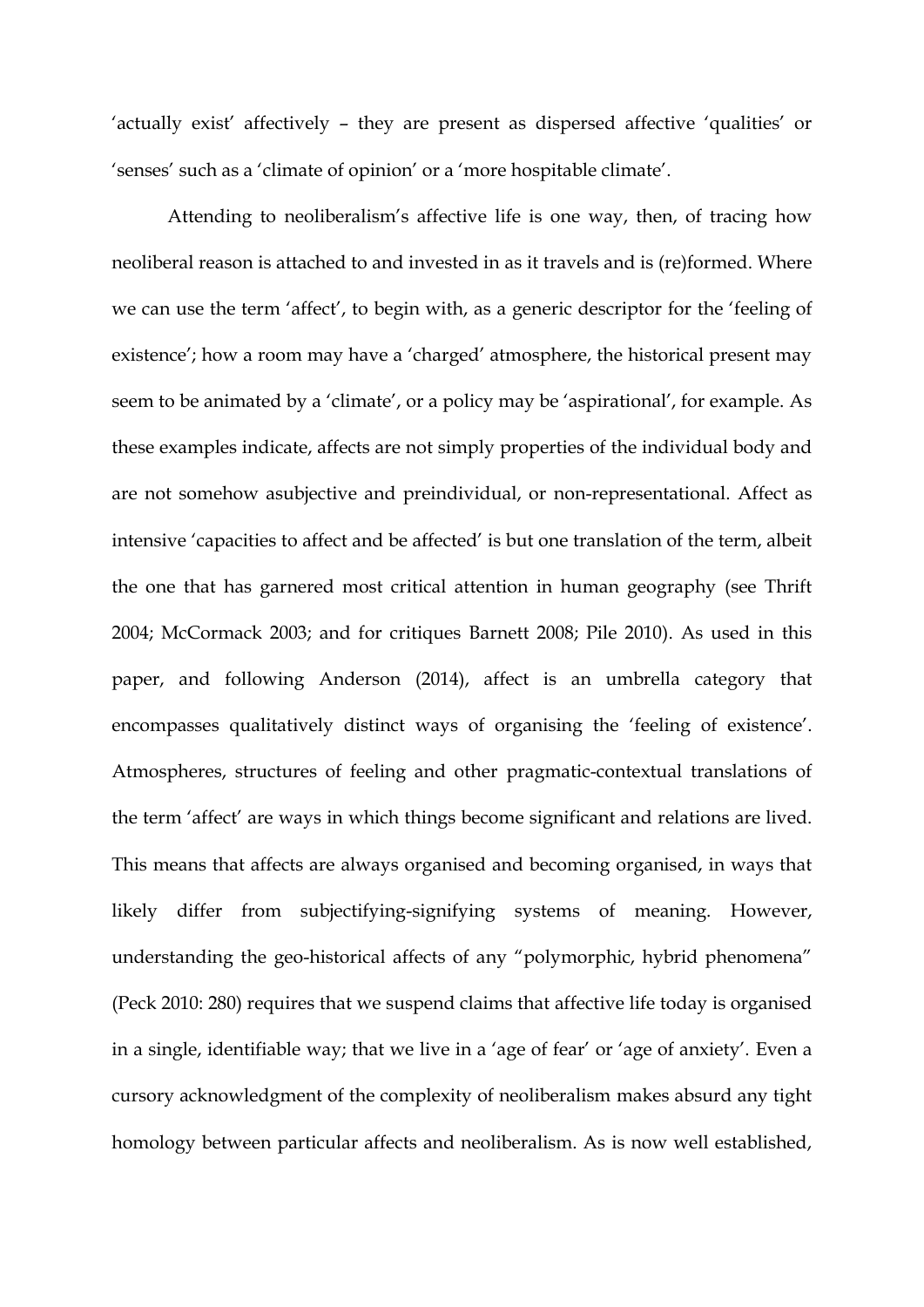neoliberalism is not a singular, coherent, entity with a simple origin point. As Peck (2010) makes clear neoliberalism has a series of internal tensions and contradictions. Then, neoliberalism is open to its outsides. It does not only co-exist with them. New hybrids are formed as neoliberal styles of reasoning and techniques encounter diverse political-economic forms and logics of governing. These hybrids are not only doomed attempts to 'alleviate' the worst excesses of neoliberalism (Collier 2012). Roy (2012: 275) puts this well when she stresses the "inevitable incompleteness of neoliberalism as well as its constant reinvention". To compound the challenges for analysis, other socio-spatial formations are themselves already-always affective, so neoliberal affects will coexist and blur with the affects of weak reciprocity that animated the European liberal welfare state, for example, or the promise of a normative good life that sustained social democracy (Berlant 2011)

This means that we should treat the term 'neoliberal affects' with caution. Neoliberalism is not a catch-all designator for contemporary capitalism and 'neoliberal affects' do not simply name a set of identifiable collective emotions. Nor are 'neoliberal affects' the point of contact between structure and subject, in which an all-powerful and already-constituted neoliberalism determines what is felt. Rather, I use the term 'neoliberal affects' in two ways, both of which involve particular translations of my starting definition of affect as the 'feeling of existence'. First, 'neoliberal affects' refer to the *atmospheres* that envelope and animate neoliberal reason as it emerges, circulates and changes. Second, 'neoliberal affects' refer to the *structures of feeling* that in enigmatic ways accompany the translation of neoliberal reason into policies and projects. Whilst this begs the question of what neoliberal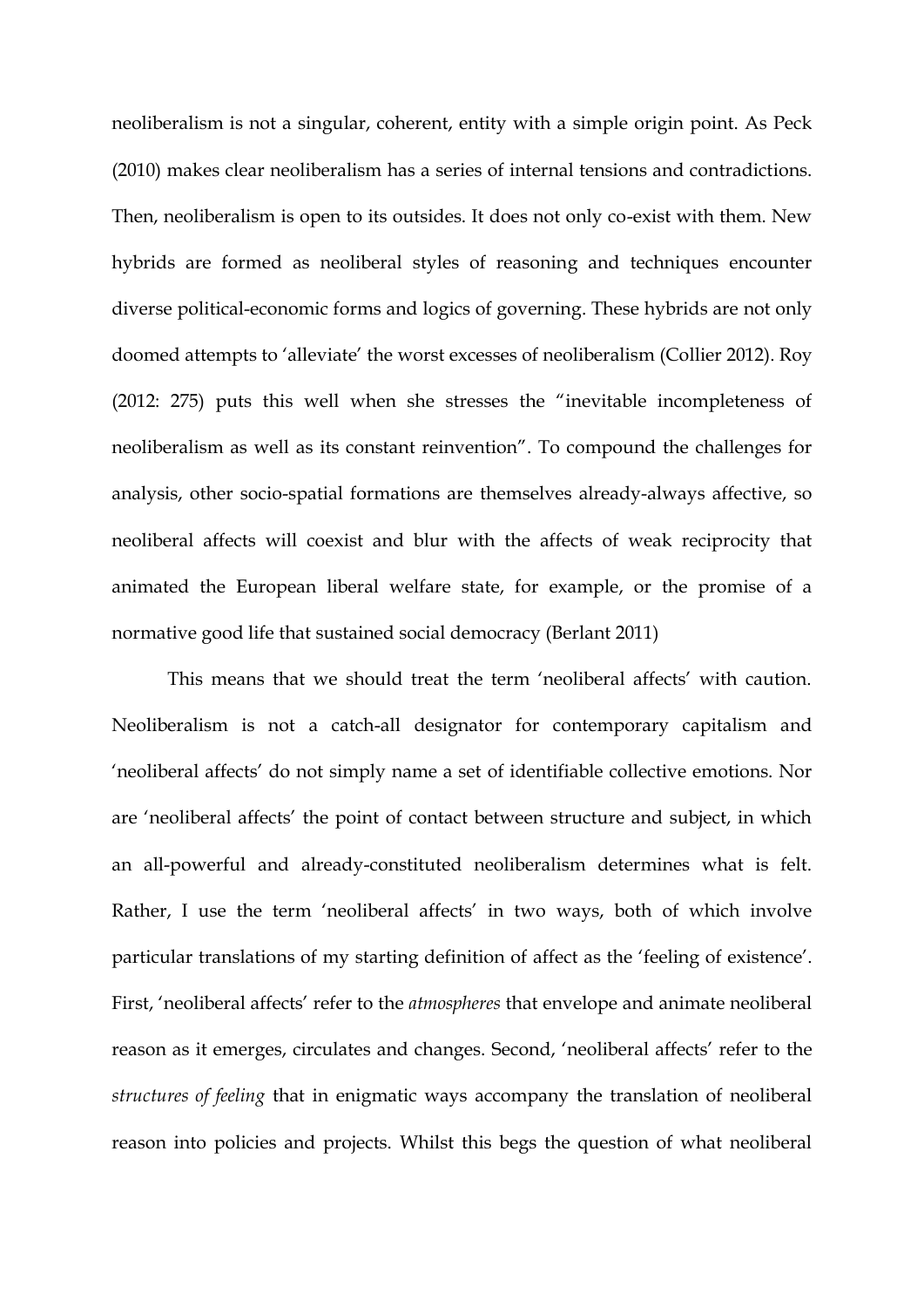reason is, which I will come to in the next section, what it does is make affects parts of *and* conditions for neoliberal reason. My aim, in short, is to articulate some of the collective affects of/for neoliberalism specific to the UK and USA, without reproducing a totalising account of the omnipresence of neoliberalism, and whilst offering a conceptual vocabulary designed to enable a conjunctural analysis of how neoliberal affects varied in neoliberalism's "other birthplaces" (Peck 2010: 39) and differ across its current "socio-spatial frontiers" (ibid. 6).

The paper proceeds in three sections. Through a reading of Michel Foucault's 1978-79 lecture series *The Birth of Biopolitics*, in section two I emphasise how neoliberal reason exists and happens in the midst of a range of affects. My emphasis is on the life of neoliberal reason, that is, those affects that saturate the formation, circulation, articulation and translation of neoliberal reason. Here I distinguish my emphasis on affect from other ways of doing a cultural analysis of neoliberalism. Through examples including the Mont Pelerin Society, the Chicago School of Economics and Thatcherism, the remainder of the paper proposes a vocabulary for understanding neoliberalism as conditioned by and actually existing as: *atmospheres* that are part of the formation of neoliberal reason (section III) and *structures of feeling* that fold into how neoliberalisms actualise in the midst of other things (section IV).

The paper aims to supplement cultural analyses of neoliberalism. Whilst there are significant differences and tensions in how representation and signification are understood, cultural work on neoliberalism has been primarily concerned with specifying the effects of signifying-subjectifying processes. The emphasis has been on how neoliberalism as an economic-political formation is discursively or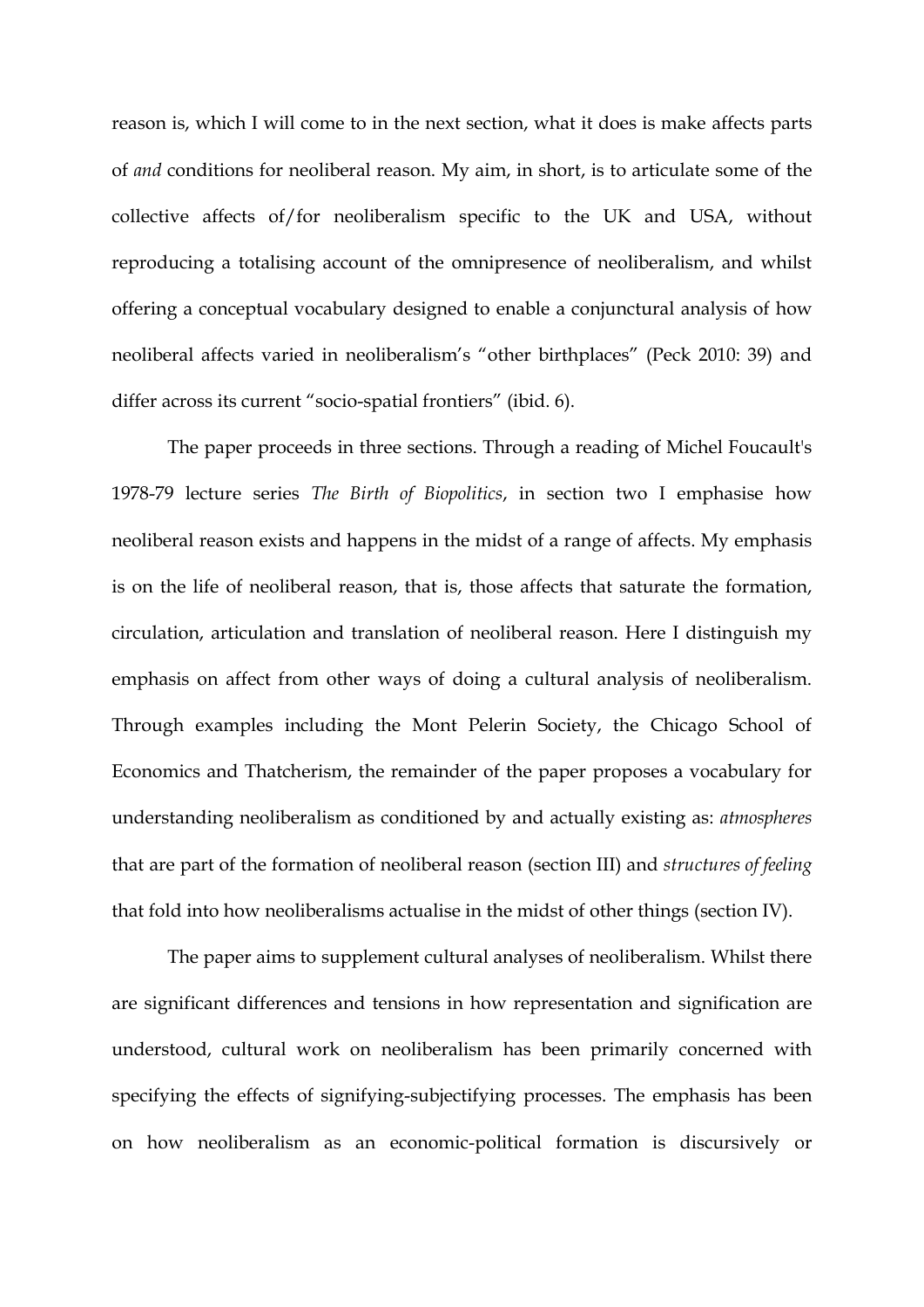ideologically articulated and expressed, in part through the semantic construction of various supposedly neoliberal things (bodies, identities, subjectivities, and so on). This is important and necessary work. A concern with affect is not other to a concern with signifying-subjectfying mechanisms. But, it is to recognise them as but one form/process of mediation, inseperable from a Euro-Modern version of 'culture'. What a concern with neoliberal affects does, then, is multiple the forms/processes of mediation by attending to how the 'feel of existence' is conditioned and conditions.

#### **II: Affect and Theories of Neoliberalism**

Whatever kind of thing neoliberalism is taken to be (Gilbert 2013), claims are frequently made about the connection between it and contemporary affective life. Very often, this involves claims that the neoliberal present has something like a commonly felt and identifiable mood, normally of fear and anxiety aligned to the insecurities of lives lived precariously amidst a "generalised and heightened sense of expectancy of what has not yet come" (Clough & Wise 2011: 2). Typically, neoliberalism is equated with the contemporary moment/form of capitalism. This has led to a flurry of attempts to diagnose an affective economy in which intensive capacities are captured within a new regime of capital accumulation oriented to 'affect itself' and characterised by the dominance of 'affective labour' (Clough 2009). Whilst these diagnoses remind us of the patterning of affective life and its imbrication with processes of commodification (Nast 2006), they nevertheless risk reproducing what Larner (2003) and others have identified as the totalising effect of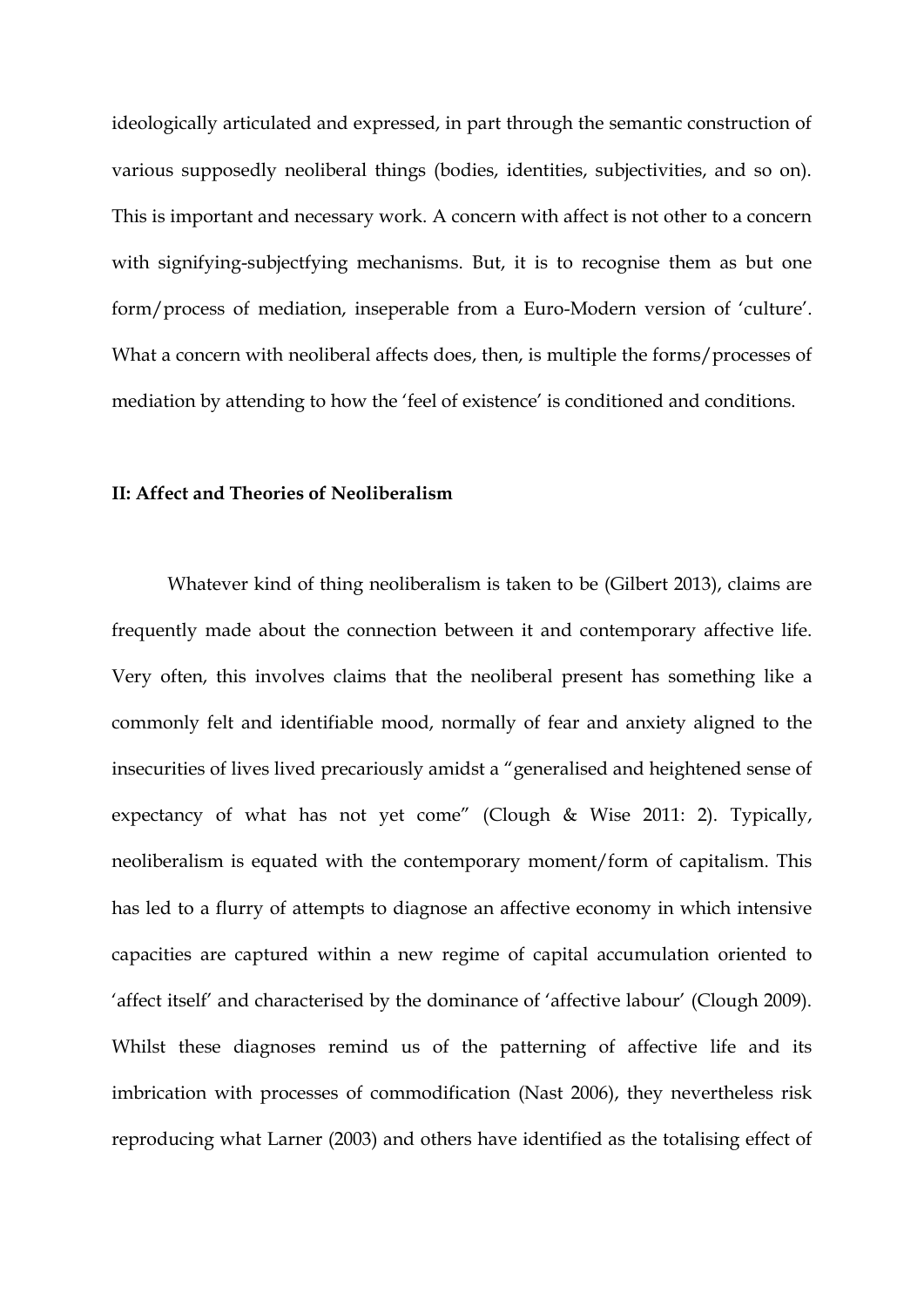the neoliberal formulation. A variant of this approach, that likewise presumes the existence and coherence of neoliberalism, attempts to map its affective damages. Consider, for example, the following claim by Hall & O'Shea (2013):

"The *structural* consequences of neoliberalism – the individualisation of everyone, the privatisation of public troubles and the requirement to make competitive choices at every turn – has been paralleled by an upsurge in feelings of insecurity, anxiety, stress and depression."

(Hall & O'Shea 2013: 6, emphasis in original)

In these analyses, attempts are made to establish a relation between neoliberalism as economic-political formation and changes over time in the occurrence of individually felt but shared moods (e.g. Dardot & Laval (2014) on the relation between depression and the naturalisation of competition). Whilst this research is timely and important, neoliberalism acts as the starting point of analysis, is given a causal role, and becomes the dominant framing context. Neoliberalism is made into a 'big Leviathan' that determines affective life: a "macro-structure or explanatory background against which other things can be understood" (Collier 2012: 186).

What this work does emphasise, however, is neoliberalism's affective life. Indeed, most approaches to neoliberalism make some kind of implicit claim about affect and how neoliberalism reorders contemporary affective life. For example, Harvey (2005: 82) gestures towards how, in the meeting of variants of neoliberalism and neoconservativism in contemporary USA, a 'paranoid style of politics' and an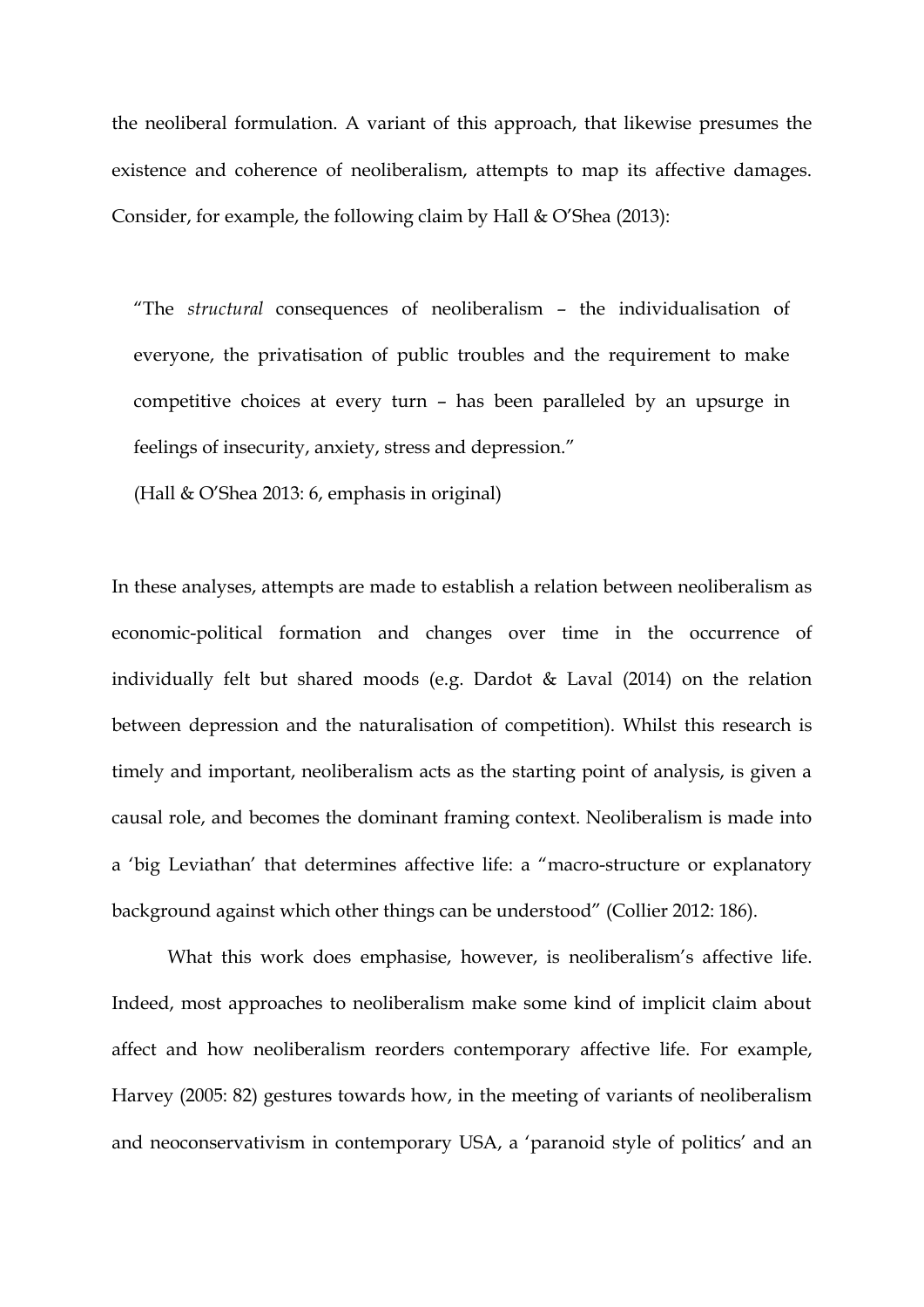emphasis on 'morality' compensate for a potential "breakdown of all bonds of solidarity and a condition verging on social anarchy and nihilism". Even if only in the background to political economy analyses, such asides and assumptions appeal to a kind of affectivity in common. Harvey (2005: 81) claims, for example, that industrial democracies are characterised by a "mood" of "helplessness and anxiety". Perhaps in at least some Marxist political economy work there is an unconscious echo of a tradition of Marxist literary analysis that foregrounded affect as an index of shared embeddedness in a dynamic geo-historical present (see Berlant 2011).

By contrast, existing cultural approaches focus explicitly on one way neoliberal affects are organised: through signifying-subjectfying systems of meaning. In doing so, they move from general claims about 'mood' towards specifying *one* of the particular ways in which 'capacities to affect and be affected' are mediated. Consider, for example, approaches to neoliberalism as ideology/ideological project. Whether understood as composed of beliefs, values or ideas, ideology works affectively. As Grossberg (2010: 194/195) stresses, ideological effects of naturalness and inevitability are produced through the "the affective investments in particular significations that grants them the claim to represent the world". Slightly differently, approaches to neoliberalism as 'discourse' track the relays between the 'rules of formation' for a discourse and how affective investments and attachments are organised (typically around processes of othering that work through negation). For an example of approaches that mix the ideological and discursive consider work that explicates how neoliberalism becomes 'common-sense'. At the level of ideas, Hall and O'Shea (2013) stress, after Gramsci, that neoliberal common-sense is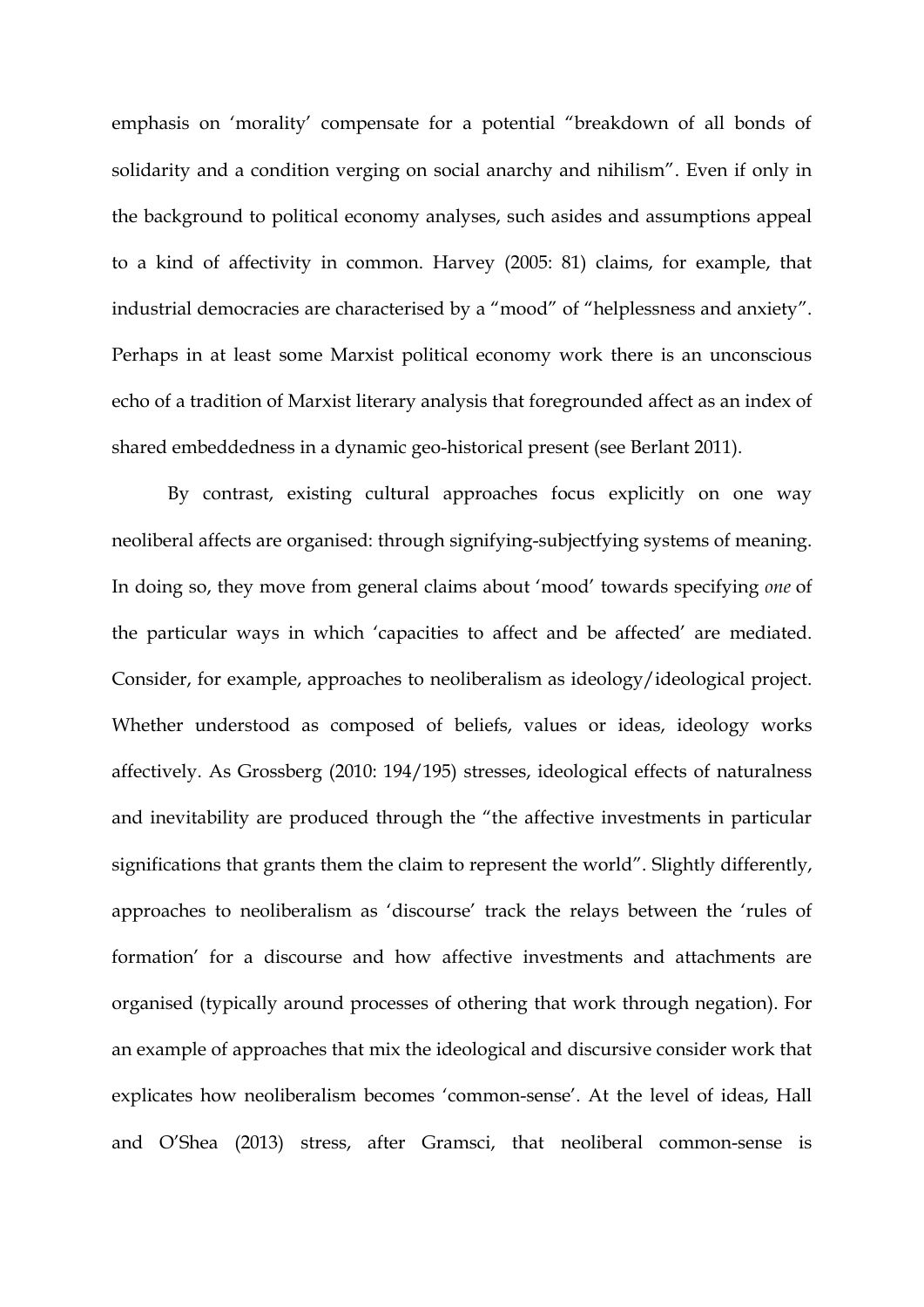"incoherent" (4) or "contradictory" (3), made up of disjunctive elements. And yet, at the level of affect, common-sense "feels coherent" (2), it becomes intuitive. Whilst they recognise that "affective dimensions" are "at play" (6) and "underpin" (6) common-sense, their emphasis is representational-referential; on how common-sense provides "frameworks of meaning with which to make sense of the world" (1).

Governmentality approaches grant a more specific role to affect, but collapse a concern with affect into a focus on top-down 'subjectification'. Recent work has shown how specific 'capacities to affect and be affected' are invoked when attempting to produce the supposedly archetypal 'neoliberal subject'. Work has highlighted how the obligation that the subject becomes "an entrepreneur of himself or herself" (Ong 2007: 14) is accompanied by the investment of hope in the market as the source of a good or better life and the weakening of hope in other collective solutions (see Mitchell 2006; Langley 2014; Sparke 2006). This redirection of affective energies to the 'freedom' of the market happens alongside attempts to inculcate feelings and practices of individualised responsibility and self-care in the midst of a background of intensified insecurity (see Bondi 2005; Walkerdine 2005). Other work has highlighted the specific affective capacities necessary to sustain the active, striving, relation to the future supposedly necessary for (self)investment. Raco (2008), for example, stresses how mid-late 2000s welfare reform in the UK involved attempts to create 'aspirational citizens' marked by a hope in individualised social mobility. Recent work has developed this implicit complication of the equation between the neoliberal subject and the rational, calculative subject. Pedwell (2012: 283), for example, argues that as part of a broader move to governing through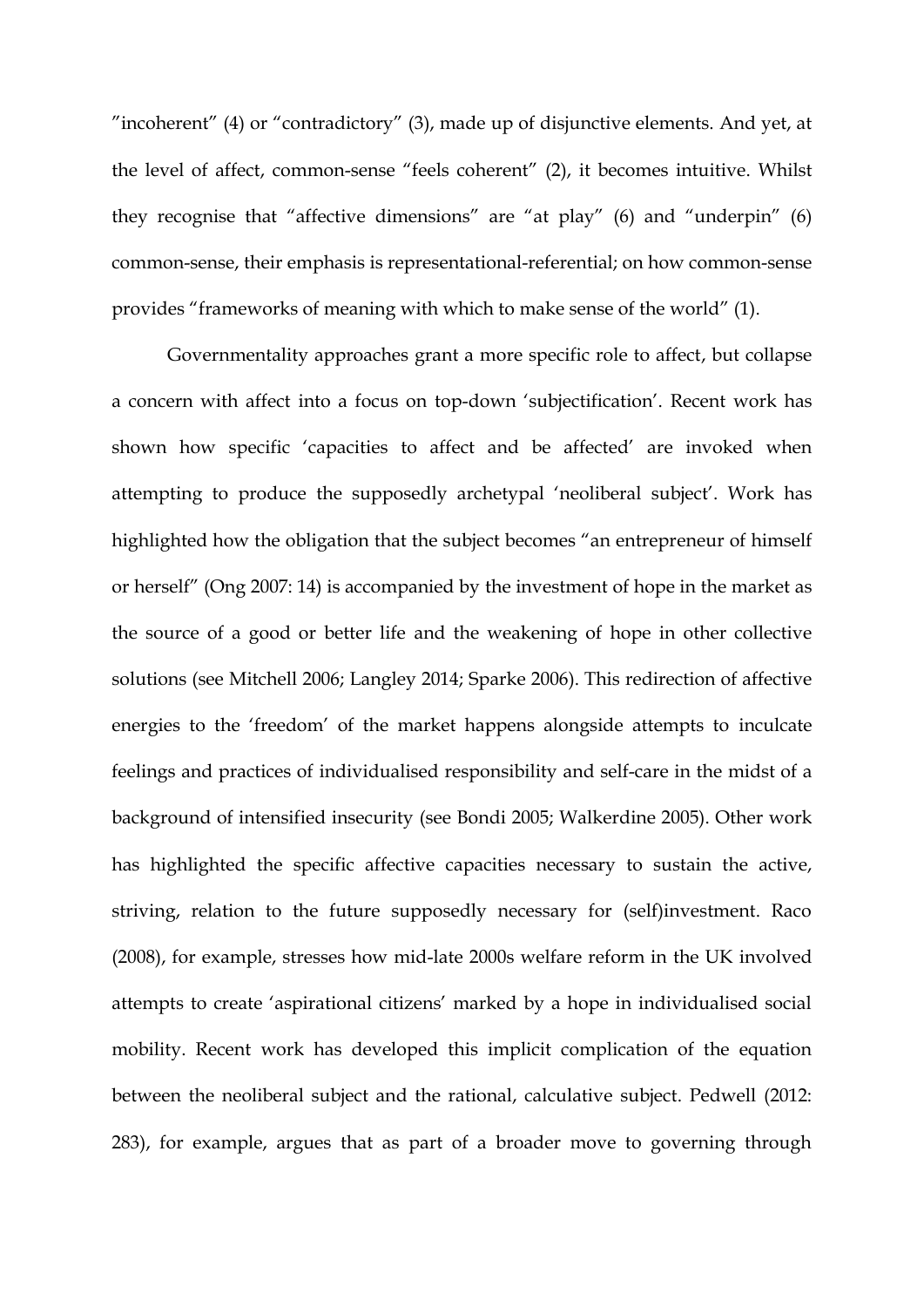emotions 'empathy' "has become part and parcel of being a self-managing and selfenterprising individual in a neoliberal order" (see also Isin (2004) on the 'neurotic subject' who acts on the basis of its anxieties and insecurities). Whilst this work reminds us that 'neoliberal subjects' do not equate to the rational subject, affect is treated as another object-target of top-down processes of subjectification. By focusing on governmentalities, affect is reduced to a material to be manipulated or moulded to form subjects in conformity with neoliberal polices or programmes. Routing affect through a concern with subjectivity is not unique to governmental approaches, however. For example, Dean (2008), after Zizek on neoliberalism as an ideological formation that organises enjoyment through the fantastic promise of free trade, argues that neoliberalism operates through new affective subject positions to be inhabited or othered (the 'shopaholic' or 'incorrigible criminal').

So affect is far from absent in existing cultural work on neoliberalism, but it is secondary to a concern with ideological or discursive mediation and/or collapsed into a focus on the formation of purportedly 'neoliberal subjects'. I will come to some exceptions to this below, but this has two consequences in addition to presuming that 'subjectification' is how power operates (see Barnett 2015). First, analysis focuses on (cognitive, semiotic) meaning, resulting in only a truncated range of affective expressions being attended to. Second, analysis focuses on one form of mediation – signifying-subjectifying processes – to the exclusion of other processes and conditions. By which I mean the ways in which affects form part of the backgrounds through which economic-political formations come to form and are lived. Where the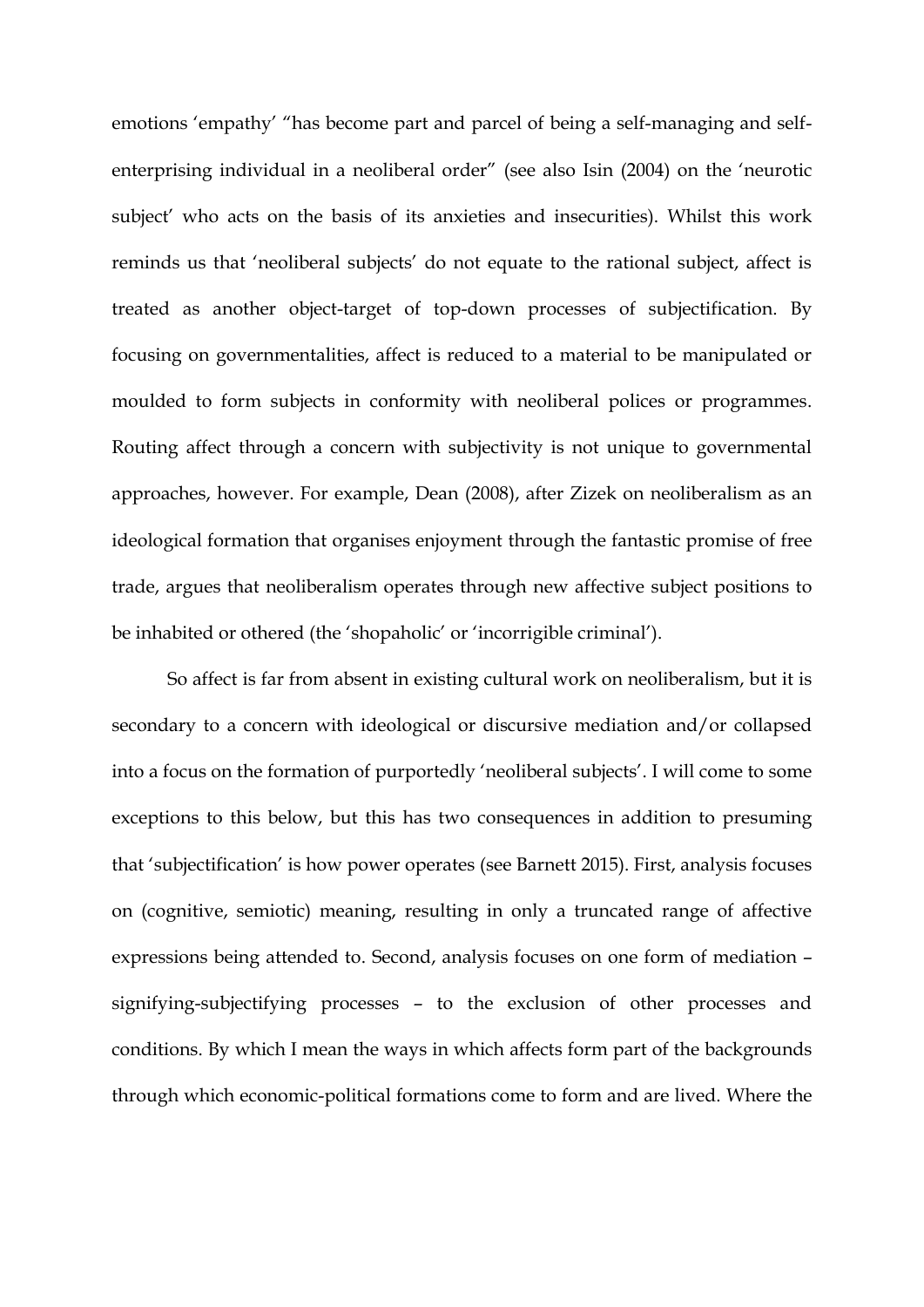term 'condition' points to a dynamic set of background affects: how an atmosphere 'envelopes' or how a structure of feeling 'pressures' (see Anderson 2014).

The relation between the ongoing organisation of collective affects and the grip and tenacity of neoliberalism is intimated in some diagnoses of neoliberalism's exclusionary mechanisms and damages. For example, Tyler (2013) shows how stigma is used to justify punitive state intervention over raced and classed peoples who are abandoned by, excluded from or otherwise cast out of the market. Likewise, Wacquant (2010) ties the ascent of restrictive workfare and expansive prisonfare to a complex translation of various senses of social and economic insecurity into forms of resentment. 'Punitive containment' resonates with a specific affective condition:

"It taps the *diffuse social anxiety* coursing through the middle and lower regions of social space in reaction to the splintering of wage work and the resurgence of inequality, and converts it into *popular animus* towards welfare recipients and street criminals … ".

(Wacquant 2010: 204, emphasis added)

As well as an example of the important, but often implicit, role claims about affect have in all work on neoliberal life, and he also talks about 'simmering ethnic resentment' and 'popular resentment' (Wacquant 2010: 207, 217), Wacquant shows how collective affects condition the new government of poverty. We can push this implicit recognition of the relation between affect and neoliberalism further by asking: How does neoliberal reason emerge from specific affects?; And how do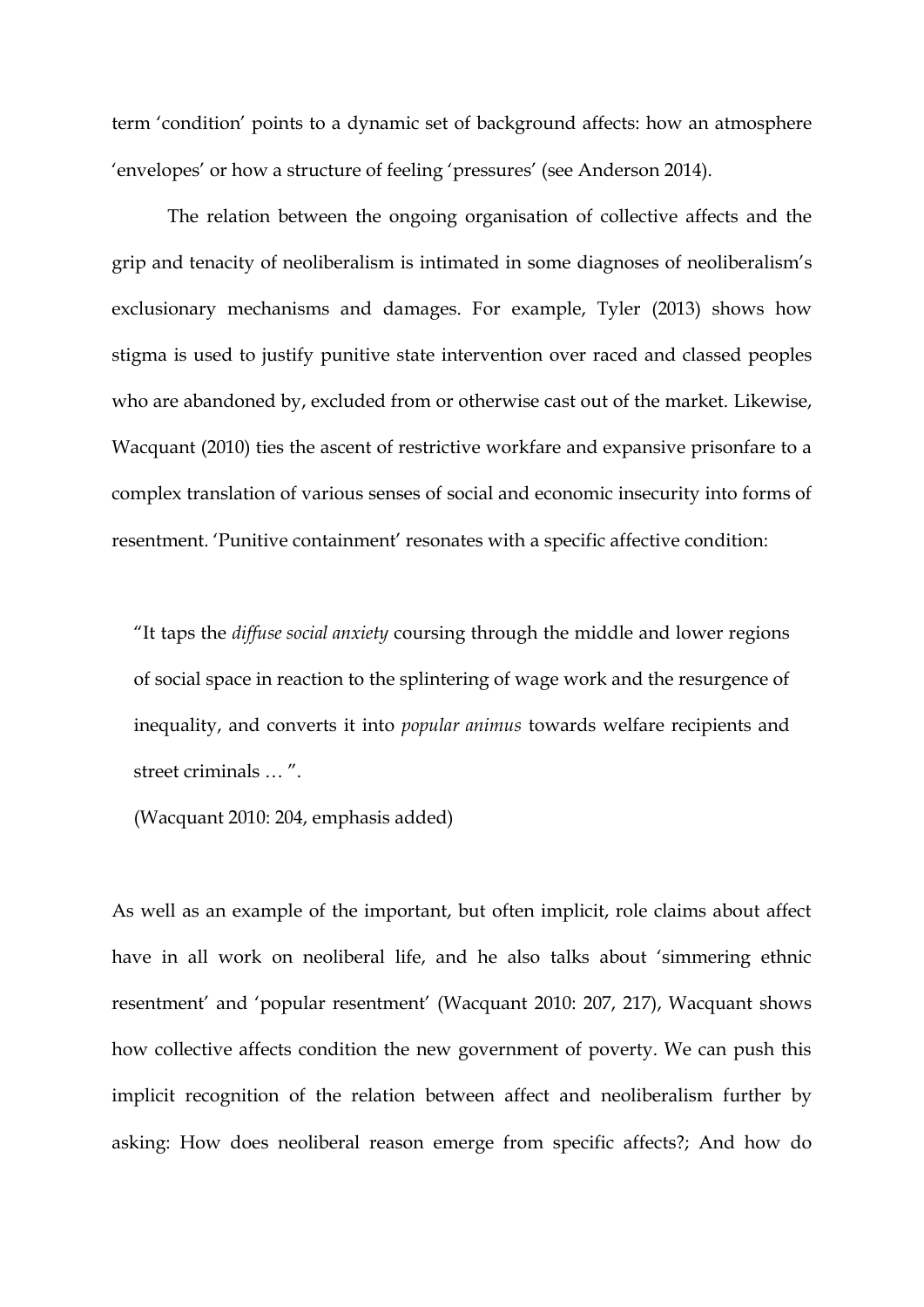collective affects coexist - resonate, interfere etc - with the other conditions and processes that constitute actually existing neoliberalisms? This requires that we shift analysis from affect as an object-target of processes of subjectification to affects as dynamic collective conditions that neoliberalisms happen in and through.

In *The Birth of Biopolitics,* Foucault (2008) offers a novel account of neoliberalism that opens up a different way of thinking about the constitutive role of affects. In the background to his diagnosis of neoliberalism are a series of collective affects. For example, he (2008: 66) describes 'stimulation of the fear of danger' as the "condition" of liberalism. Fear is the affective expression of the dangers that are "perpetually being brought to life" (ibid. 66) in the interplay between freedom and security. There is a hint here that collective affects operate in ways that may be related to but exceed discursive or ideological forms and processes. Explicating what is implicit in Foucault's lectures requires that we pause and attempt to articulate what, for him, marks the specificity of neoliberalism. Foucault locates the novelty of neoliberalism in a particular problematisation of the relation between government and the market. Neoliberalism "breaks" (Foucault 2008: 119) with and effects "transformations" (ibid. 131) in a classical liberalism that, Foucault argues, was based on an operative principle of 'laissez-faire' and a conception of the market as a natural mechanism of exchange. Anticipating recent work on how neoliberalism institutes new state arrangements (Mirowski 2013: 16; Dardot & Lavel 2014; Peck & Tickell 2002), Foucault argues that neoliberalism involves continuous intervention by the state at the level of the 'framework' or the 'rules of the games', with the aim and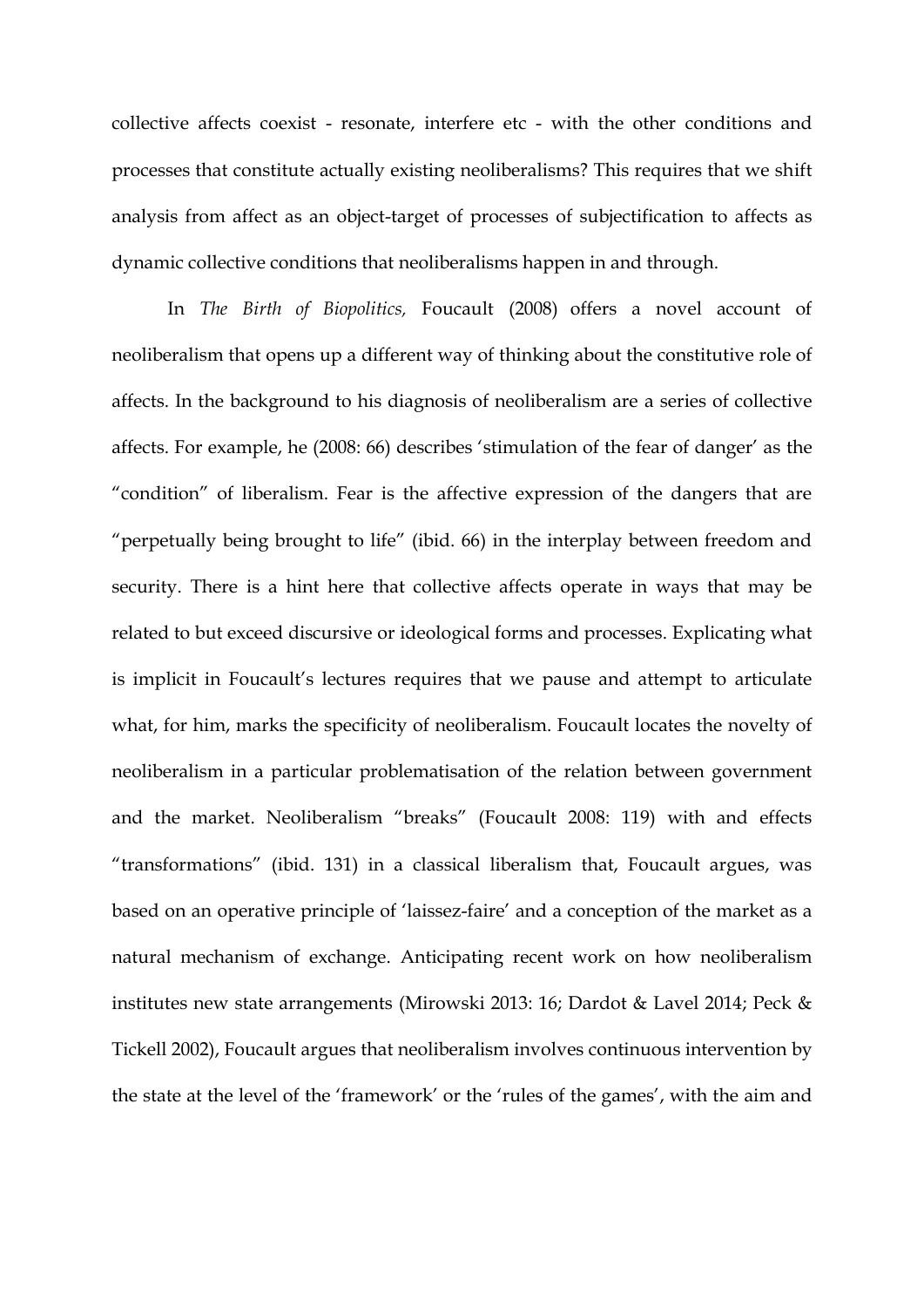hope of creating "the concrete and real space in which the formal structure of competition could function" (Foucault 2008: 132).

What Foucault (2008: 132) describes as the "permanent vigilance, activity, and intervention" of neoliberalism happens in order to extend and intensify the market. It is less an intervention into the market, and more an intervention into previously non-economic domains to attempt to create the conditions for the market and, simultaneously, "a general regulation of society by the market" (ibid. 145). Neoliberalism is not, then, simply an intensified "laissez-faire" based on what Harvey (2005: 20) calls "free market principles of neo-classical economics" (even if rhetorically 'laissez-faire' may be evoked, particularly in the USA (Gamble 2006)). Rather, for Foucault (2008: 243), neoliberalism inverts the relation between the social and the economic through an "absolute" or "unlimited" generalisation of a particular form of the market – competition between unequals (although Foucault distinguishes between German and American neoliberalisms on this point, the former having an "economic-ethical ambiguity" (ibid. 241) around competition). The market in the form of competition comes to act as a) a generalizable grid of intelligibility and b) a test that acts as the ground for a criticism of government. The novelty of neoliberalism across national differences consists, for Foucault, in making a particular form of the market – relations of competition as expressed in the enterprise form (ibid. 241) – the 'formative principle' of the social and undertaking interventions to create the conditions for competition throughout life.

By specifying what makes neoliberalism new Foucault avoids an 'inflationary' use of the term that makes it ubiquitous but elusive (Collier 2011: 246).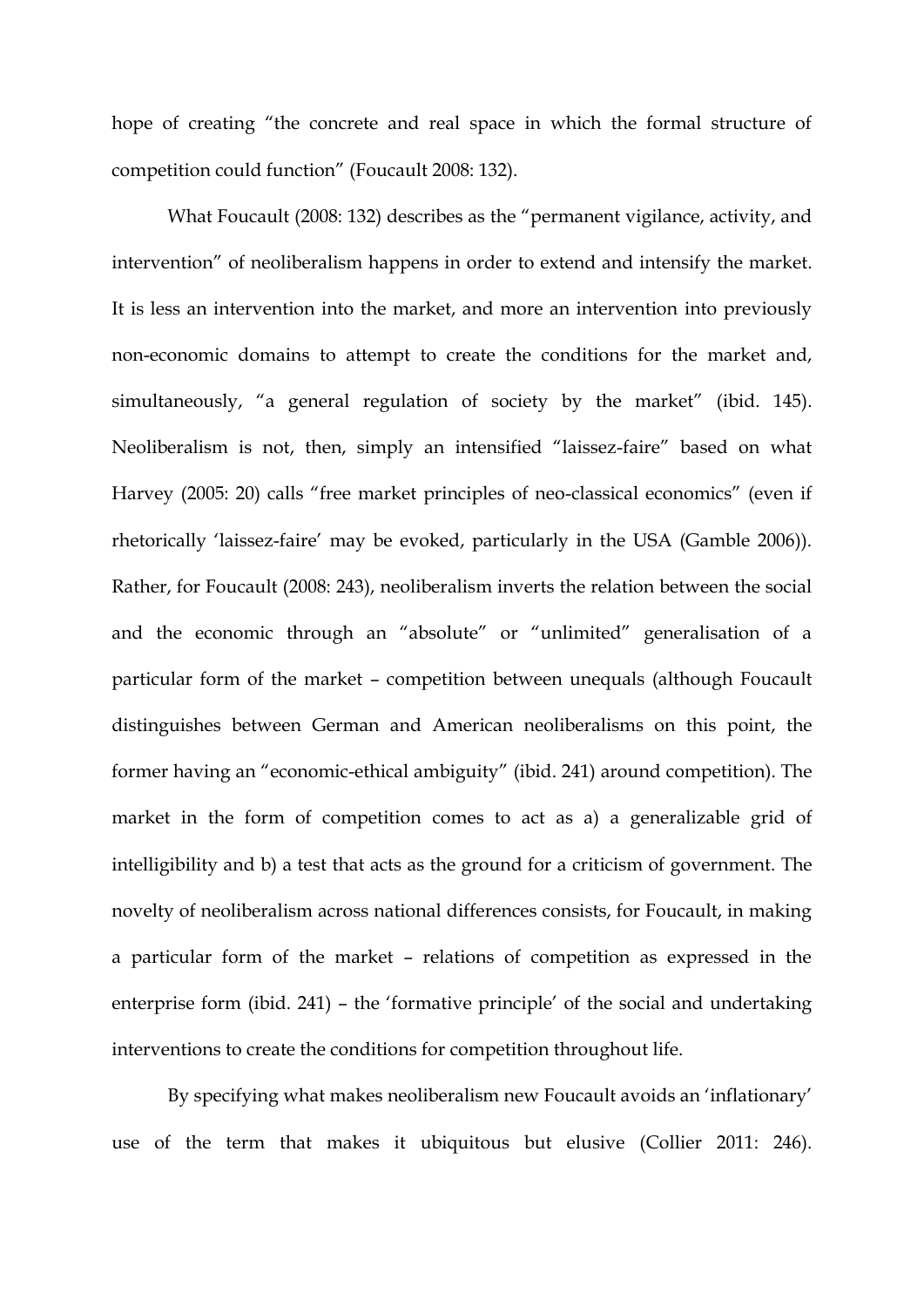Unsurprisingly given the provisionality of the lecture form and when he was speaking, Foucault's emphasis on competition sits uneasily with the recent emphasis on the travels of neoliberalism and processes of geo-historical translation, expression and articulation (see, for example, Brenner et al 2010; Collier 2011). Indeed, it would be easy to incorporate Foucault into an account of a single, finished 'logic' extrapolated from a particular period in a USA and European 'centre'. However, this would be to underestimate the mutability and adaptability of logics and how any logic is an unfinished, open, set of tendencies and potentialities<sup>i</sup>. A logic cannot, then, simply be realised or made manifest. Instead, particular neoliberalisms emerge as logics are actualised in diverse forms of 'neoliberal reason': by which I mean the problematisation and reordering of government and/or life through the market via styles of thinking-feeling and diverse techniques of intervention (principally although not exclusively through formal mechanisms of calculative choice).

As he demarcates what makes neoliberalism new, Foucault gestures towards how particular affects are part of this novel problematisation of life/market. Partly, this is because the lectures hint that the extension of relations of competition reorders affective life and that competition itself may have something like a tone. The illustrations of American neoliberalism's unlimited extension of a market-based 'grid of intelligibility' through 'human capital' are, for example, often affective relations normatively involving love - marriage (Foucault 2008: 268) and motherchild relations (ibid. 243-244). His distinction between German and American neoliberalisms turns on the former's emphasis on the necessity of 'warm' compensatory mechanisms in comparison to the 'coldness' of competition.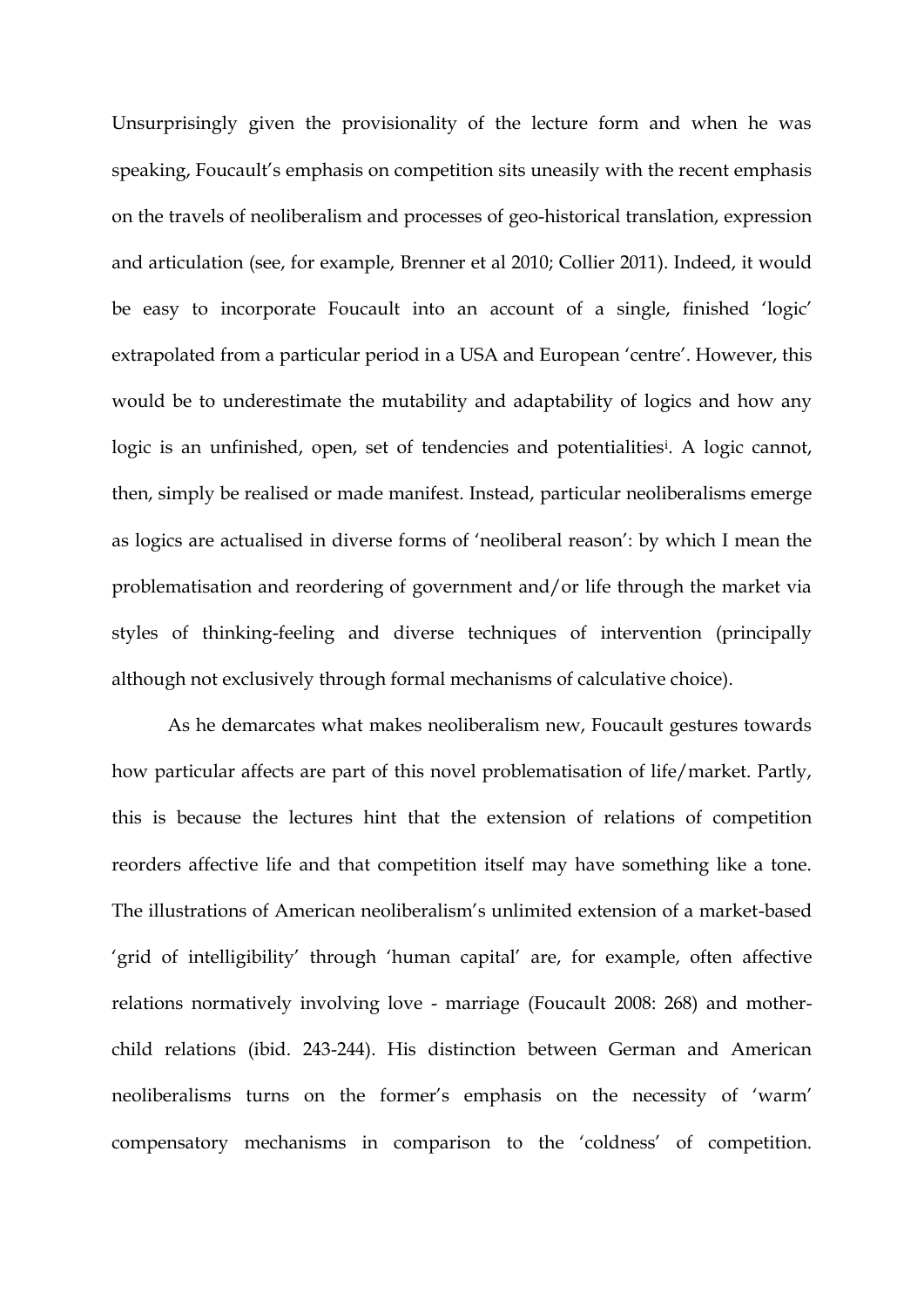Unsurprisingly, though, the connection with affect that has been most explicitly taken up concerns Foucault's emphasis on the centrality of *homo oeconomicus* as the "eminently governable" subject of interests who "responds systematically to modifications in the variables of the environment" (ibid. 270).

There is, though, another usually neglected trace of affect in Foucault: that particular collective affects condition how neoliberalism emerges, circulates, and is transformed. His brief remarks on 'state phobia' – an 'ambiguous' anxiety or fear about the state (Foucault 2008) – point to how we might supplement a concern with discursive or ideological mediation. For state-phobia exists as something like a background condition for the formation and circulation of the extension of relations of competition. But it is irreducible to neoliberalism. Foucault emphasises its polymorphous origins (ibid.: 78), in doing so reminding us that there may not be an exclusive relation, or tight homology, between a collective affect and a particular form or style of political reason (likewise with the 'diffuse social anxiety' Wacquant identifies). As a distinctive pattern of pressures and limits, state-phobia is a mobile condition, crossing between forms of neoliberalism *and* the French and international left. Formulated and at one point localisable in the crisis of governmentality between 1930 and 1945, state-phobia came to have a "force of circulation" (ibid. 189). Speaking in 1977, Foucault stresses its many sources and agents: "the Soviet experience of the 1920s, the German experience of Nazism, English post-war planning, and so on" (ibid. 76).

We can think, then, of how resonances are created at the level of collective affects between disparate, even divergent, forms of political reason. As Hannah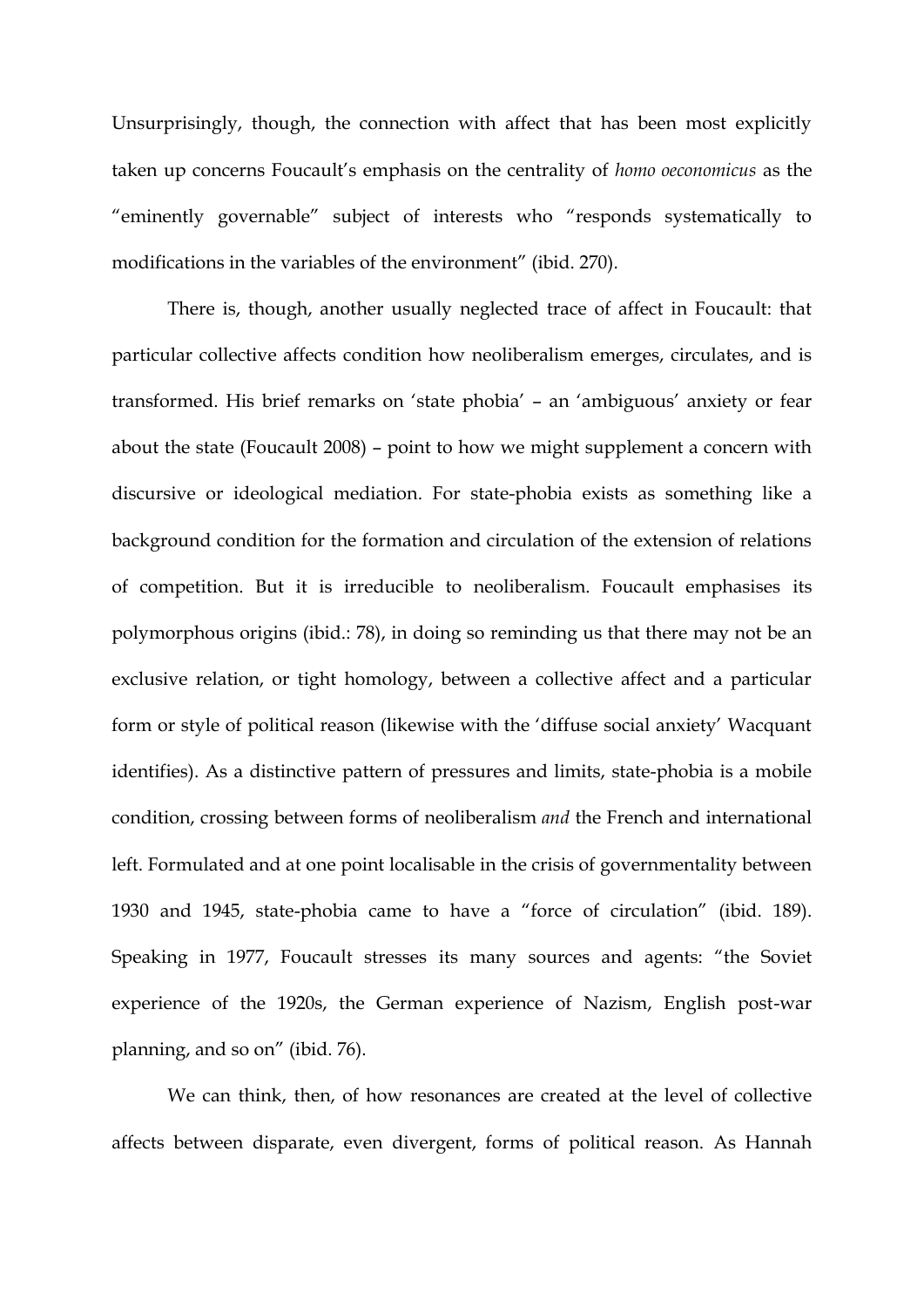(2015: 2) argues, contemporary state-phobia is not only neoliberal. It also imbues: liberal-bourgeois concern with a 'crisis of democracy'; concern from left and right with the surveillance state; and radical left-wing critique of the state as repressive. This introduces another way in which a logic/reason is and becomes different. Folded with and into neoliberal reason are collective affects, state-phobia being but one, that gather within them elements of other forms and styles of reasoning. Neoliberal relations with the state are multiple and ambivalent. Nevertheless, we might think of state-phobia as an affective condition in the sense that it is part of, and shapes, how (neo)liberalism counterpoises state to market. It is at once an affective expression of other conditions and an affective force itself that conditions, without determining, how the state is related to and felt. For Foucault, state-phobia is a 'sign' of a crisis of liberal governmentality that neoliberal reason responds to and that is also 'manifested' in a "number of re-evaluations, re-appraisals, and new projects in the art of government" (Foucault 2008: 69). State-phobia is also, at the same time, a mediating state effect/affect that conditions in two ways. First, the state is endowed with an "endogenous imperialism" (ibid. 187) in relation to civil society (positioned as "its other, its outside, its target, and its object" (ibid. 187)). Second, and linked to the emphasis on the evolutionary dynamism of the state, there is a "genetic continuity" (ibid. 187) between different forms of the state. With the result that what the actual state does is passed over in favour of a future-orientated "general disqualification by the worst" (ibid. 188) that enacts affectively "the great fantasy of the paranoiac and devouring state" (ibid. 189).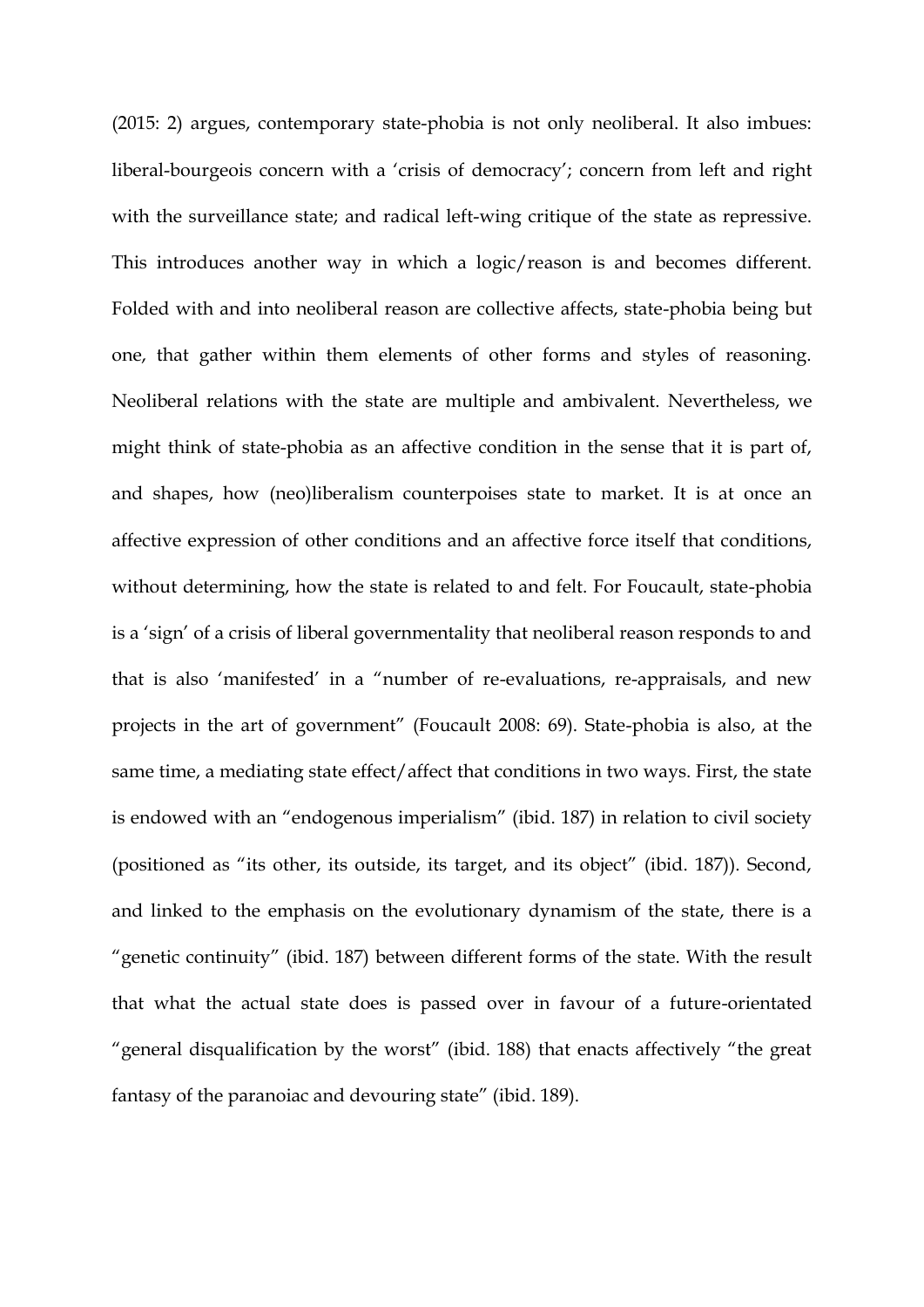State-poebia is not singular. We could track different but partially connected raced and classed state-phobias across actualisations of neoliberalism (Baldwin 2015). For example, consider contemporary UK right-wing state-poebia orientated to the supposed excesses of the welfare state in the context of the cuts, retractions and reforms of austerity. As Tyler (2013) shows, critiques of the excesses of the welfare state and the dependencies it supposedly engenders is inseperable from the stigmatisation of 'national abjects' (47) in classed and raced terms (see Hancock (2004) on the role of the affective image of the poor, black, female 'Welfare queen' in intensifying the push to 'roll back' the welfare state in 1980s America). What is useful conceptually is the sense that neoliberal reason is actualised in the midst of collective affects that are irreducible to neoliberal reason. In two ways, this avoids collapsing affect into a secondary effect of discursive or ideological forms of mediation or the object-target of top-down processes of subjectification. First, it gestures towards the particular ways in which collective affects mediate, in that they shape how things are made present and come to have significance. Second, it helps us understand the affective present as a series of barely-coherent, amorphous, backgrounds that people adjust to, live with and dwell in. In the remainder of the paper I develop these starting points by offering two pragmatic-contextual translations of my initial definition of affect: 'atmospheres' and 'structures of feeling'. Each translation is designed to draw attention to particular ways in which affects condition neoliberal reason and particular actualisations of neoliberalism.

Let's turn, first, to some of the occasions through which neoliberal reason emerged. My emphasis will be on the atmospheres that imbued those occasions.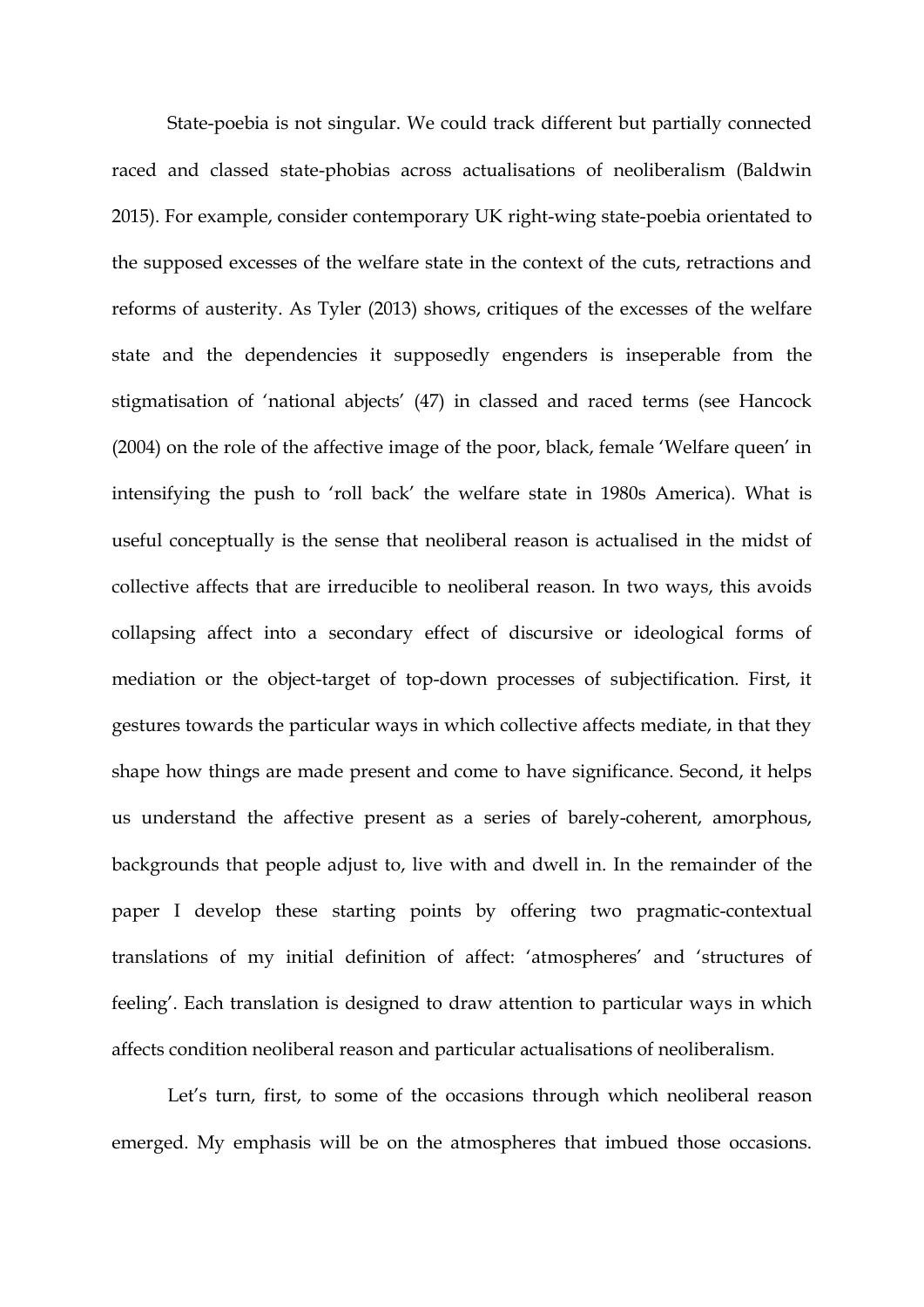Where I use the term atmosphere to disclose indeterminate affective impressions that emanate from and envelope particular enclosed arrangements. The two empirical occasions I focus on – the meetings of the Mont Pelerin Society and the workshop in the 'Chicago School' of economics – serve as examples for two reasons. First, my focus on a workshop and a meeting is intended to show the ordinariness of neoliberalism's affective life even in what have become paradigmatic organisations, that is the way in which neoliberalisms emerge and are (re)made through innumerable, partially connected occasions that are at once generic (a 'meeting' or 'workshop') and singular. Second, I focus on the occasions because, as I will show, they were critical to the formation of what, after Plehwe (2009), we can call neoliberal thought-feeling collectives. Through the production of affinities at the level of feeling, both acted as occasions for the inculcation of shared styles of reasoning across transnational networks, organisations and people. Whilst my focus on the two examples is brief and intended in this paper to be illustrative, I retrospectively reconstruct something of now residual atmospheres by following their after-lives; including in biographies, reminiscences, and official accounts<sup>ii</sup>.

### **III: Neoliberal Atmospheres**

Founded by Friedrich Von Hayek and first meeting in the Hotel du Pac near Mont Pélerin in April 1947, the initial meeting of the Mont Pelerin Society was attended by thirty-nine economists, historians and philosophers. Over ten days, the participants came together for a series of discussions, excursions and informal meals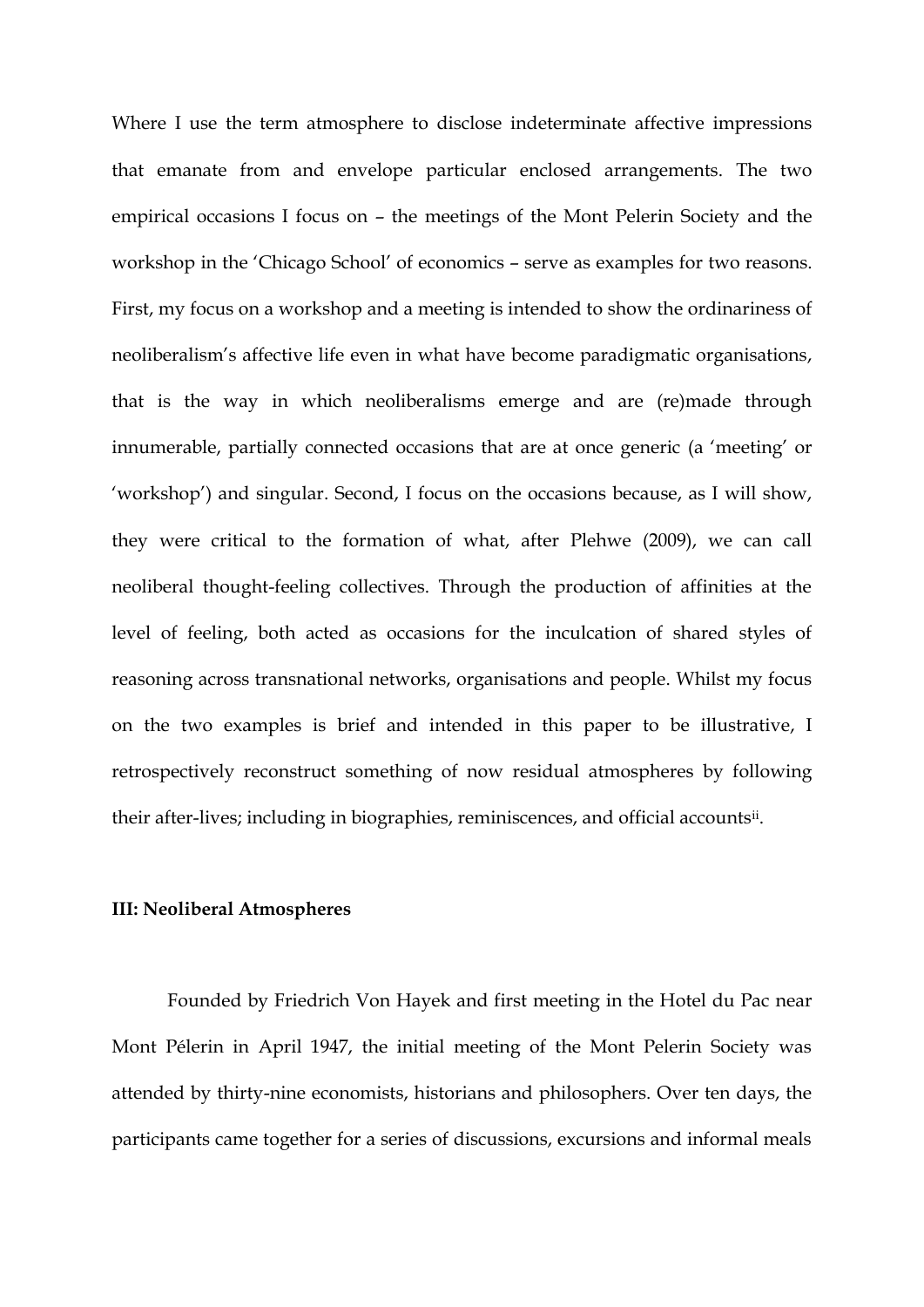in the hope of fostering a 'new' or 'revised' liberalism (Burgin 2012). The affective background being what the Society's founding statement described as a "crisis of our times" in which "human dignity" and "freedom" were threatened by "the constant menace from the development of current tendencies in policy" iii (specifically the post-World-War 'socialist' revival of forms of 'state intervention'). As Plehwe (2009: 16) emphasises, participants shared a sense of isolation and despair.

Recalling the first meeting of the Society, Milton Friedman praises a "collegial atmosphere" where participants "could discuss freely their differences, and try out new ideas, without having to watch out for someone waiting for a chance to skewer them" (Friedman & Friedman 1998: 333). The "spirit" of the meetings supposedly afforded "spirited discussion of serious intellectual issues" (ibid.: 582). Accounts of the meeting highlight its 'convivial' atmosphere (Burgin 2012). In the midst of post– War crisis and the fervent belief that a revival of liberalism was necessary and just about achievable, the atmosphere of the 'closed' meeting was one element in the formation of a transnational community of intellectual amity. Even if not named as such, perhaps its atmospheres live on in the warm tone with which the meeting (and the journey to the meeting) is later described by participants; in the photographs of the group that have become a public record of the meeting; in the position granted the meeting in the official record of the Society (Hartwell 1995), amongst other traces. Always multiple, atmospheres change. Later meetings will be described by MPS member John Davenport as "stormy" (quoted in Friedman & Friedman 1998: 160). Reflecting on the expansion of the Society to over 250 people, and reminding us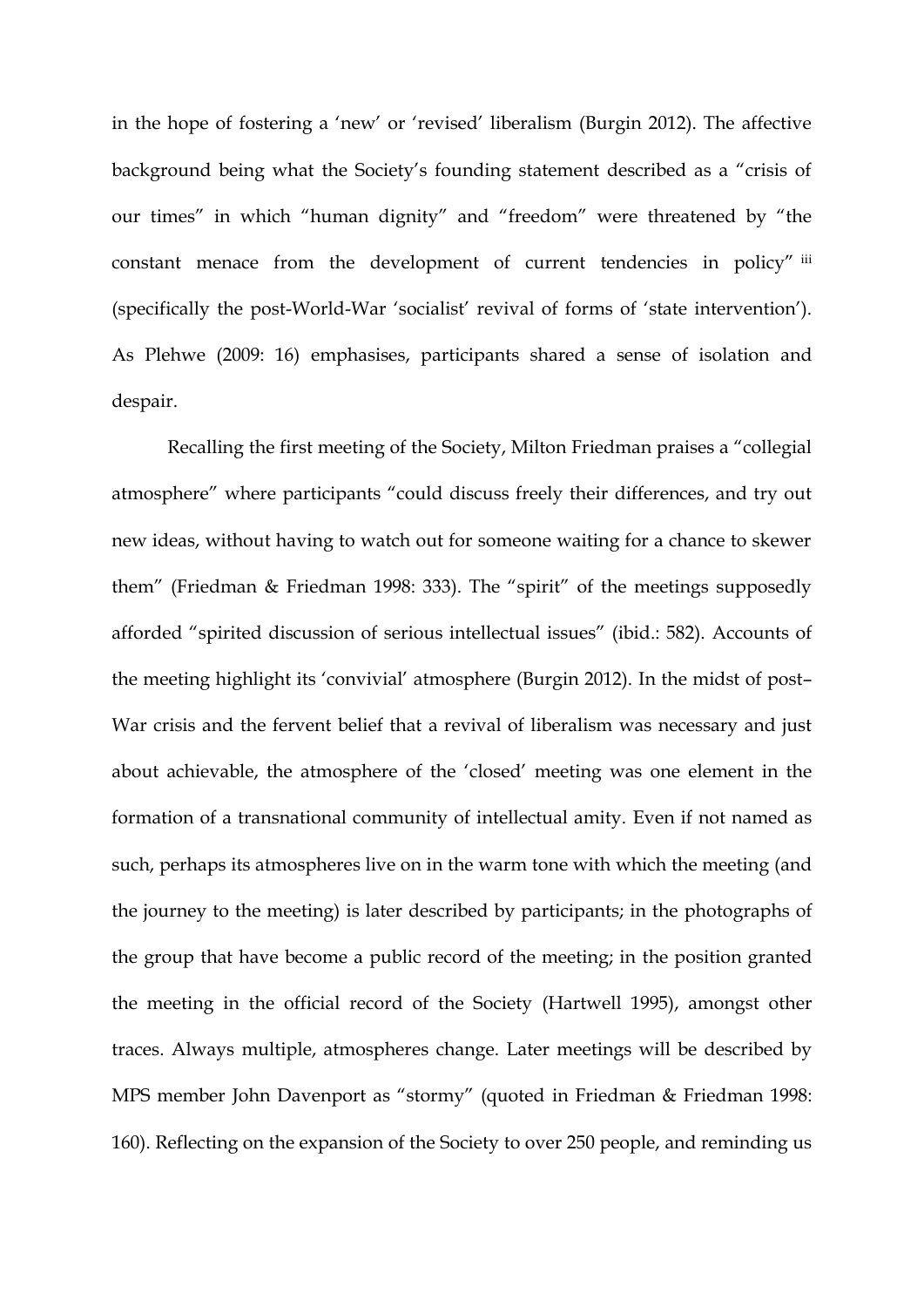of changes in the generic form of the meetings, the National Review warned of a shift from an "intimate atmosphere of a select group" to "the business-like atmosphere of a professional convention" (Fertig 1962: 311 cited in Burgin 2012: 128).

The Mont Pelerin Society is one of a number of origins for neoliberalism, as long as we use the term 'origin' advisedly to refer to what Bennett (2010: 33) terms a "complex, mobile, and heteronomous enjoiner of forces"iv. As is now well known, neoliberal reason is mutable, as it is formulated, circulated and reworked through partially connected transnational networks of exchanges. We might think of the meeting as one forum where the 'inflationary anti-state suspicion' that Foucault (2008) writes of intensifies and from which it circulates alongside a fierce belief in liberalism, even if neither originate there. The meetings are occasions for the reconstruction of liberalism, as part of what Peck (2010: 40) terms "an insistent search for intellectual amity at a distance". And key to that reconstruction in the early meetings was a mode of speech and encounter - a **"**privitised, strategic, elite deliberation" (ibid: 49) as Peck describes it - that was consensual on the threat to liberalism but was not 'harmonious' (Stigler 1988) on how the state should intervene in society to create a market order (see Hartwell 1995). The style and tone of speech being one element, amongst others, in the (re)making of an intimate atmosphere that countered the 'isolation' and 'despair' members shared. Other elements being the geographic remoteness and separation of the mountain setting, the closed nature of the meeting, and the hope that the crisis of liberalism could be ended.

My brief example of the Mont Pelerin Society was intended to introduce the first translation of affect: atmospheres that are part of the real conditions of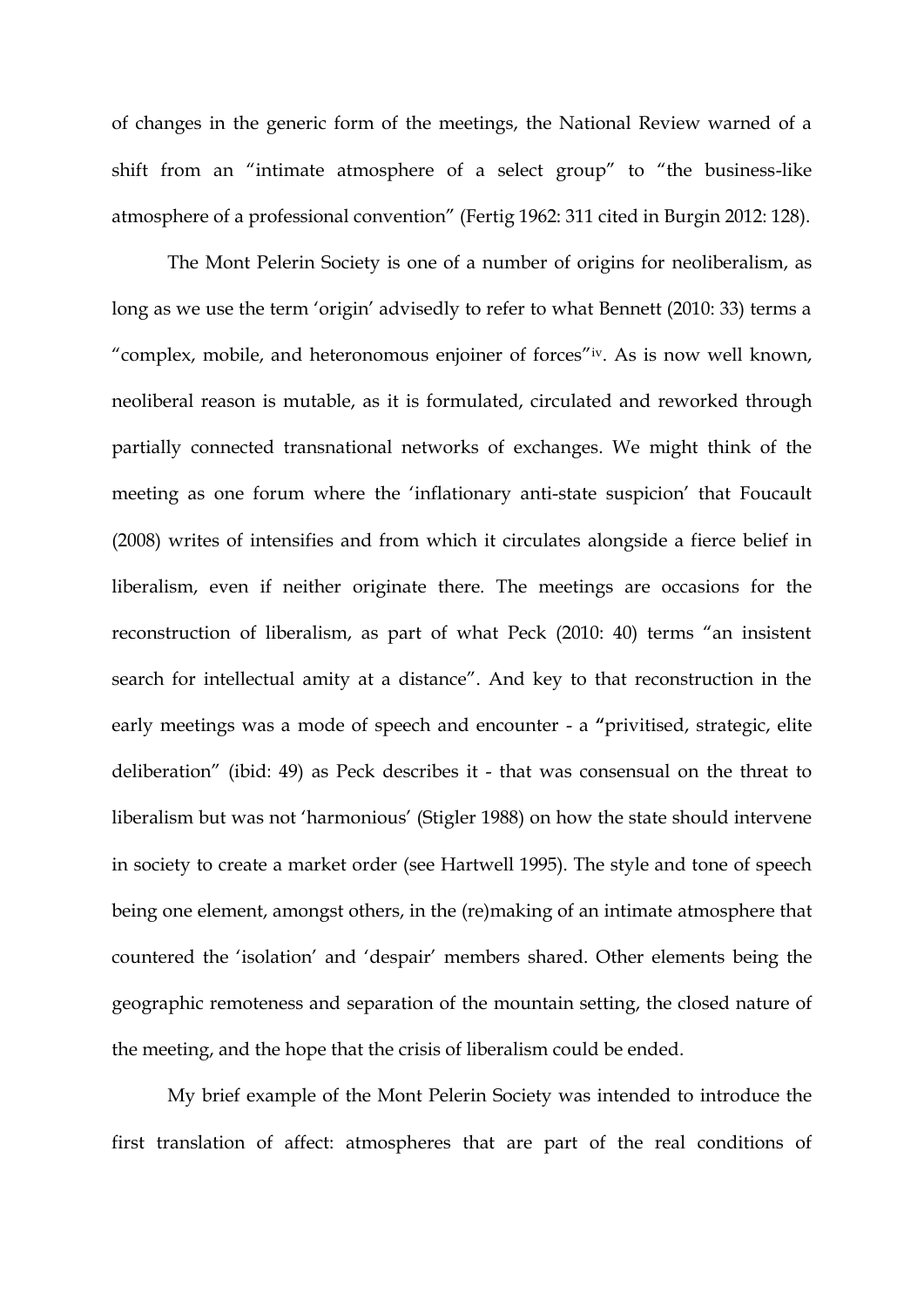emergence for neoliberal styles of reasoning and objects of neoliberal reason<sup>v</sup>. Atmospheres that are part of and are (re)constituted through the activities that make up occasions, may become something shared between participants, and may live on. Atmospheres may, in short, be part of the birth and momentum of neoliberalisms. Nevertheless, they are tensed between the perceptible and imperceptible, the quasiobjective and the quasi-subjective. They are recalled and named, but they are at the same time indeterminate, hazy. Atmospheres are at once singular and vague. Consider, for example, how the atmospheres of the first meeting fold into the Society's founding statement. Whilst there is no necessary relation between a statement and the atmospheres constituted by acts that include the writing of the statement, the text holds together around a sense of hope for what the Society might accomplish in the midst of crisis: "Its object is solely, by facilitating the exchange of views among minds inspired by certain ideals and broad conceptions held in common to contribute to the preservation and improvement of the free society"vi. Perhaps it is a sense of inauguration, of hope against the 'despair' participants shared (Hartwell 1995), that is relived when participants warmly recall the meeting or retrospectively grant the Society some degree of causal significance in what Friedman called "victory in the war of ideas" (Friedman & Friedman 1998: 582).

Neoliberal reason is always, then, a thinking-feeling, not only a rationality. As well as having a tone, it emerges in the midst of the indeterminate atmospheres that imbue occasions. It is not only the atmospheres of occasions that are part of the real conditions of emergence for neoliberal reason. Networks, Societies and other organisations may embody atmospheres (in part through the repetition of meetings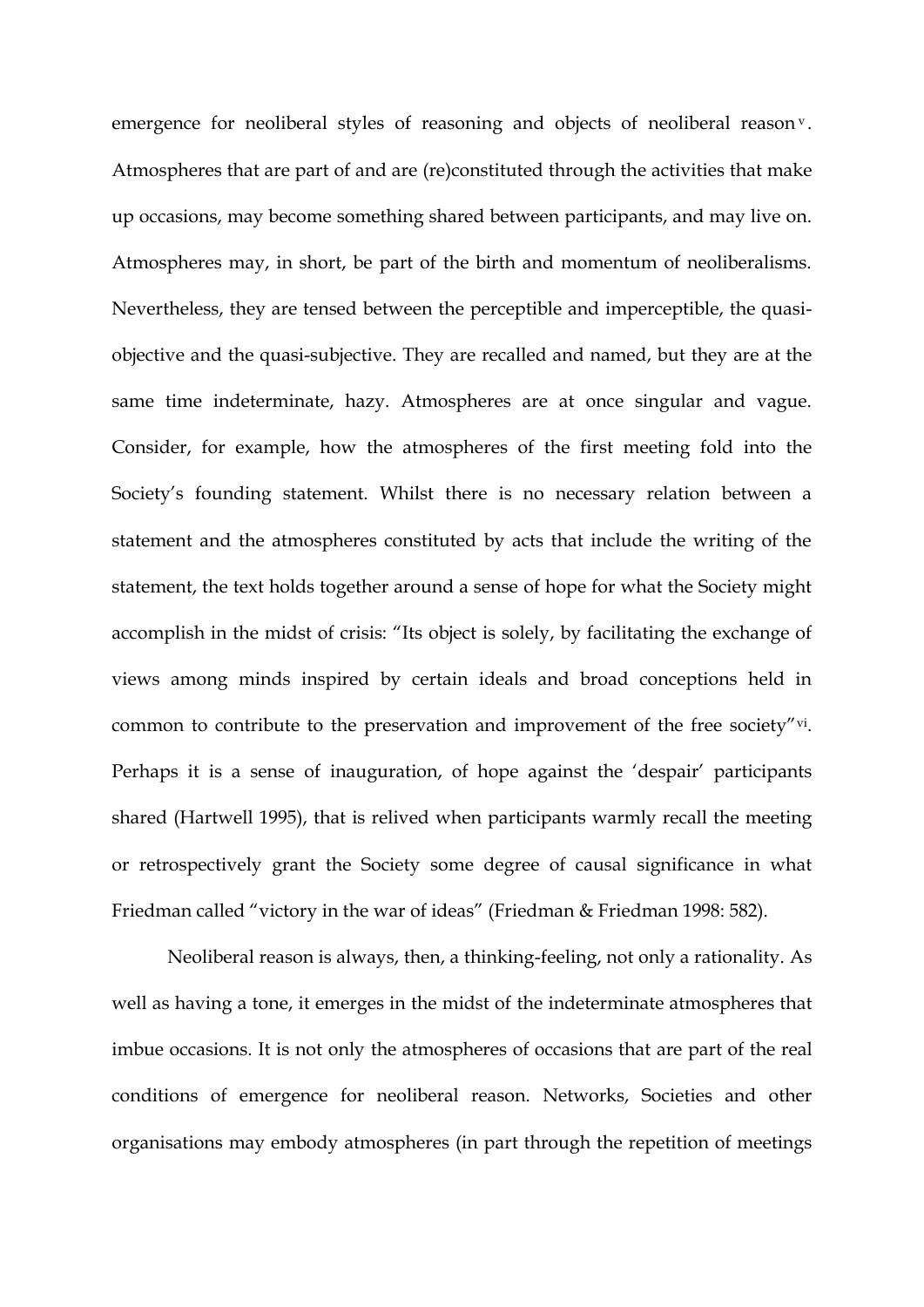and other singular-generic occasions) and function atmospherically. In their critical account of the emergence of the 'think tank' as site/scene for thinking, Baxstrom (2005, no pagination) et al argue that think-tanks have a "habitual mode of 'thinkingfeeling'". Their examples are security related think-tanks, principally RAND, which produce concepts "linked to the affective mode of ever-present threat perception, panic and anxiety". That is, any think-tank has an "affective tendency" that imbues its practices and products of thinking. For example, the USA think-tanks that propagate belief in a variant of neoliberal reason – The Heritage Foundation or The American Enterprise Foundation, say - combine a sense of the threat the state poses to various precarious 'freedoms' with reassertions of a bellicose faith in growth as the predominant social policy (Connolly 2008). We might speculate on how these and other organisations that develop neoliberal solutions prime the tones that become attached to and are carried by policies. Whilst not the focus of this paper, I use the word 'tone' to refer to how any 'neoliberal object' (a policy etc) possess an "affective bearing": a "general disposition or orientation toward its audience and the world" (Ngai 2005: 28). Tone is sensed when a cluster of more or less vague affective impressions accompany a policy. For example, Wacquant (2010) stresses how punitive penal policy is legitimised by reference to the affective image of the underclass as cause of a widespread sense of insecurity. Perhaps the most pervasive, but little remarked upon, example of tone is how efforts to extend relations of competition are accompanied by and enabled by hopes in the market as the source of individual and public good. Consider, for example, the cluster of promises through which contemporary austerity measures are justified (Raynor 2015). Retraction of the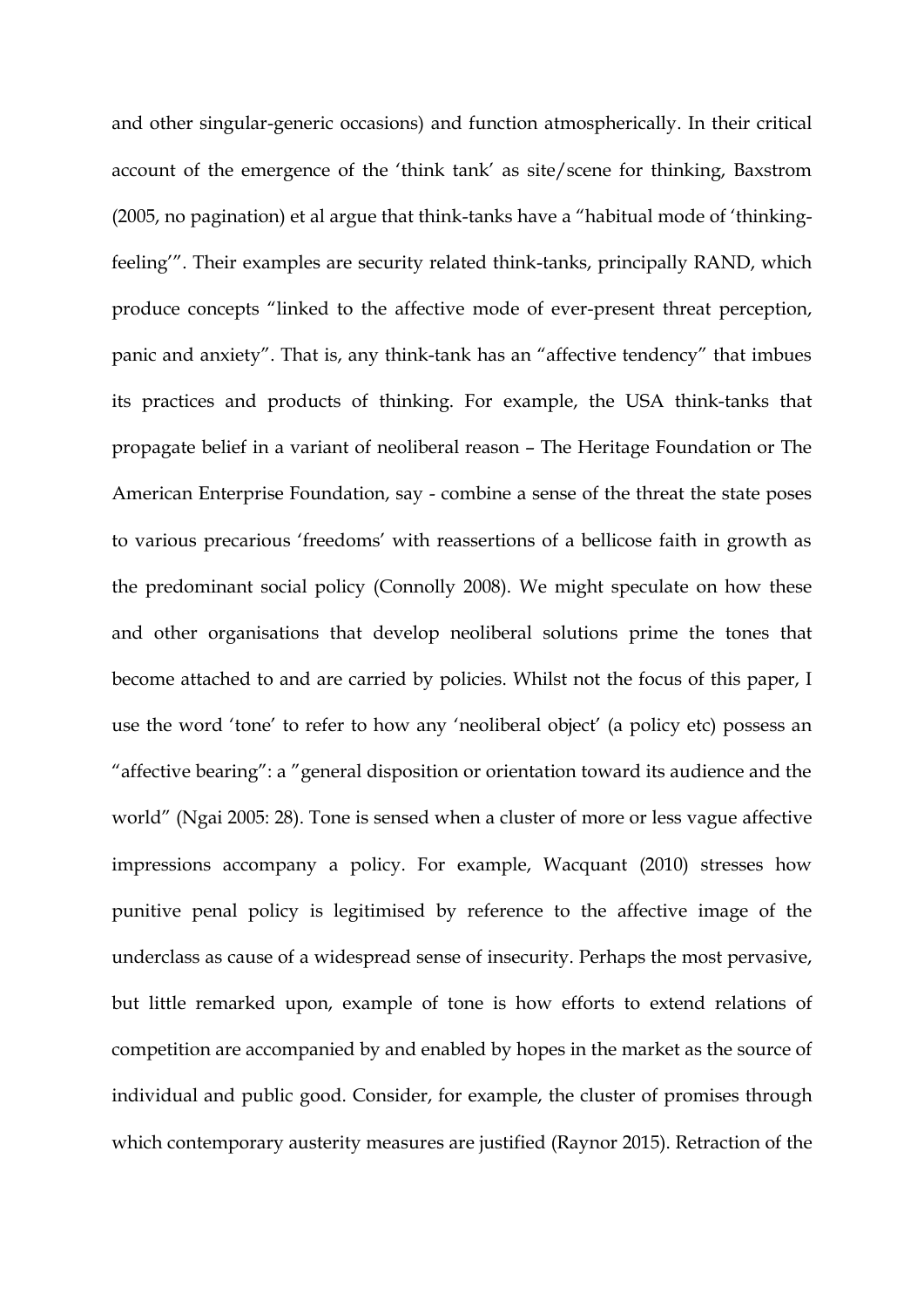material resources of the state and of the social-democratic promise of the state, has been, in part, justified through hope in the market as the best mechanism for the provision of previously public things.

Atmospheres are complex conditions that simultaneously imbue and undo distinctions between occasions, organisations, styles of thinking, and objects. Perhaps the atmospheres of occasions/organisations have an emergent causality that can be retrospectively traced in the tone of policies, ideas and so on. However, atmospheres are not simply reproduced or expressed without differences. And they do not simply pre-exist the formation of organisations or neoliberal objects/reason. Undoing distinctions between cause and effect, atmospheres emanate from and fold back into dynamic constellations of people, things and ideas. Consider the importance of the intensely combative workshop system in the constitution of the affective tendencies of the 'second' 'Chicago School'. The workshop, initiated by Milton Friedman, became a key site for (re)producing an increasingly "assertive" (Peck 2010: 96) hyperrationalist economic orthodoxy, or what, after Connolly (2008), we could call an 'existential bellicosity'. The economist Garry Becker reminisces about the atmosphere that he found on arrival in Chicago:

"When I came to Chicago as a graduate student in 1951 I was flabbergasted by how stimulating the atmosphere was. I'd been a very good student at Princeton, the first day in Friedman's class he raised a question. I answered. He replied 'that's no answer, that's just rephrasing the question'. That was the example of how blunt people were".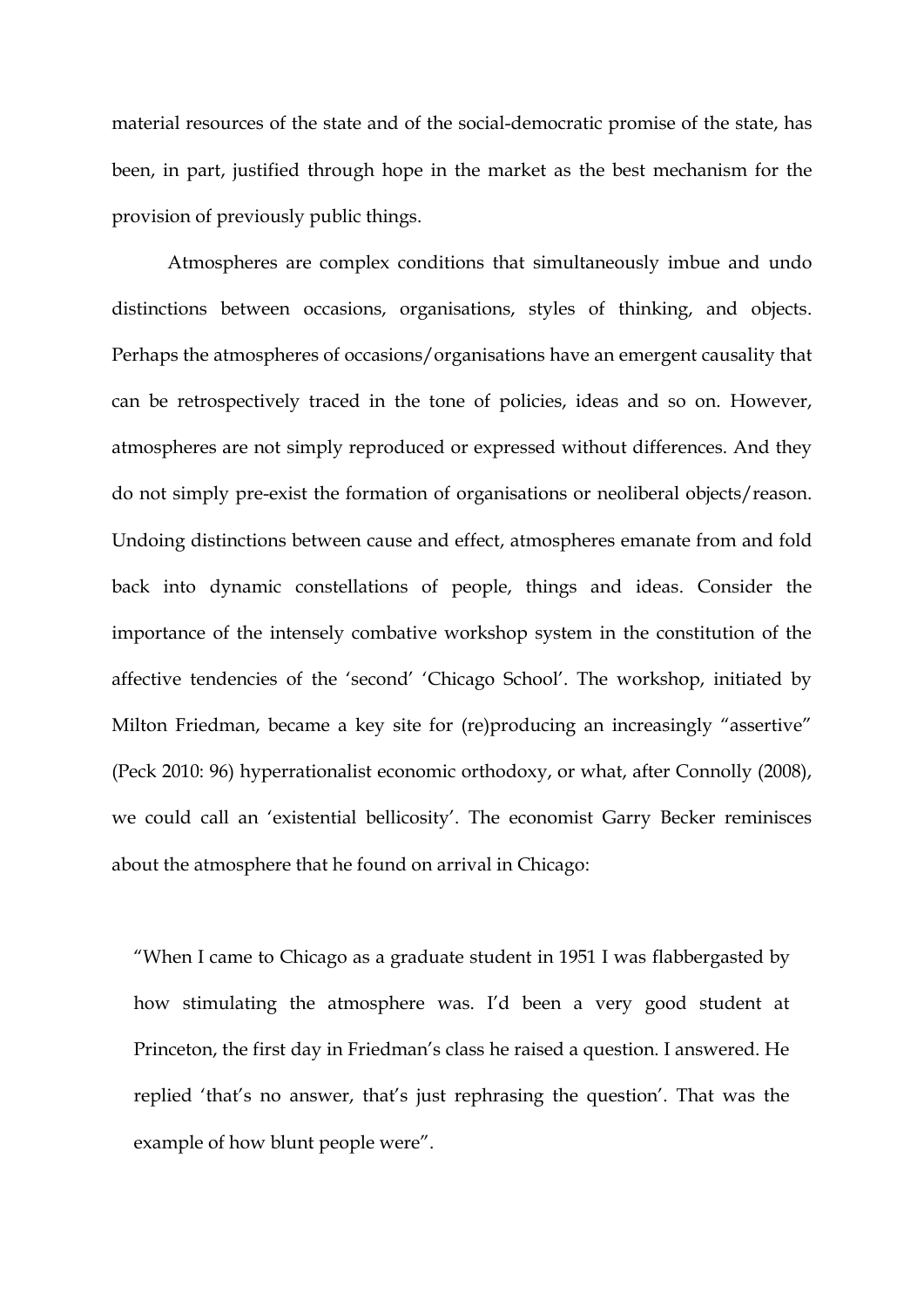(Garry Becker, 'Chicago School of Economics: Forces of the Market')

Becker describes being affected ('Flabbergasted') by a stimulating atmosphere. An atmosphere that is made, in part, by the blunt tone of a speech-act, but is also informed by the affective contrast with other partially connected sites ('Princeton'). Here we get a sense of the complex relays and indistinctions between the atmospheres of a generic occasion (a 'workshop'), of the 'Chicago School', and of styles of thinking. There is more to be said about each. We could stress, for example, the masculinism and geographic and political marginality of the 'Chicago School' that led Friedman to fondly reminisce about his time in an "exciting place" that preserved an "atmosphere of the search for truth" (Friedman & Friedman 1998: 35).

Atmospheres are, then, part of the occasions/organisations through which neoliberal reason forms *and* what moves as neoliberalisms circulate. We might say that this makes neoliberalism into an atmospheric kind of thing. Atmospheres extend beyond enclosed sites (the meeting or workshop) to constitute a 'Society' or a 'School' as a transnational, mutable space of affective belonging and attachment. For example, perhaps the 'Mont Pelerin Society' and 'Chicago School connect at the level of affective tendencies, or what Connolly (2008) terms 'affinities of sensibility' which cross ideational differences and overlaps of personnel (Van Horn & Mirowski 2009). Atmospheres also live on, in changed form, through dispositions, habits, memories and styles. Without using those terms, Peck (2010: 102) gestures towards the fluid topology of atmospheres when describing 'Chicago types':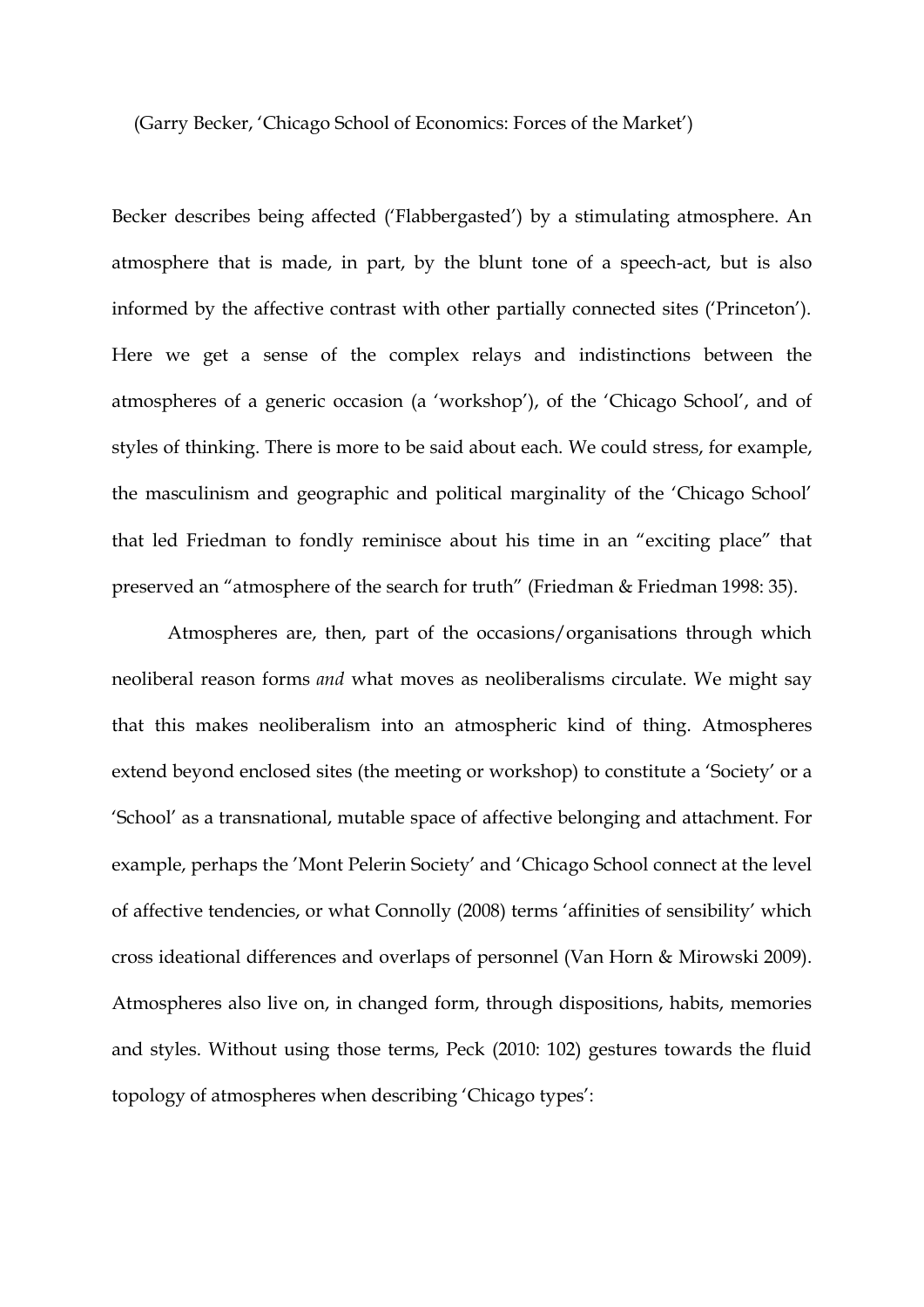"While Chicago types remained a small minority, they were emboldened both by the strength of their convictions and by a sustaining belief that the collectivist-interventionist tide would eventually turn, the fervency of which has been likened to religious forms of devotion".

(Peck 2010: 102)

What animates 'Chicago types' is, in part, a 'belief' and 'fervency' in the market. 'Belief in the market', the 'threat of collectivism' or other atmospheres may be amplified as they are carried by networks of neoliberal reason. Those who encounter those networks may be assailed by neoliberal atmospheres, may happen across them, may be gently nudged by them, or may otherwise be affected.

The spatiality of neoliberal atmospheres is doubled, then. Atmospheres come and go in particular enclosures that they emanate from and temporarily envelope. But atmospheres or traces of atmospheres also move and change form, becoming 'capacities to affect and be affected' such as a 'sustaining belief' or the feeling of being 'emboldened'. For example, Mirowski (2013) stresses the "belligerence" of the 'neoliberal thought collective' as hopes in market solutions persisted after the 2008 financial crisis. It was not only that solutions were 'ready to hand' through a wellestablished network that simultaneously "sowed doubt" and "promoted ignorance", producing, Mirowski claims, an affective public sphere of confusion (ibid. 83, 92). In addition, neoliberal ideas and policies retained a momentum and force. Mirowski touches on various occasions (including the 2009 meeting of the Mont Pelerin Society) in which hopes in market solutions to the crisis were reasserted. Of course,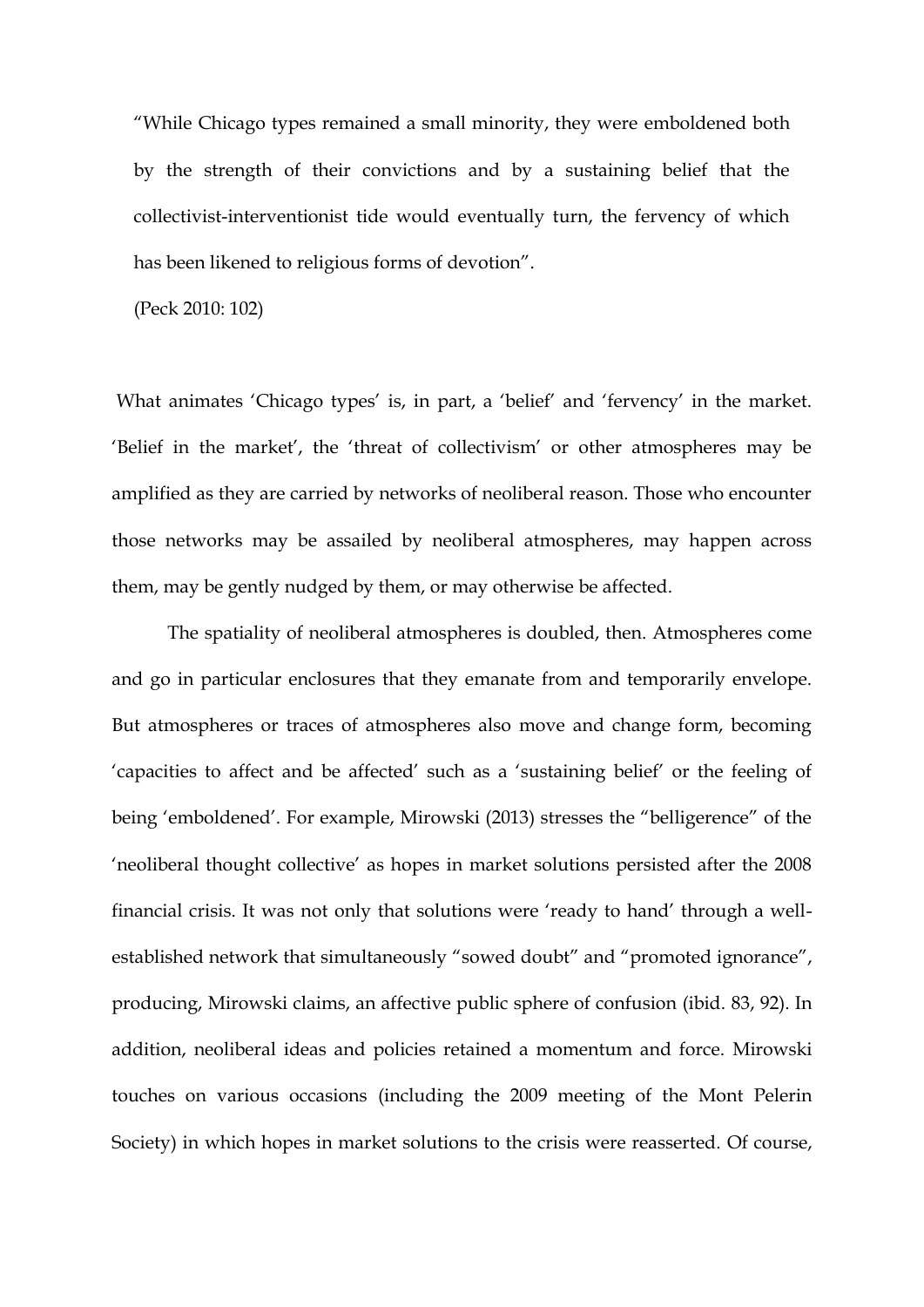for many hope in neoliberal solutions may be weak or fragile, may have fallen apart or been disappointed, or may have been barely or never present.

Atmospheres are critical to the ongoing constitution of neoliberalism in two ways that blur any divide between affective and non-affective conditions. First, as part of what occasions and organisations/networks actually are, atmospheres participate in the conditions of emergence for neoliberal reason/logic. Second, neoliberal organisations, policies and so on become present atmospherically and those atmospheres accompany the circulation of neoliberal objects. The atmospheres that envelop and animate occasions, organisations, policies, and so on are complexly related to a second translation of my initial definition of affect: 'structures of feeling' that condition how particular neoliberalisms become part of everyday life.

#### **IV: 'Structures of Feeling' and the Affective Present**

The concept of 'structure of feeling' allows some purchase on the vague, amorphous affective conditions that are nevertheless critical to the differential translation and expression of neoliberal reason in particular contexts. As such, it supplements recent work on 'actually existing' neoliberalism that has centred the question of how particular neoliberalisms are (re)made and analysed the multiplicity of forces that are part of how neoliberalisms form. First described by Williams (1961: 63) as the "felt sense of the quality of life" in a defined period, 'structures of feeling' "exert palpable pressures and set effective limits on experience and on action" (Williams 1977: 132) as they condition experience. Structures of feeling and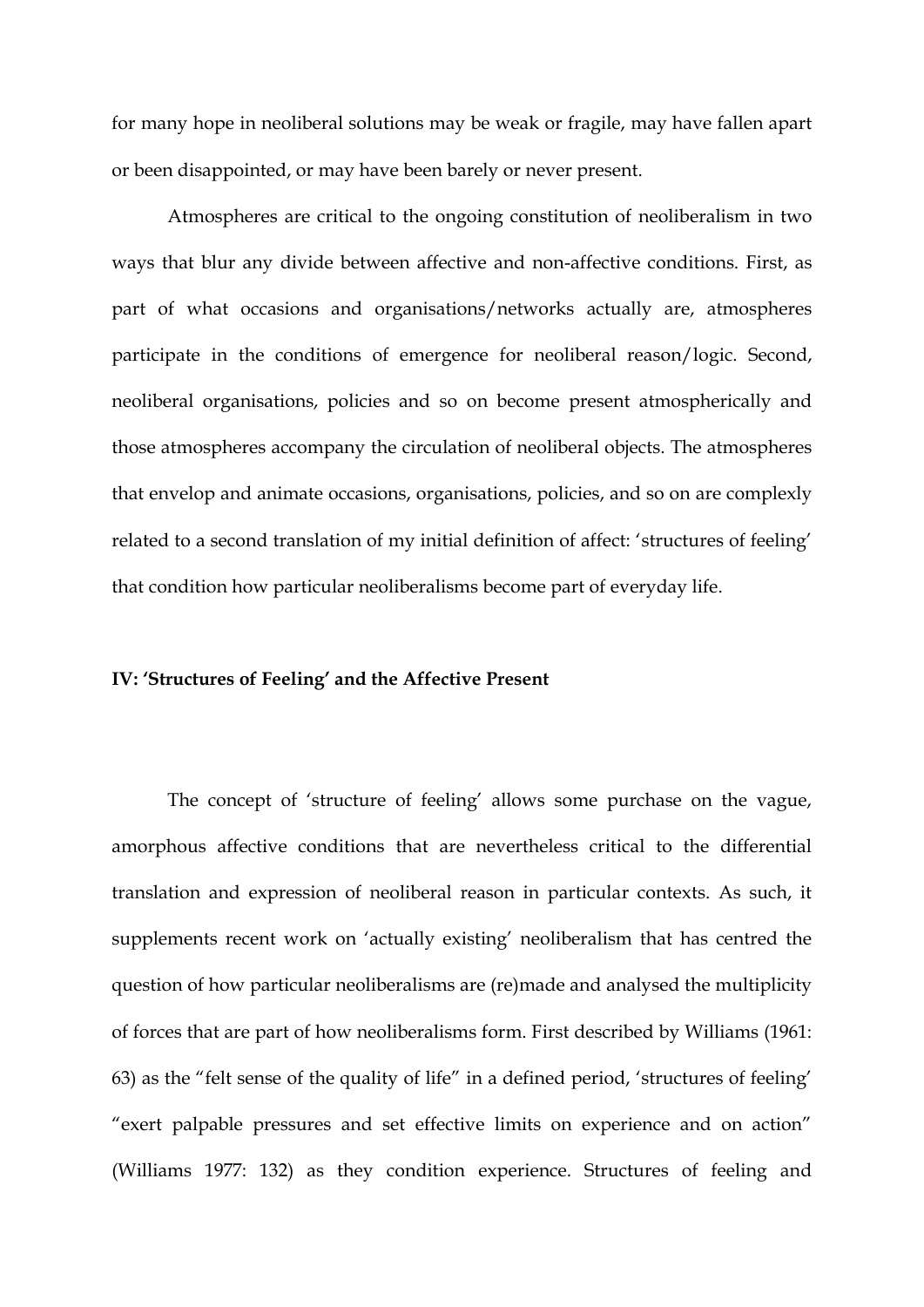atmospheres orientate inquiry to different *forms* of affective life. Atmospheres are ephemeral affective impressions that envelope particular enclosed forms (in the above examples an occasion, a network and then particular bodies). Structures of feeling return us to the idea of dispersed moods discussed above. A structure of feeling is best thought of as a set of distributed "forming and formative processes" (ibid. 128) constitutive of a "specific present" (ibid. 129). What is forming is a "particular quality" of experience that gives a "sense" of what Williams (ibid. 131) describes as a "generation or a period". The "particular quality" and "sense" constitute an experience of the present that both extends beyond particular sites/occasions *and* is shared across otherwise separate sites/occasions. Let's illustrate this formal distinction by returning to the Mont Pelerin Society. The 'collegiate atmosphere' that enveloped the initial meeting is not equivalent to, but happens in the midst of, a more durable, distributed 'sense' of post-War 'crisis'.

My examples here are some of the moods that pressed and limited 1970s British 'Thatcherism'. Understood as distributed affective qualities that bestow an "enigmatic coherence" (Pfau 2005) across differences, the structures of feeling I describe by way of Stuart Hall do not add up to a totality that could exhaust what can be said of 1970s Britain or any other affective present. Their coherence is, at best, a disjunctive synthesis that folds with and into the particular iteration of neoliberalism that Hall (1988) gave the name 'Thatcherism' to. What this means, though, is that particular neoliberalisms will be actualised in relation to and through structures of feeling that are always-already more than neoliberal. The 'structures of feeling' that are part of neoliberalisms other than Thatcherism – say the mix with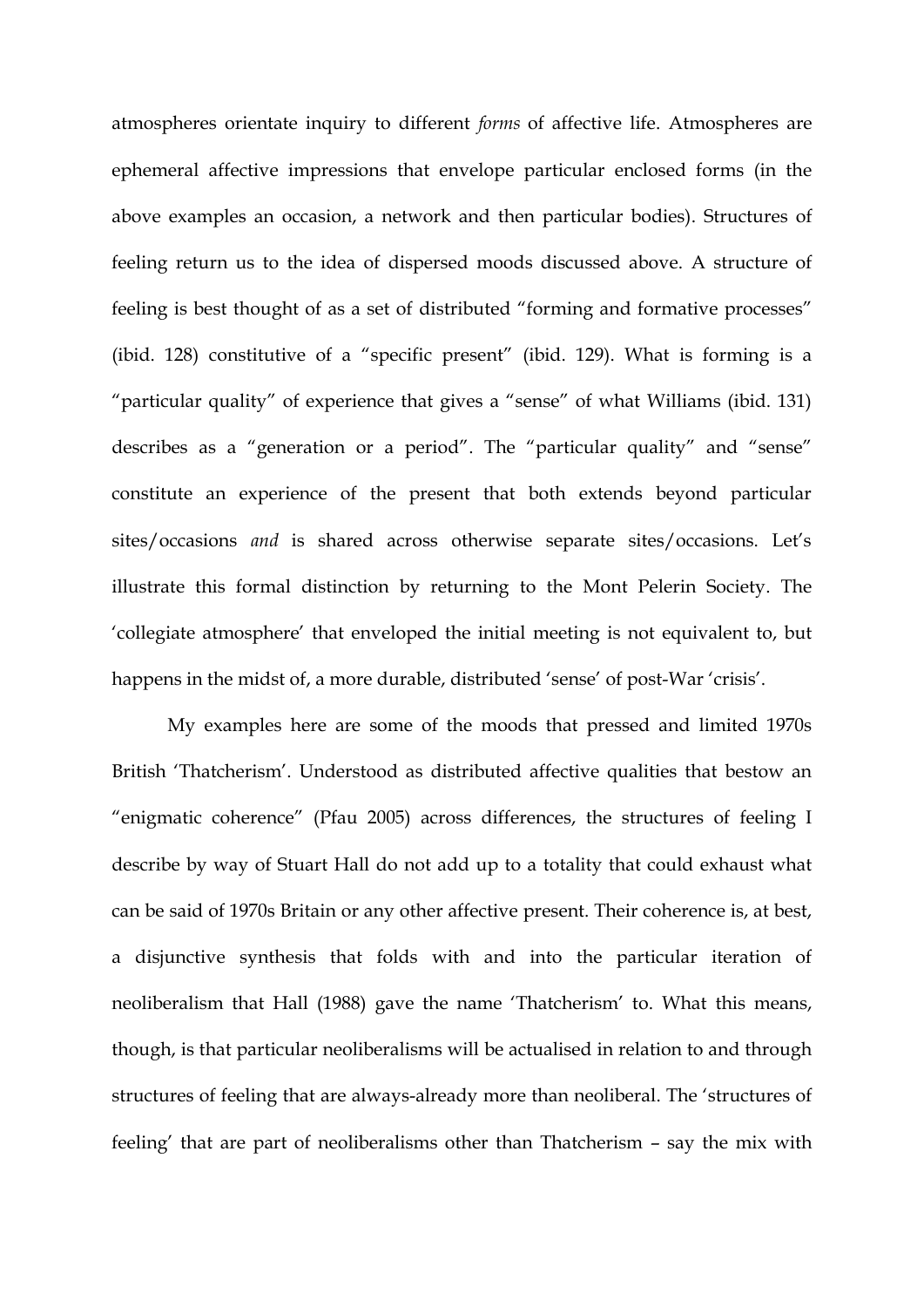evangelical Christianity in the USA (Connolly 2008) or 'neoliberalism with Chinese characteristics' (Harvey 2005) - will likely vary. Or, put differently, there is not and cannot be a single typically 'neoliberal' structure of feeling. Instead, the task for analysis is to sense and grasp the effects of the always particular tangle of structures of feeling at play as part of specific circumstances or contexts. Because structures of feeling are particularising, I stay longer with the example of Thatcherism in order to hold onto how structures of feeling are "in solution" (Williams 1977: 133) *and* "formalised, classified, and  $\dots$  built into institutions and formations" (ibid. 133) $\overline{v}$ ii.

In an essay first published in 1978 that launched the word 'Thatcherism' into political vocabulary, Hall (1988: 40) tracks a shift in "popular mood": a "swing to the right" that expressed a retraction of the post-war social-democratic promise in the midst of a translation of neoliberal logic/reason into a political project. Together with colleagues, he (Hall et al 1988) describes in affective terms the cluster of crises in which a variant of neoliberalism took hold. They touch on the "virulence" of the reappearance of the "red scare" in relation to the miners and other 'enemies within' (ibid. 20). They describe the middle classes as "in a state of irritable, Thatcher-like arousal" (ibid. 22). At the same time, 'the crisis' comes to be organised around a "collective conspiratorial paranoia" (ibid. 26) that "the British way of life" was threatened from within. In this climate of something like emergency, an "exceptional state" flourishes, buoyed by an "authoritarian mood" (ibid. 27).

Whilst this was not their intention, Hall et al remind us that the 'affective present' consists of multiple, co-existing, structures of feeling that enter into loose relation, rather than tight homology, with actualisations of neoliberal logic. Consider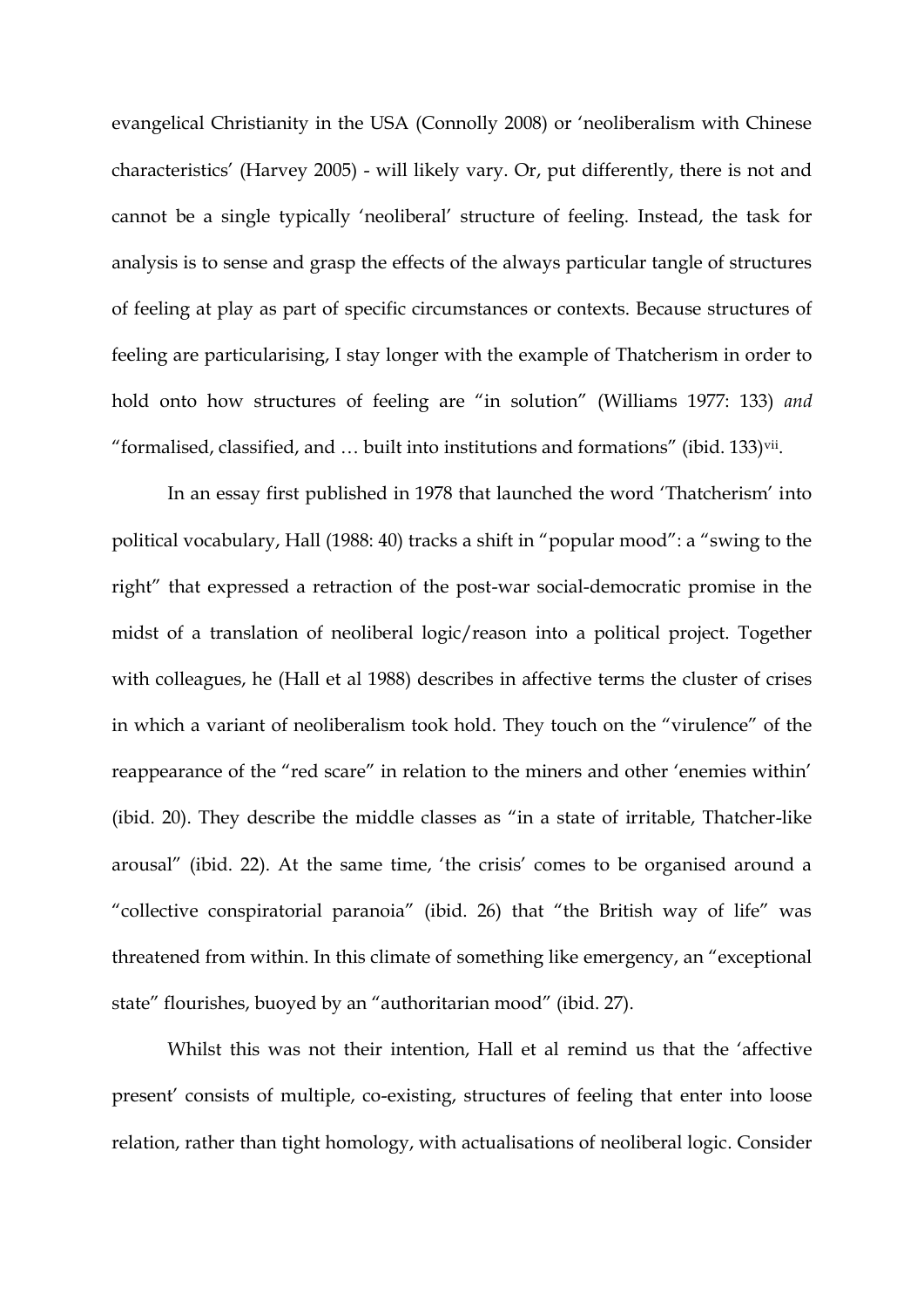how Berlant (2011) senses a quieter scene of 'crisis ordinariness' in contemporary USA. In the midst of the slow fraying and fading of the USA post-war good life fantasy, ordinary living in the present involves a continual drama of adjustment to a world that no longer provides the ground for fantasies that people nevertheless cling onto. Optimism, even if often cruel, makes life liveable amid scenes of neoliberal restructuring that Berlant (2011: 11) claims "create manifest crisis situations in ordinary existence for more kinds of people". Compare with Fisher (2009) on 'capitalist realism': a sense of capitalism's inevitability amid the loss of other sources of hope that accompanies some actualisations of neoliberalism. A "pragmatic adjustment" to neoliberalism (Fisher & Gilbert 2013: 90), capitalist realism involves resignation, fatalism, acquiescence and apathy.

These examples remind us that structures of feeling *are* the resonances that create a dispersed but shared 'affective present' felt across diverse phenomena (an 'affective present' that is multiple and will be differentially related to and lived). So Fisher (2009), for example, diagnoses how a 'sense of inevitability' infuses multiple spaces of neoliberal restructuring and, at the same time, connects those spaces. As well being resonances, structures of feeling intensify around scenes/objects/figures through which people are pulled into the orbit of neoliberal reason. For example, the figure of the 'welfare queen' that I discussed earlier folds welfare policy into racist structures of feeling that associate threat with blackness, single mothers and the 'ghetto'. Another example would be the presence of the 'sense of inevitability' that Fisher diagnoses. The 'sense' is present through the absence of the imagination of alternatives and is (re)enacted in resigned or fatalistic claims that, whether desirable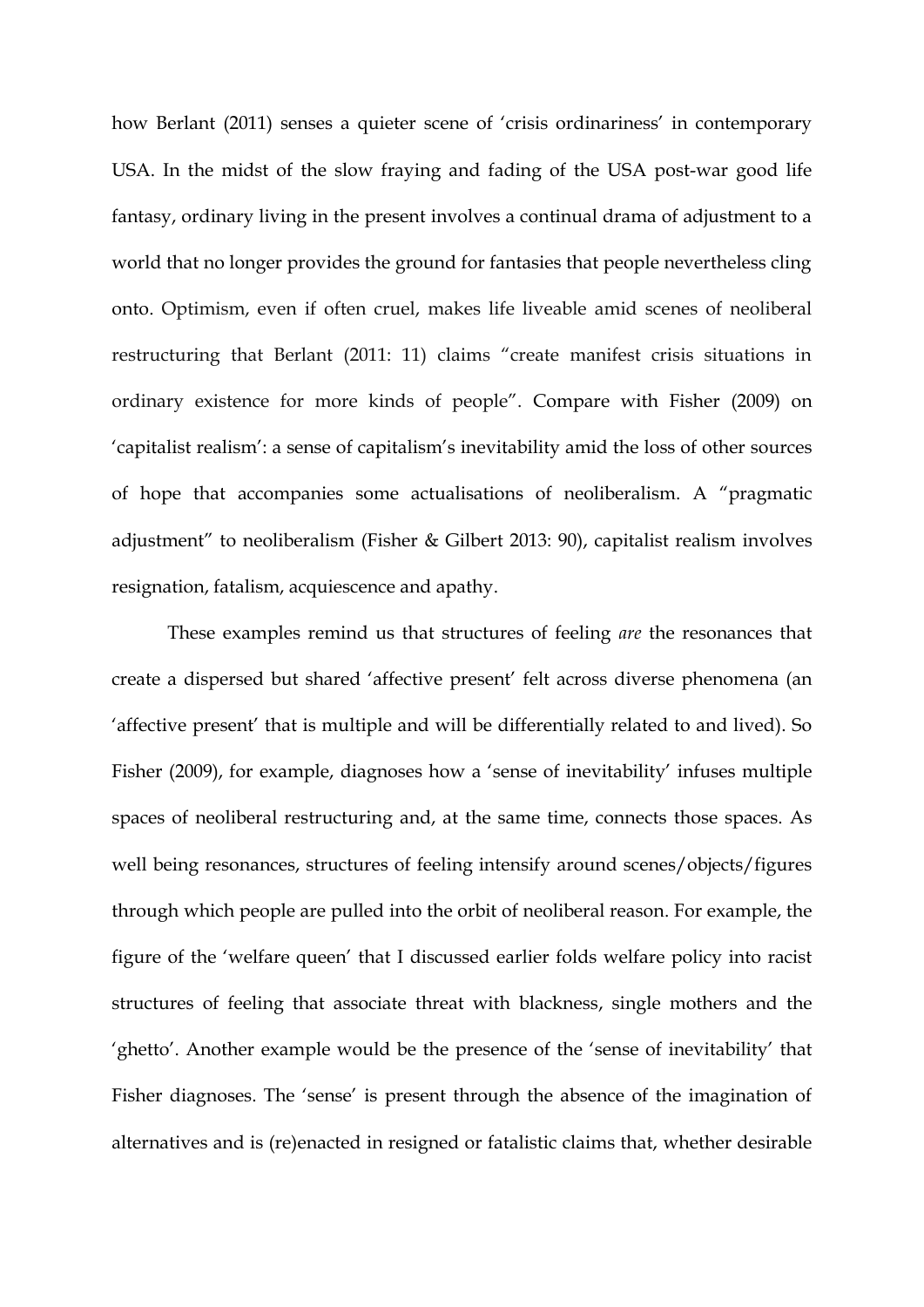or not, capitalism is the only *realistic* system for the organisation of today's economy. It intensifies when alternatives are ignored, denounced, mocked, demonised and otherwise discredited through the charge of being 'unrealistic' or 'utopian'. Consider, for example, the figure of the 'extreme-left' in post Thatcher UK politics who are discredited through the charge that they have failed to adjust to reality. In this process, structures of feeling may be present atmospherically – through affective impressions that envelope political movements and figures.

Much more is implicated in this process of dispersion/intensification than the formation of 'neoliberal subjects'. So, as well as the cluster of structures of feeling Hall notes above, the particular translation that is 'Thatcherism' was inseperable from the intensifications of a kind of 'anxiety' that temporarily attached to various 'othered' objects/figures/scenes before moving to new ones. Take race:

"The fears about race are not explicated by a succession of panics about blacks, or catharsized by Powellite rhetoric, or calmed by tougher and tougher measures of control on the entry of immigrants. Up they rise again, now about 'the ghetto', or about black schools, or about the black unemployed, or about black crime".

(Hall et al 1988: 36)

Emergent from the overlap and convergence of specific 'moral panics', was the sense of a "multi-faceted and one" (Hall et al 1988: 36) 'enemy' present everywhere that is the counterpoint to a white, classed, 'British people' that Thatcherism attempted to redistribute hopes of social mobility to. This doubled structure of feeling –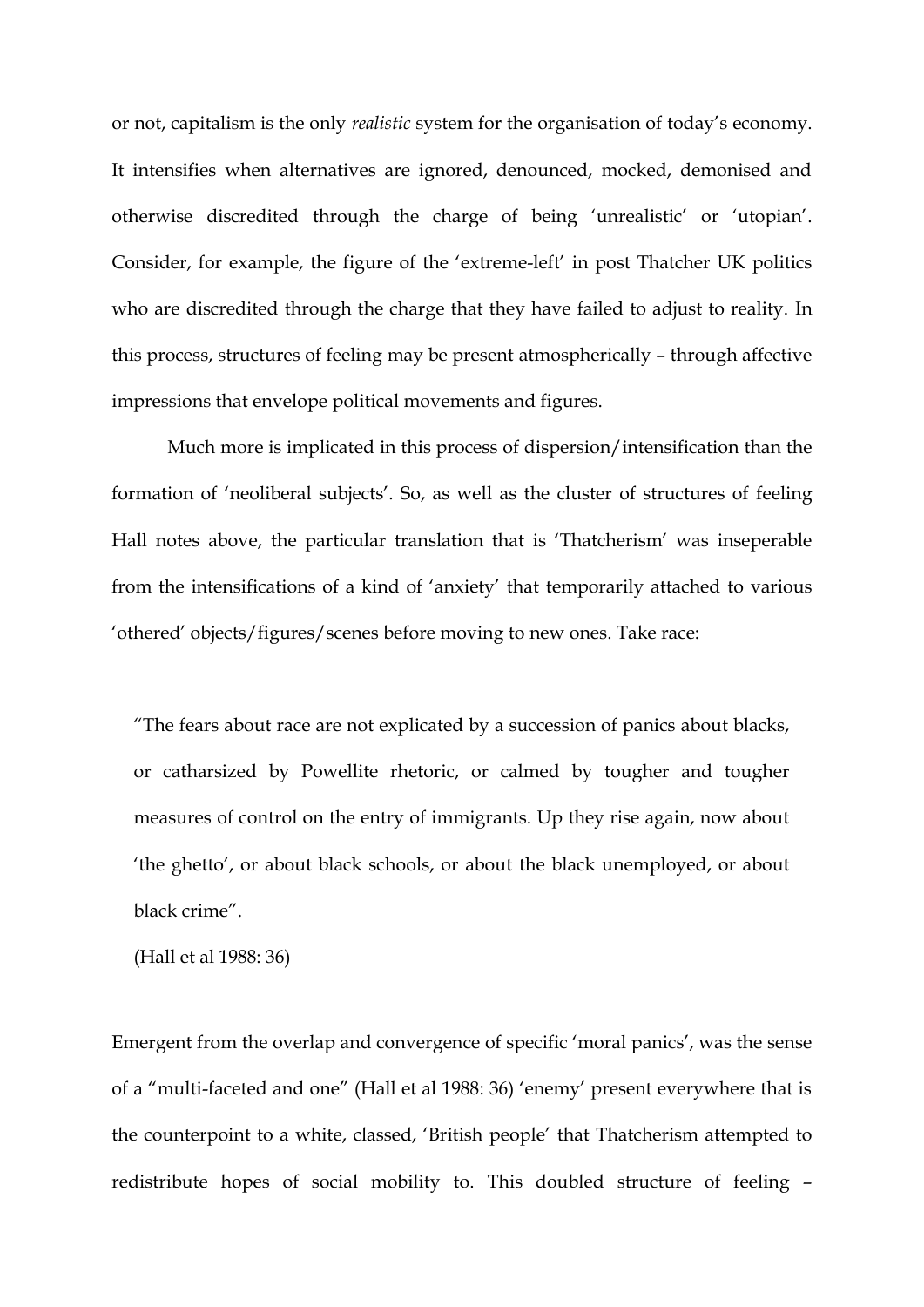attachment of anxieties and resonance of multiple anxieties into 'one' threat to the 'British people' – provided one affective condition for the authoritarian pole that, alongside a particular form of populism, characterised Thatcherism.

Hall et al provide us with a sense of interlocking crises lived through multiple, overlapping, structures of feeling that condition, without determining, the translation and actualisation of neoliberalism in the formation 'Thatcherism'. There is a twofold spatiality at play. On the one hand, structures of feeling are (re)enacted through and intensify in particular scenes/objects/figures ('Schools', 'The Ghetto' and so on). On the other hand, they happen as diffuse affective qualities that create resonances across otherwise separate spaces (the presence of the 'enemy'). Through intensifications and resonances, they condition without determining how things can be attuned to and come to be present and felt. Consider Thatcherism's doubled relation with the state – one that was slightly different to the strategic use of and disavowal of the state typically associated with neoliberalism. If one state affect/effect is the 'law-and-order' state, the other involved an intense critique of the state. In his essay on the shift to the right, Hall (1988) diagnosed an 'anti-state' mood that was one way in which a disintegration of the post-war social-democratic consensus was felt. Its basis was in a critique of the social democratic corporatist state that involved a particular iteration of 'state-phobia' refracted through the then conjuncture of crisis and intensified by experiences of numbing bureaucracy. A state that Hall (1988: 50) claims was massively present in everyday life *and* used to "discipline, limit, and police the very classes it claimed to represent". He roots the gradual attachment to 'anti-statism' around a claim of how such a state had became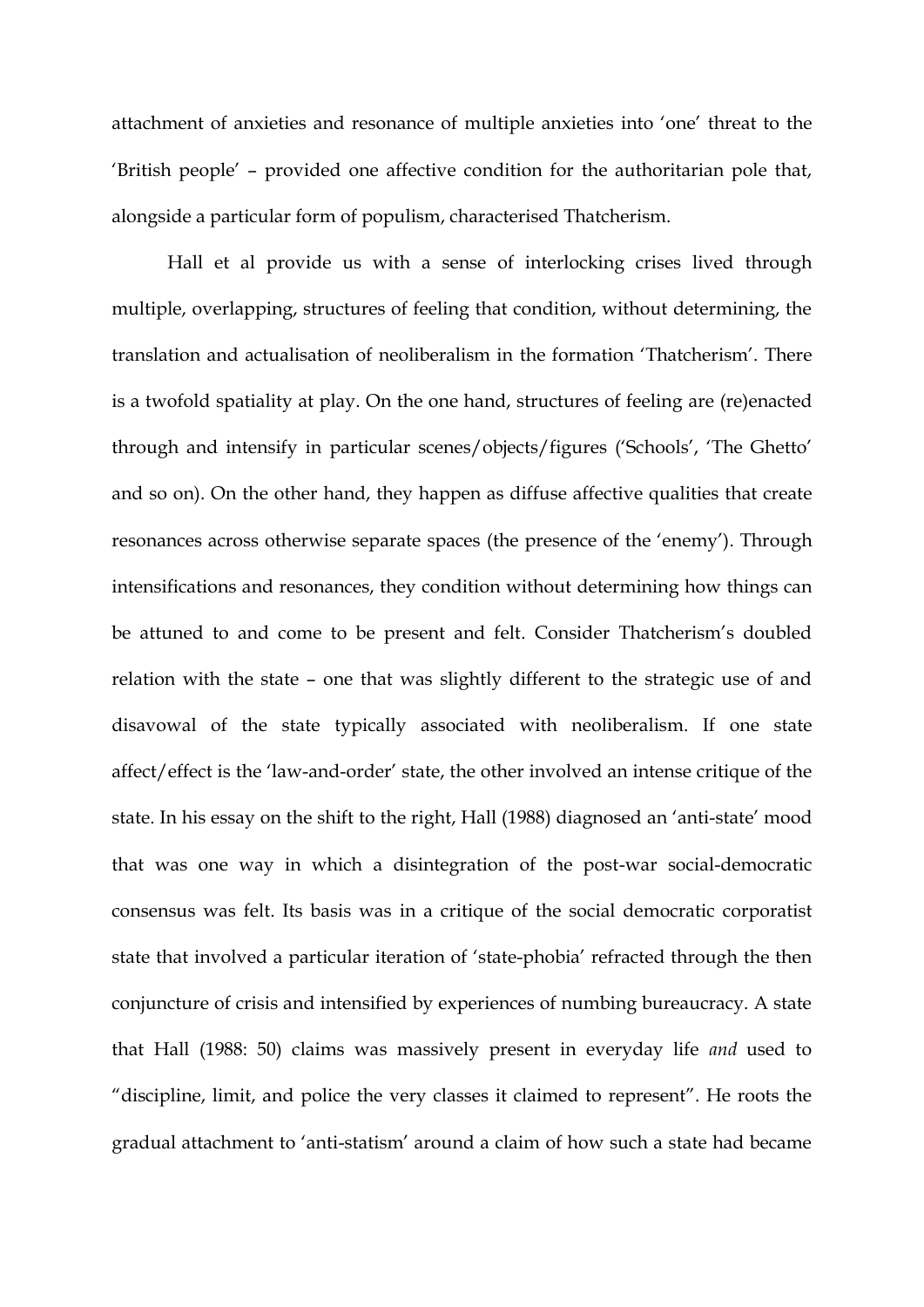felt in ordinary spaces of everyday life, what we could term the "state affects" (Woodward 2014) of the corporatist state in and as part of crisis:

"Whether in the growing dole queues or in the waiting-rooms of an overburdened National Health Service, or suffering the indignities of Social Security, the corporatist state is increasingly experienced by them ['working people'] not as a benefice but as a powerful bureaucratic imposition on 'the people'".

(Hall 1988: 51)

Hall claims the state of social-democratic corporatism was no longer felt as 'neutralbenevolent', even if it was only ever felt as such for some. It was instead felt as imposition, present through the alienating affects of bureaucracy. As with Foucault's (2008) comments on how state-phobia involves a "disqualification by the worst", the Thatcherite critique works by rendering the 'state bureaucracy and collectivism' of the social-democratic corporatist state equivalent to 'socialism' and the "spectre" (Hall 1988: 51) of actually existing Eastern European socialism. Instead of working around the anticipatory hyper-vigilance that Foucault (2008) argues marks diagnoses of 'state-phobia', signs and symptoms of crisis are retrospectively attached to 'the state'. 'The state' becomes the cause of a sense of turbulence. Hall claims that it is felt and disclosed as the enemy of a raced and classed 'British People'. The actualisation of neoliberalism that Hall names 'Thatcherism' is conditioned, then, by structures of feeling that mark a point of transition from the social-democratic state, as well as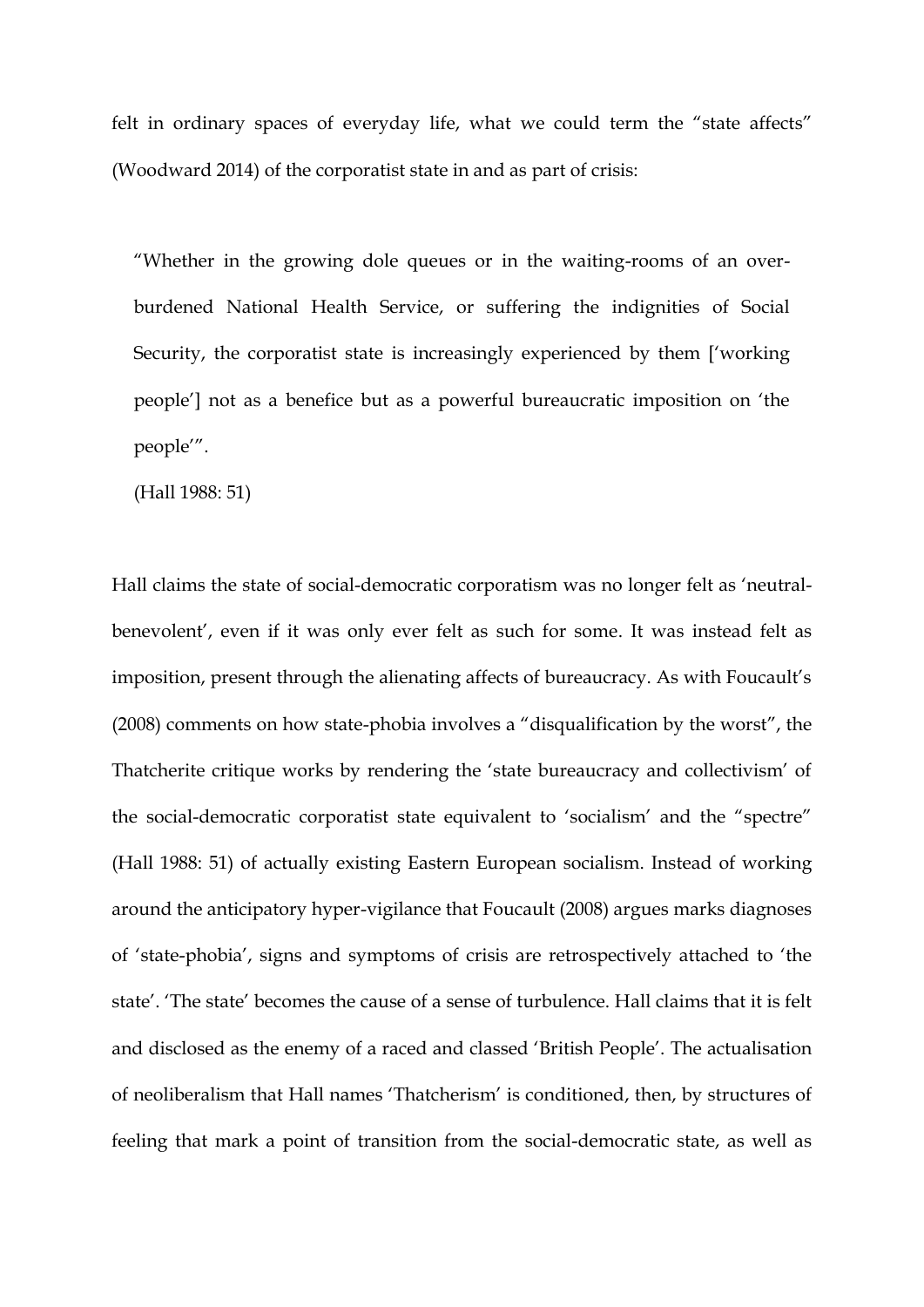resonating with other emergent structures of feeling in a 'shift' rightward. Hage (2003), for example, argues that Thatcherism attached the weak hope of individualised/familial social mobility to housing market participation in the context of the aforementioned loss of hope in social-democratic collective structures.

Hall's is only one account of a now residual affective present. In itself, it is not sufficient as a diagnosis of the affective geographies of Thatcherism (nor of how Thatcherism lives on affectively in contemporary austerity politics). Nevertheless, it is exemplary of a way of discerning the jumble of structures of feeling that condition how neoliberalism actualises in nameable ('Thatcherism') political formations. Structures of feeling are part of the 'tangle' (Collier 2012: 189) of things – (trans)local political conditions, transformations of the global economy, and so on – that neoliberal logic/reason happens in the midst of and becomes differently with. In how they exist as resonances between contexts, perhaps structures of feeling are part of the 'contexts of contexts' for neoliberalisms, albeit in a quite different way to how the singular phrase 'context of context' is normally used (see Brenner et al 2010). At the same time as they condition, neoliberalisms might exist as structures of feeling: dispersed qualities such as a 'sense of inevitability' or an 'anxiety about the state' that become part of policies, programmes and projects that extend the market. If so, this gives us cause to reconsider what is meant by the phrase 'actually existing' in calls to attend to 'actually existing' neoliberal regimes or neoliberal states. Neoliberalism might 'actually exist' as a dispersed particular quality or sense. As much as it was a set of reforms and a political project, Thatcherism 'actually existed' in how the authoritarian state and the market were felt, for some, as sources of hope.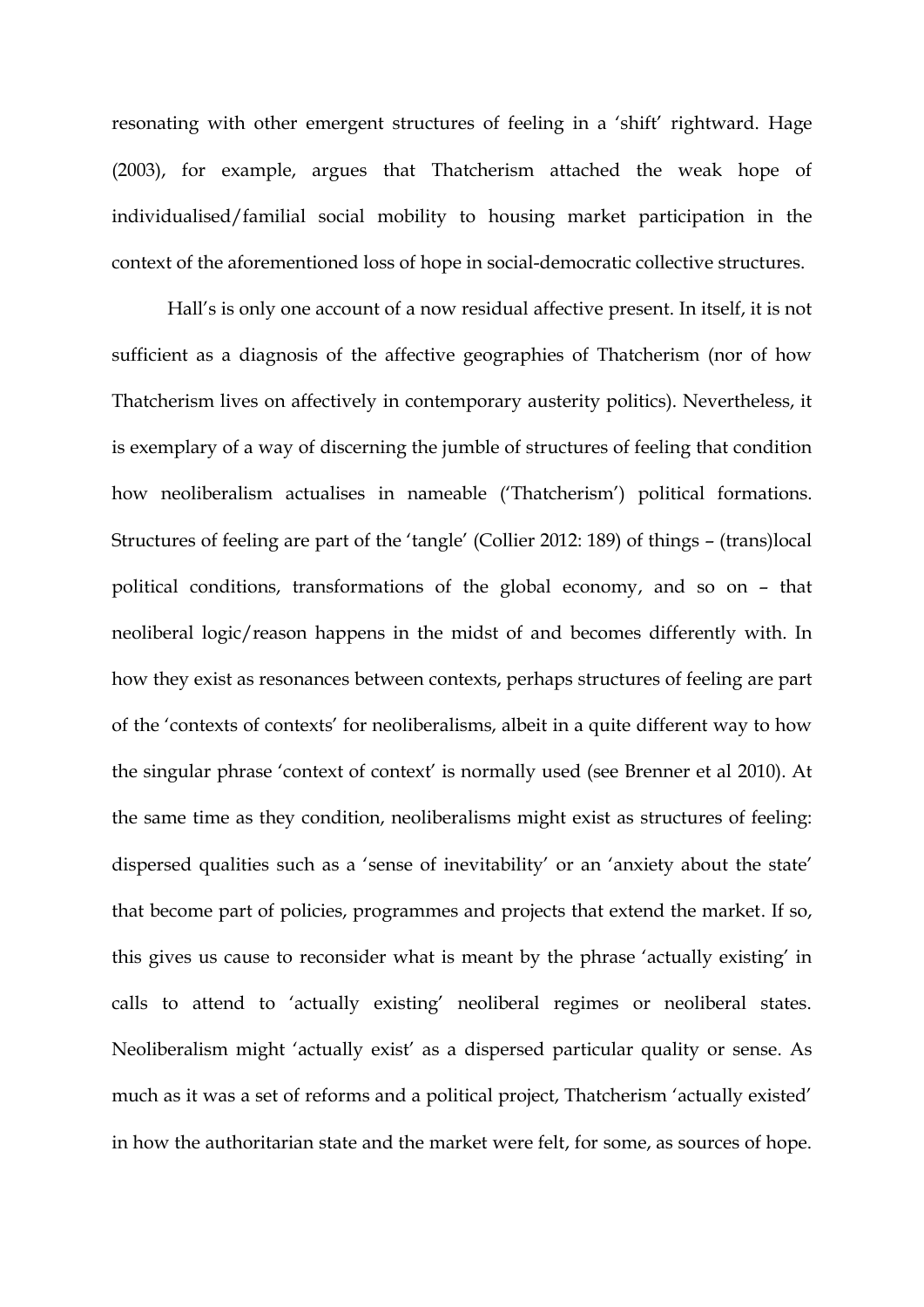And yet, structures of feeling are irreducible to neoliberalism. They always fold in and express at least a trace of other spaces and times. 'Neoliberal' structures of feeling are composed through multiple elements; including affective qualities that were/are part of formations that cannot be solely identified with neoliberalism (in Thatcherism's case those associated with nationalist belonging, amongst others).

#### **V: Concluding Comments: Neoliberal Affects?**

What I've offered in this paper is a vocabulary for understanding how different kinds of collective affects are part of the real conditions for the formation of neoliberal logic/reason and for the actualisation of particular neoliberalisms. I have also tried to understand 'actually existing' neoliberalism as, in part, composed of ephemeral atmospheres and dispersed structures of feeling. Perhaps vague, possibly amorphous, such affects do not add up to a single dominant mood. My aim has been to avoid reproducing a totalising account of the affective present by holding onto the multiplicity and ambivalences of affective life. There are, of course, a series of other geographies that would further complexify my account of neoliberal life; not least the political affects of indignation, rage or hope that animate and fold into oppositional movements in neoliberalism's "socio-spatial frontiers" (Peck 2010: 6). Nor in this paper have I honed in on affective damages and how they may shift what a body can do i.e. a body's capacities to affect and be affected. For an example of work that stays with how neoliberalism harms, consider Povinelli's (2011)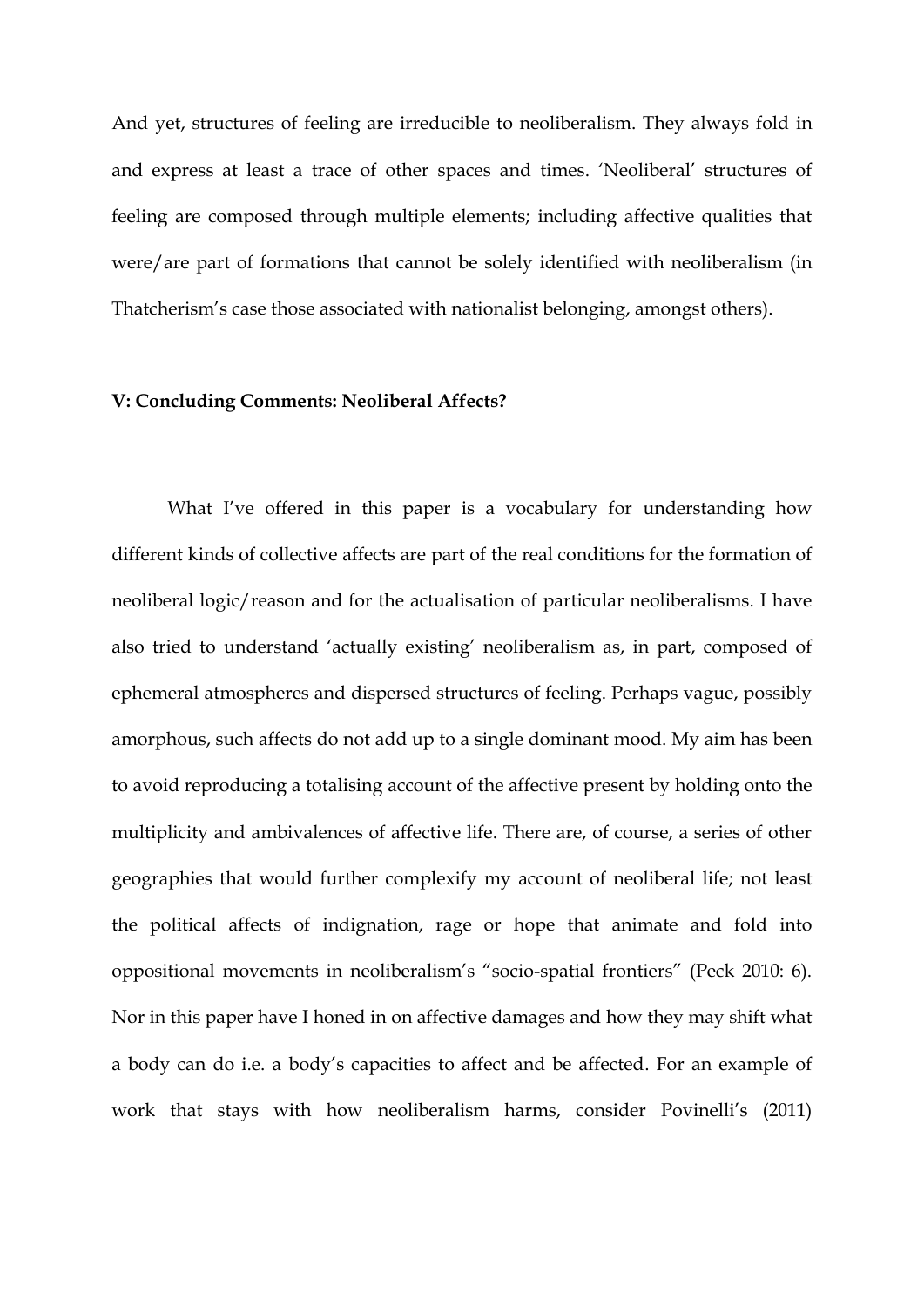description of the 'social projects' through which people make affective 'conditions of endurance' amid disrupted, fractured lives.

My analysis has aimed to supplement, rather than replace, existing cultural approaches to understanding the constitution of neoliberalism, whilst recognising that most approaches to neoliberalism make implicit claims about affective life. Existing cultural approaches collapse a concern with affect into the question of the formation of 'neoliberal subjects' through signifying processes and/or governmental techniques/technologies. Questions of affect are not simply ignored – ideology critique presumes that dominant ideas are lived affectively, for example, whilst governmentality approaches assume that subjectification involves the moulding of affective dispositions – but they reduce questions of the organisation of affect to one form/process of mediation. In this context, I have tried to do two things that both expand from the claim that neoliberalisms are mediated affectively. First, I have argued that particular atmospheres are part of the real conditions of formation for neoliberal reason/objects and, as such, are central to understanding the momentum of policies, programmes and so on. Second, I have emphasised that neoliberalisms happen as/in the midst of dynamic structures of feeling that are more than neoliberal, and become part of the processes whereby the unfinished logic of neoliberalism is differentially actualised. This means that claims about 'neoliberal affects' are always claims about a particular geo-historical conjuncture, the constitution and limits of which are empirical questions. Consequently, discerning a 'collegial atmosphere' or an 'authoritarian mood', as I have done in this paper, may tell us nothing about the 'neoliberal affects' of other conjunctures.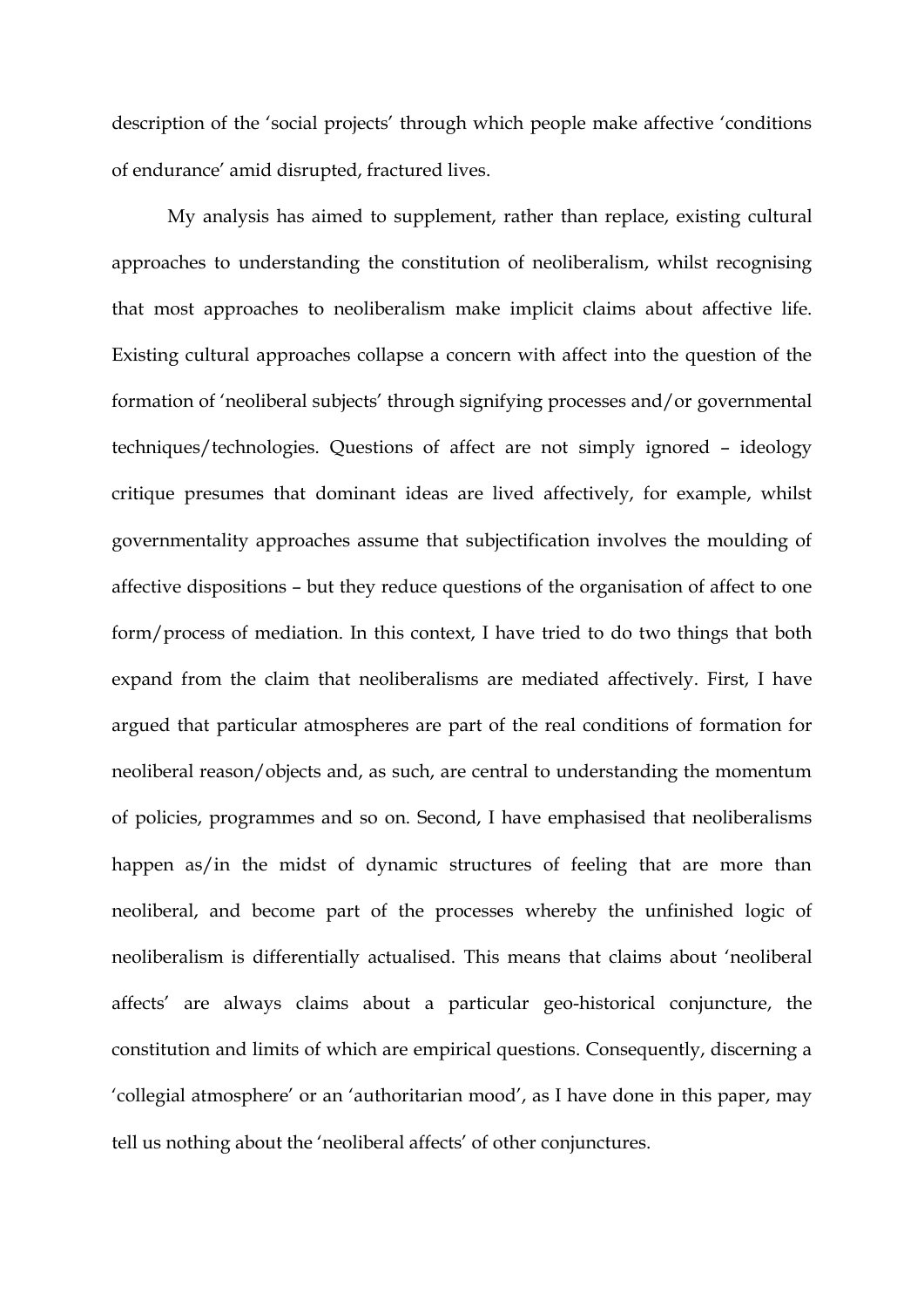This leads to some questions for future research that attempts to understand how and with what consequences neoliberalism as a singular but always unfinished logic is differentially actualised in geo-historically specific circumstances. The first set of questions concern the manner in which neoliberal reason emerges and circulates; how do atmospheres envelop the sites and networks through which neoliberal reason is formed and moves?; how do atmospheres attach to particular policies and programmes, that is, how are atmospheres assembled and achieved? And how does the tone of reason have effects, or what do the cluster of promises and threats, hopes and fears, that surround and infuse particular solutions do? The next set of questions concern how neoliberal logic/reason is actualised through structures of feeling; how do structures of feeling press and limit scenes of neoliberal restructuring?; how and who do structures of feeling harm or damage? And how are structures of feeling differentially lived, that is are adjusted to, acquiesced to, or disrupted? Finally, and extending beyond my emphasis on neoliberal reason in this paper, we might ask how neoliberalism is lived with/in if people's attachments and investments in neoliberal objects lack the surety of enthusiastic endorsement or angry rejection? What atmospheres affect as violence? How is the atmosphere of a policy encountered as promises are reattached to solutions that have brought loss? How did Friedman's 'climate of opinion' or Hall's 'more hospitable climate' weigh too heavily on some peoples and how might some 'climates' fade or end? These questions anticipate future research that both understands specific affects as conditions for neoliberalisms *and* treats 'actually existing' neoliberalisms as affective.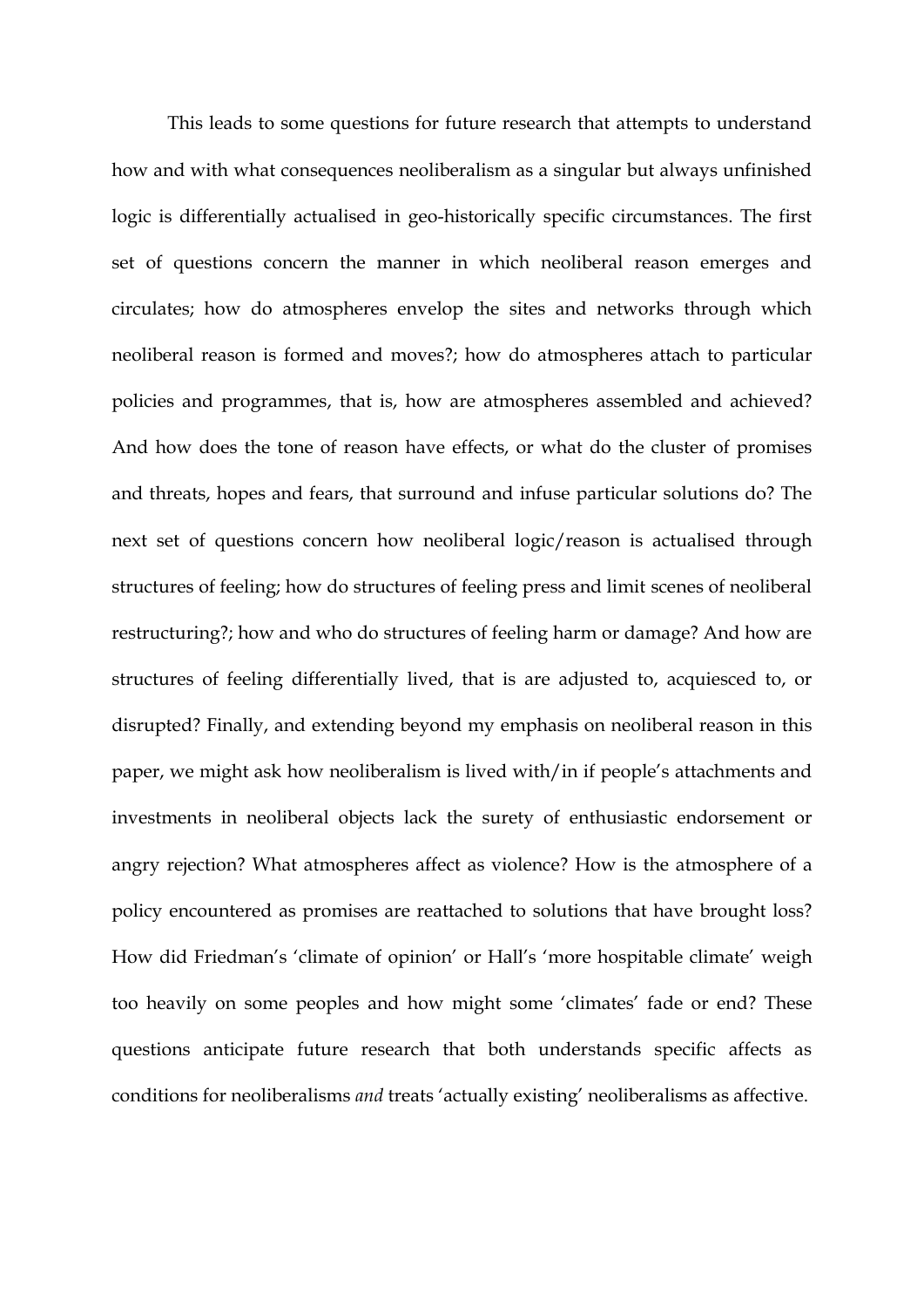#### **Acknowledgments**

**.** 

My thanks to Noel Castree and four referees for a set of careful and critical comments that I hope that I have been able to do at least some justice to. The paper has benefited enormously from conversations with and/or comments from a number of people, including Angharad Closs-Stephens, Paul Langley, Colin McFarlane, Ruth Raynor, Kevin Ward and John Wylie. Previous versions of the paper were given at conferences on 'Transnational Affects' (Queen Mary, University of London) and 'Spaces of Attunement' (Cardiff University). My thanks to Carolyn Pedwell and Julian Brigstocke, respectively, for their invitations and comments. The writing of the paper was supported by the award of a Leverhulme Trust Prize.

<sup>i</sup> As used here, 'logic' is close to Deleuze's (1988: 36) version of the term 'diagram': "a non-unifying immanent cause that is co-extensive with the whole social field". There are parallels here with uses of the precursors 'mode' (Peck 2010: xiii on 'mode of governance') and 'logic' (Ong 2007 on 'logic of governing') in work that presumes neoliberalism as a mutable and adaptive process/form

ii The brief examples in this paper are from a wider project that encounters statements, (auto)biographies, official histories and secondary literature on neoliberalism for traces of affect. This involves a speculative attempt to reconstruct collective affects that are both of the past and residual elements in the present by; reading for explicit expression (when an atmosphere or mood is named and described), reading awry for the presence of affect in tone, and reading against the grain to draw out traces of affect (as in my engagement with Stuart Hall).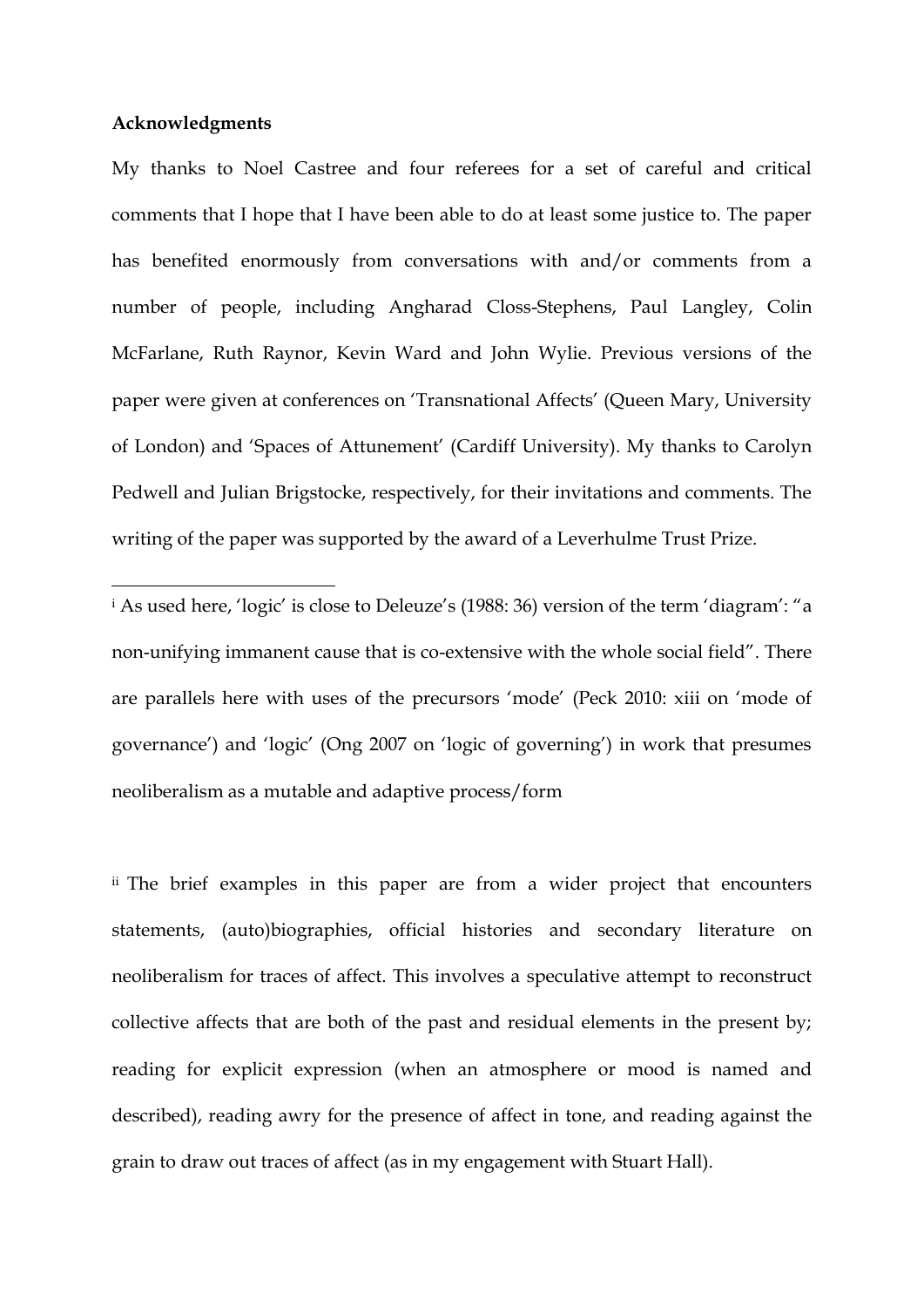iii Extract from Founding Statement of Aims: Mont Pelerin Society, Switzerland, April 8th, 1947.

1

iv There are multiple other pre and post Second World War 'birthplaces' for neoliberal reason, including Vienna and London and the 1920s/30s writings of Mises and Hayak (Gane 2014) and post-War German ordoliberalism (Foucault 2008).

<sup>v</sup> I use the neutral and generic designator 'object of neoliberal reason' to name the effects of neoliberal reasoning, including policies, proto-policies, regulatory experiments, texts and ideas.

vi Extract from Founding Statement of Aims: Mont Pelerin Society, Switzerland, April 8th, 1947.

vii This section reads Hall's work against the grain for affect. As is typical of work influenced by ideology critique, something like affect is present but in the background throughout Hall's work. Given his attempt to understand the ambiguities of the popular, affect is not simply an occasion for the bodily inculcation of dominant ideas (and thus the affective accompaniment of 'false consciousness'). Nevertheless, affect is typically collapsed into a concern with signifying forms of mediation "in and through the categories, classifications and frameworks of the culture" (Hall 1980: 6). For example, when reflecting on the two versions of culture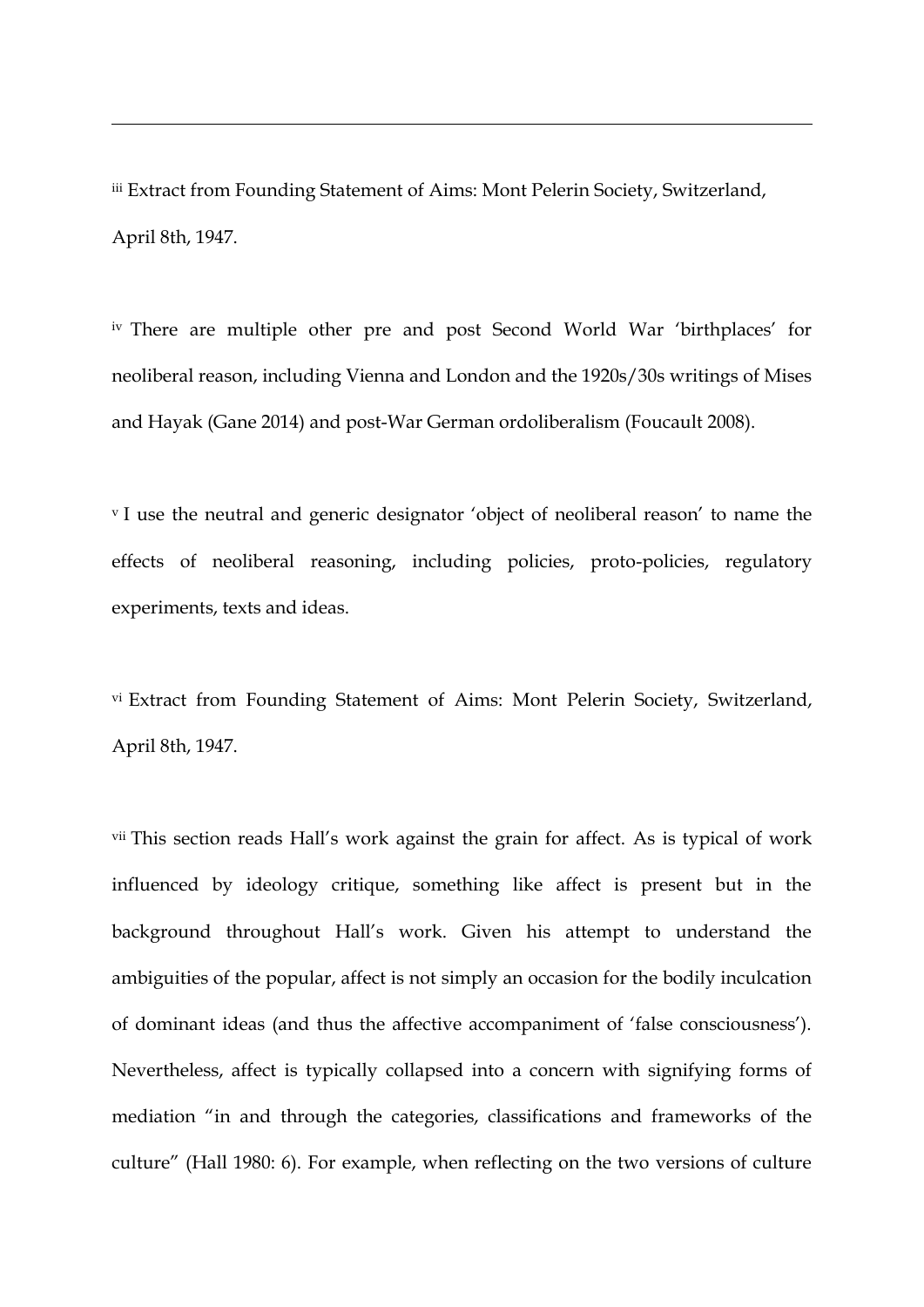operative in cultural studies ('culturalist' and 'structuralist') he is critical of what he argues is Williams' culturalist equation between culture and "indissoluble real material practice-in-general" (Hall 1980: 63). Despite this, I learn from Hall's attention to the ambiguities and indeterminacies of any formation.

1

## **References**

Anderson, B. 2014: *Encountering affect: Capacities, apparatuses, conditions.* Aldershot: Ashgate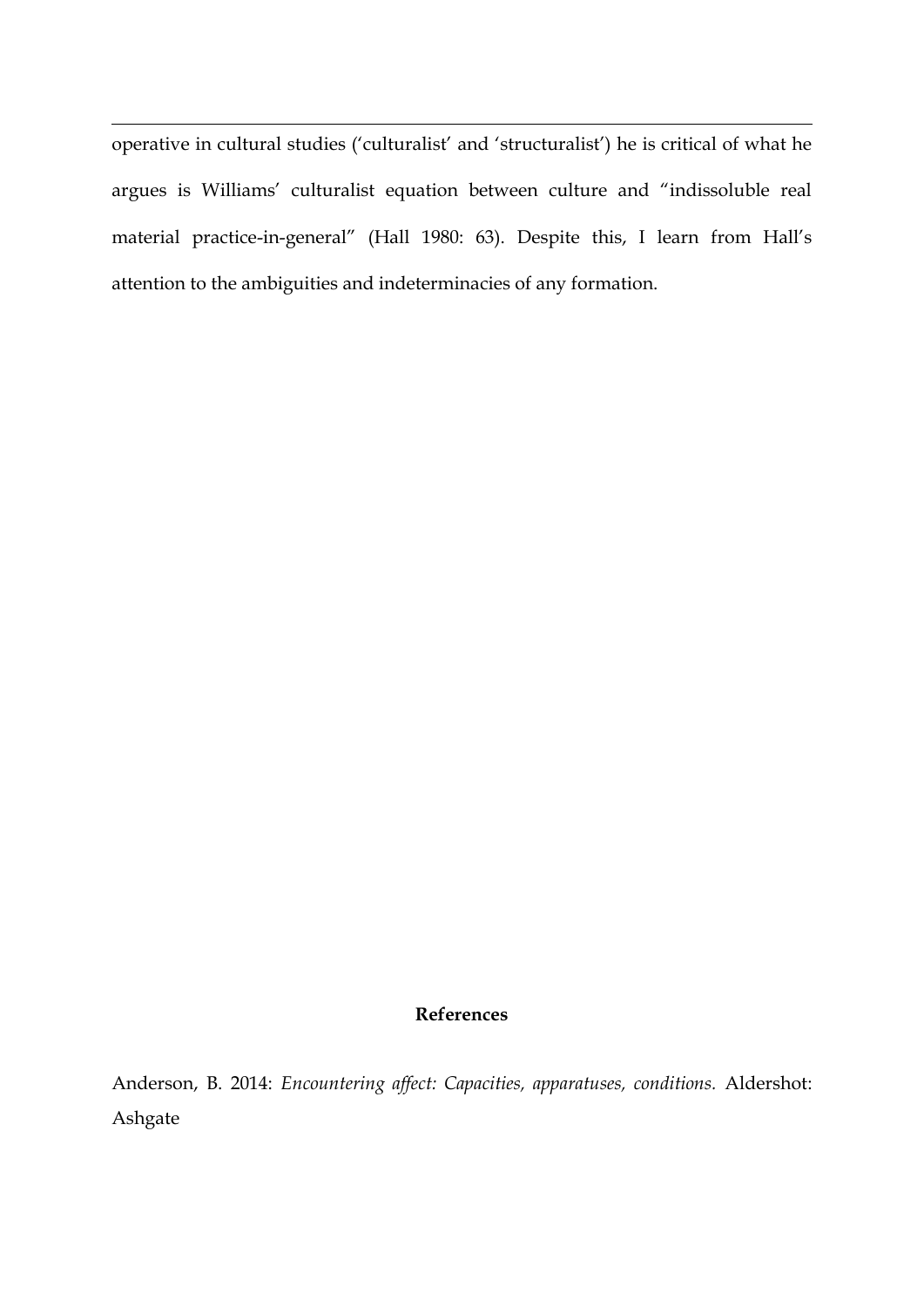Baldwin, A. 2015: Premediation and white affect: Climate change and migration in critical perspective. *Transactions of the Institute of British Geographers.* (forthcoming)

1

Barnett, C. 2008: Political affects in public space: normative blind-spots in nonrepresentational ontologies. *Transactions of the Institute of British Geographers* 33, 2, 186–200

Barnett, C. 2015: On the milieu of security: Situating the emergence of new spaces of public action. *Dialogues in Human Geography* (forthcoming)

Baxstrom, R, Poole, D, Singh, B & Khan, N. 2005: Networks actual and potential: Think tanks, war games and the creation of contemporary American politics. *Theory and Event* 8, 4, no pagination

Bennett, J. 2010: *Vibrant matter: A political ecology of things.* Durham and London: Duke University Press.

Berlant, L. 2011: *Cruel optimism.* Durham and London: Duke University Press.

Bondi, L. 2005: Working the spaces of neoliberal subjectivity: Psychotherapeutic technologies, professionalisation and counselling. *Antipode* 37, 497-514.

Brenner, N. and Theodore, N. 2002: Cities and the geographies of 'actually existing neoliberalism'. *Antipode* 34**,** 349–79.

Brenner, N., Peck, J. and Theodore, N. 2010: After neoliberalization? *Globalization* 7, 3, 327-345.

Burgin, A. 2012: *The great persuasion: Reinventing free markets since the depression.*  Cambridge, Massachusetts: Harvard University Press.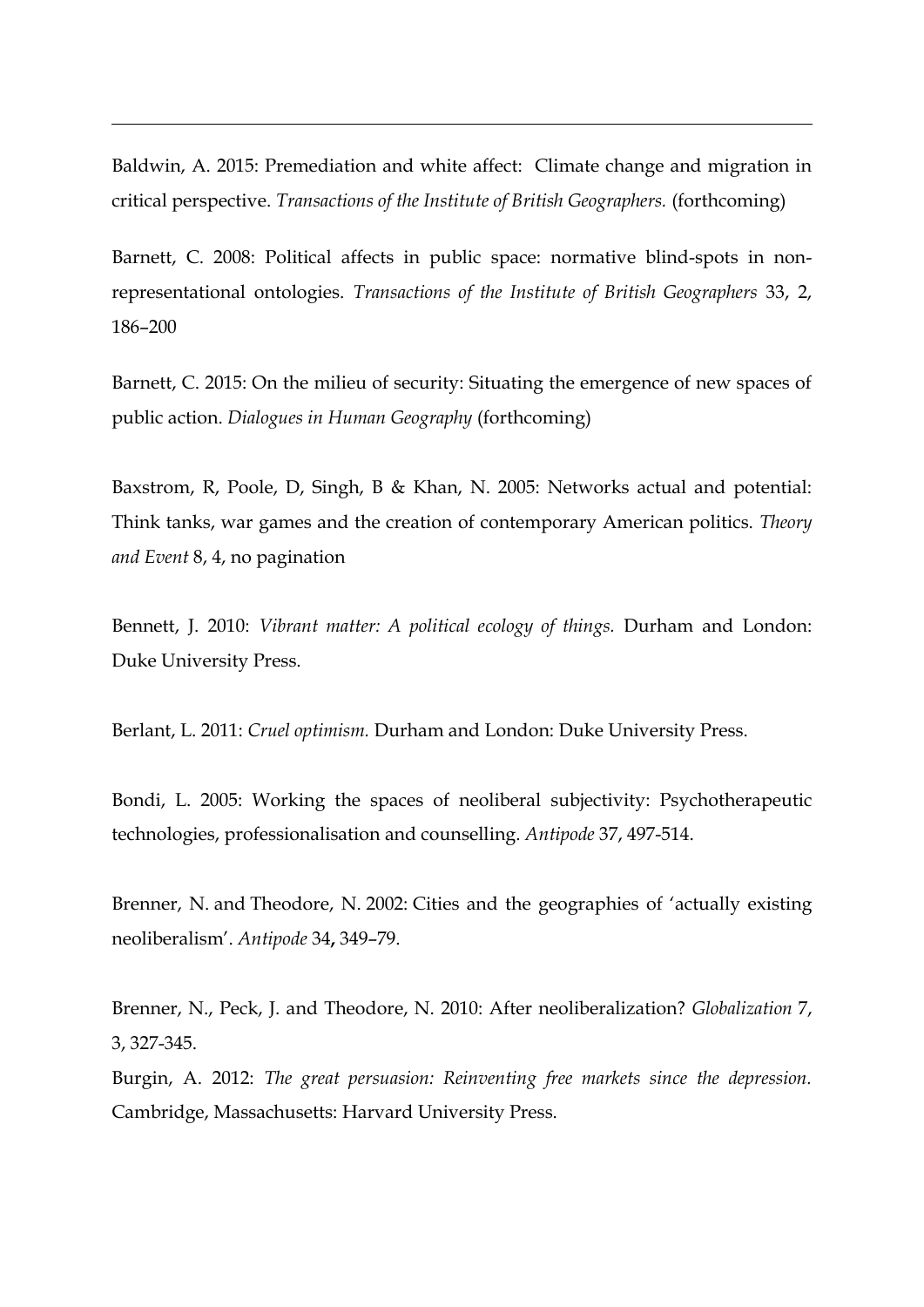Clough, P. 2008: The affective turn: political economy, biomedia and bodies. *Theory, Culture & Society* 25, 1, 1–22.

1

Clough, P. & Wise, C. 2011: Beyond biopolitics: The governance of life and death. In Clough, P. & Wise, C. (eds) *Beyond biopolitics: Essays on the governance of life and Death*. Durham and London: Duke University Press, 1-18

Collier, S. 2011 *Post-soviet social: neoliberalism, social modernity, biopolitics.* Oxford: Princeton University Press.

Collier, S. 2012: Neoliberalism as big Leviathan, or … ? A response to Wacquant and Hilgers. *Social Anthropology* 20, 2, 186-195.

Connolly, W.E. 2008 *Capitalism and christiantity: American style*. Durham and London: Duke University Press.

Dardot, P. and Laval, C. 2014: *The new way of the world: On neoliberal society.* London: Verso.

Dean, J. 2008: Enjoying neoliberalism. *Cultural Politics* 4, 1, 47-72.

Fisher, M. 2009: *Capitalist realism.* London: Zero Books.

Fisher, M. and Gilbert, J. 2013: Capitalist Realism and neoliberal hegemony: A dialogue. *New Formations* 80-81, 89-101.

Foucault, M. (2008) *The Birth of Biopolitics: Lectures at the Collége de france 1978-1979.*  London: Palgrave, Macmillan.

Friedman, M. and Friedman, R. (1998) *Two lucky people: Memoirs* London: The University of Chicago Press.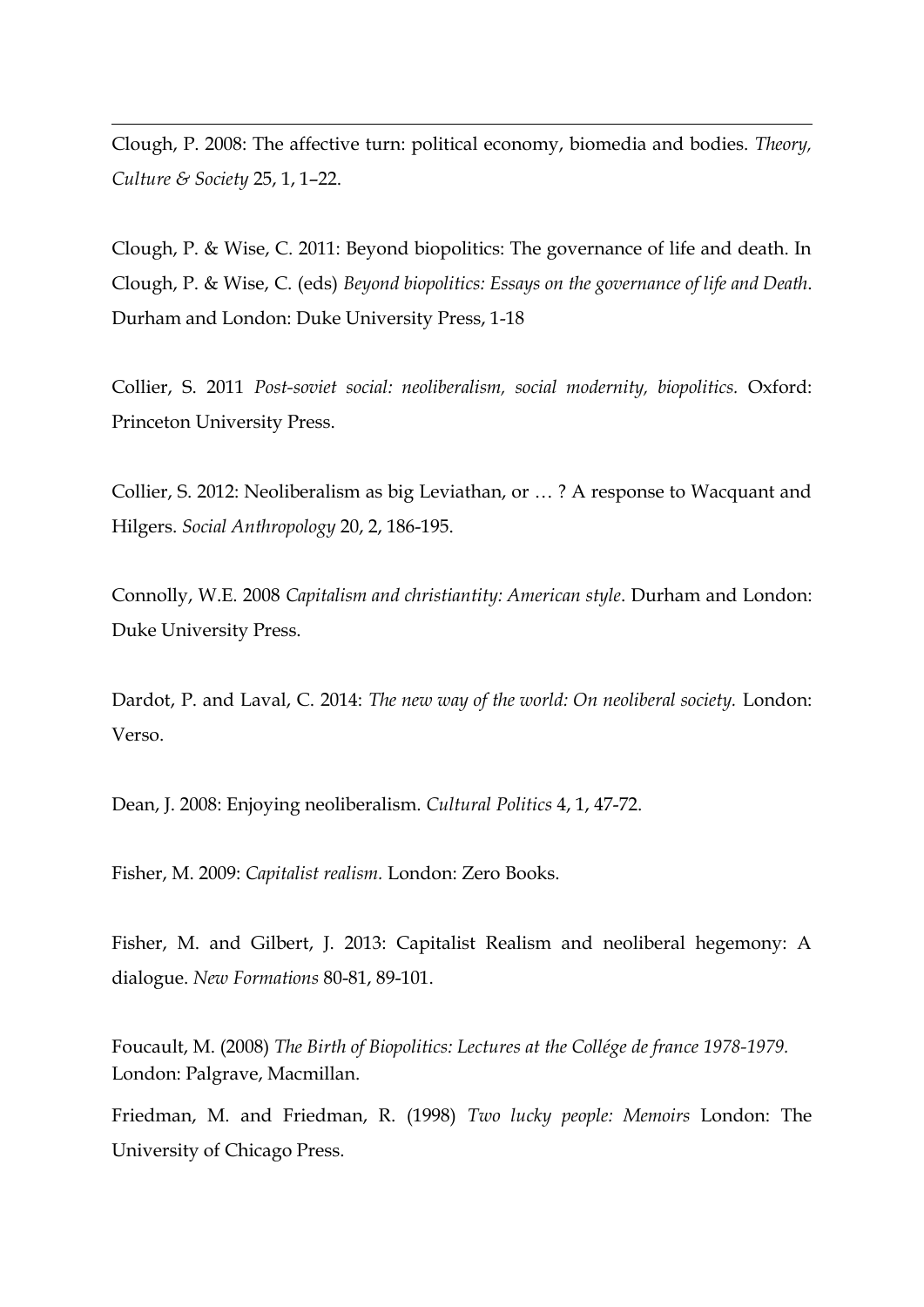Gamble, A. 2006: 'Two Faces of Neoliberalism' in Robinson, R. (ed), *The neo-liberal revolution: Forging the market state*. Palgrave: Basingstoke, 20-38.

1

Gane, N. 2014: The emergence of neoliberalism: thinking through and beyond Michel Foucault's lectures on biopolitics. *Theory, Culture and Society* 31, 4, 3-27.

Gilbert, J. 2013: What kind of thing is neoliberalism? *New Formations* 80/81, 7-22.

Grossberg, L. 2010: *Cultural studies in the future tense.* Durham and London: Duke University Press.

Hage, G. 2003: *Against paranoid nationalism: Searching for hope in a shrinking society.*  Sydney: Pluto Press.

Hall, S. 1980: Cultural studies: Two paradigms. *Media, Culture and Society* 2, 57-72

Hall, S. 1988: The great moving right show. In Hall, S. *Thatcherism and the crisis of the left: The hard road to renewal.* London: Verso, 39-56.

Hall, S. Critcher, C. Jefferson, T. Clarke, J. and Roberts, B. 1988 Living with the crisis. In Hall, S. *Thatcherism and the crisis of the left: The hard road to renewal*. London: Verso, 19-38.

Hall, S. & O'Shea, A. 2013: Common-sense neoliberalism. *Soundings*. 55, 9-25.

Hancock, A. (2004) *The politics of disgust: The public identity of the welfare queen.* New York: New York University.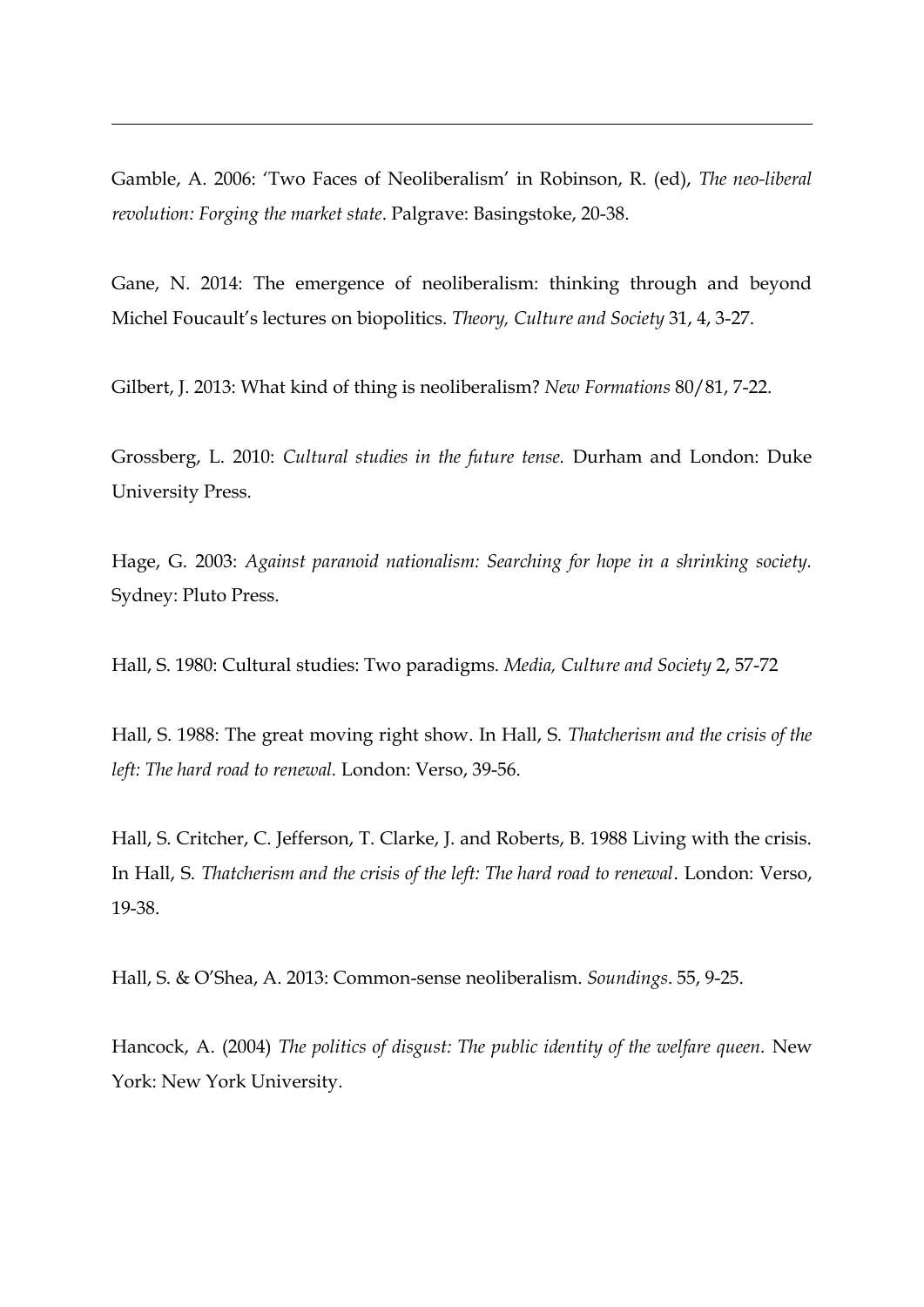Hannah, M. (2015) State knowledge and recurring patterns of state poebia: From fascism to post-politics. *Progress in Human Geography*. http://phg.sagepub.com/content/early/2015/07/28/0309132515596875.full.pdf+ht ml

Hartwell, R. 1995: *History of the mont pelerin society*. New York: Liberty Fund Inc.

Harvey, D. 2005: *A brief history of neoliberalism*. Oxford: Oxford University Press.

Isin, E. 2004: The neurotic citizen. *Citizenship Studies.* 8, 3, 217-235.

1

Langley, P. 2014: Equipping entrepreneurs: consuming credit and credit scores. *Consumption, Markets and Culture*. 17, 5, 448-467.

Larner, W. 2003: Neoliberalism? *Environment and Planning D: Society and Space.* 29, 509-512.

Massumi, B. 2002: *Parables for the virtual: Movement, affect, sensation*. Durham and London: Duke University Press.

McCormack, D. 2003: An event of geographical ethics in spaces of affect. *Transactions of the Institute of British Geographers.* 4, 488–507.

Mitchell, K. 2006: Neoliberal governmentality in the European Union: education, training, and technologies of citizenship. *Environment and Planning D: Society and Space* 24, 3, 389 – 407.

Mirowski, P. 2013: *Never let a serious crisis go to waste. How neoliberalism survived the financial meltdown.* London and New York: Verso.

Nast, H. 2006: Loving … whatever: Alienation, neoliberalism and pet-love in the twenty-first century. *Acme* 5, 2, 3-8.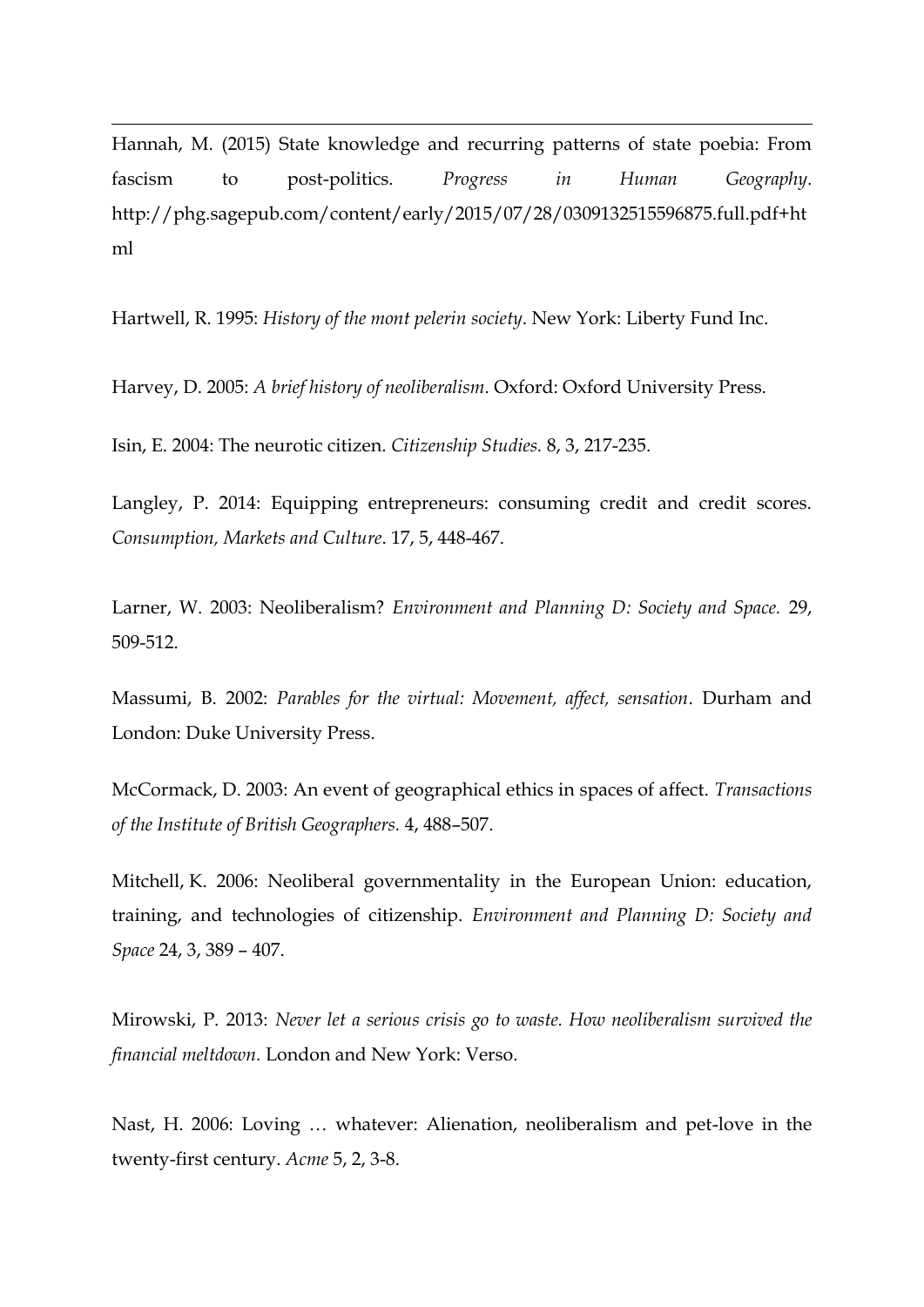Ngai, S. 2005: *Ugly feelings.* Cambridge, Mass: Harvard University Press.

1

Ong, A. 2007: Neoliberalism as mobile technology. *Transactions of the Institute of British Geographers*, 32, 3-8.

Peck, J. and Tickell, A. 2002: Neoliberalizing space. *Antipode.* 34, 3, 380-404.

Peck, J. 2010: *Constructions of neoliberal reason*. Oxford: Oxford University Press.

Pedwell, C. 2012: Economies of empathy: Obama, neoliberalism, and social justice. *Environment and Planning D: Society and Space*, 30, 280-297.

Pfau, T. 2005: *Romantic moods: Paranoia, trauma, and melancholy, 1790–1840.* Baltimore: Johns Hopkins University Press.

Pile, S. 2010: Emotions and affect in recent human geography. *Transactions of the Institute of British Geographers.* 35, 1, 5–20.

Plehwe, D. 2009: Introduction In Mirowski, P. and Plehwe, D. (eds) *The road from Mont Pelerin*. Cambridge, MA: Harvard University Press, 1-44.

Povinelli, E. 2011: *Economies of abandonment. Social belonging and endurance in late liberalism*. Durham and London: Duke University Press.

Raco, M. 2009: From expectations to aspirations: State modernisation, urban policy, and the existential politics of welfare in the UK. *Political Geography* 28, 436-444.

Raynor, R. 2015: Dramatising austerity: On suspended dissonance. (unpublished manuscript)